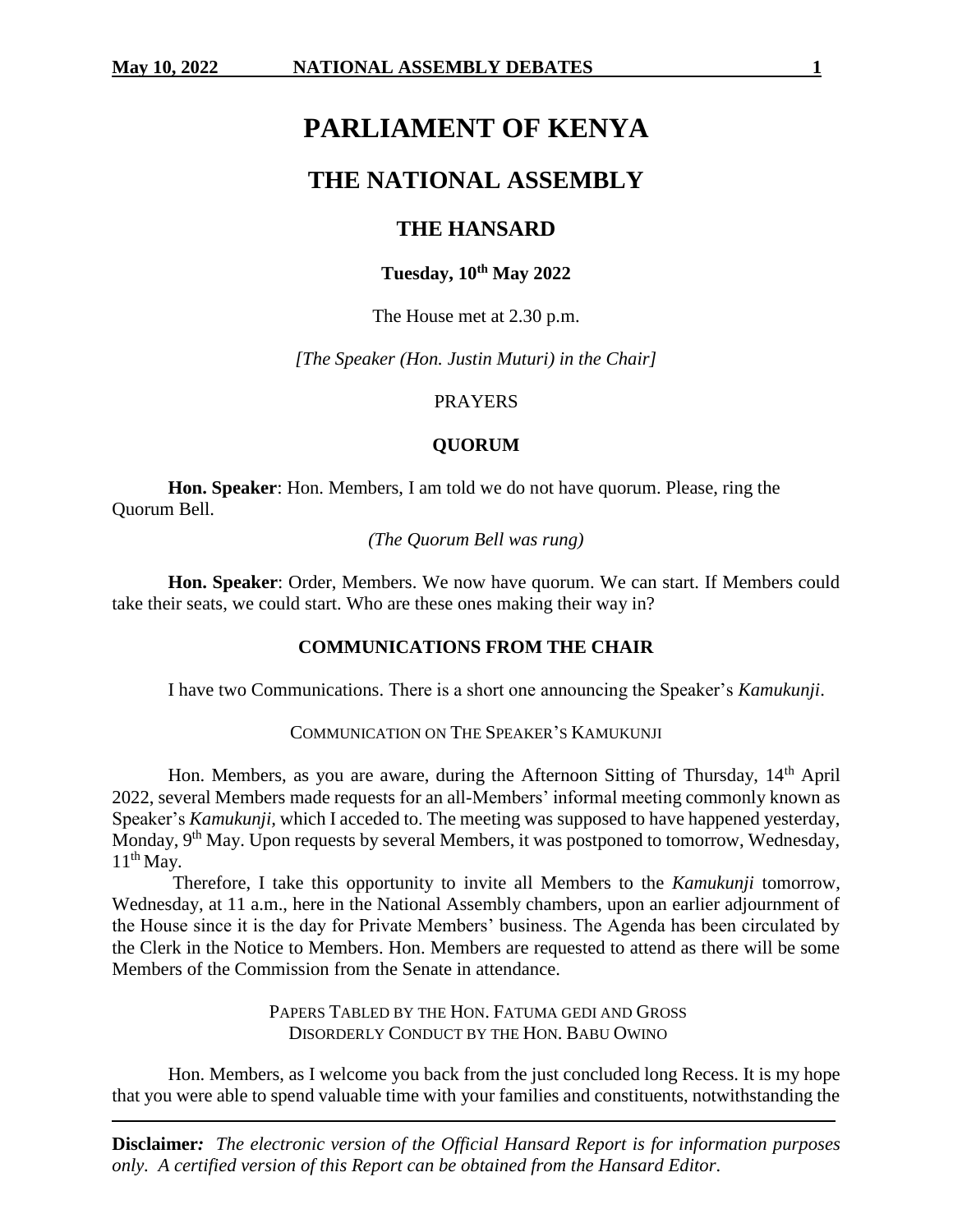heightened activities that characterise an election year, and are now rejuvenated enough to proceed with the critical business scheduled for this last Part of the Sixth Session of the  $12^{th}$  Parliament before the House proceeds on *Sine Die* Recess.

Hon. Members, the second Communication, I wish to notify the House of two pending matters that were left in abeyance when I adjourned the House, under Standing Order 112, which relates to Grave disorder in the House, for the long Recess on Thursday, 14<sup>th</sup> April 2022.

Ordinarily, a House of Parliament is typically calm and operates in a friendly atmosphere in the weeks leading to a *Sine Die* adjournment. I am certain most Hon. Members will recall the regrettable and chaotic scenes that were witnessed in this House on 14<sup>th</sup> April 2022 involving the Members of Wajir County and Embakasi East, the Hon. Fatuma Gedi, MP and the Hon. Babu Owino, MP, which were in complete contrast to the norm and expectation.

Hon. Members**,** in the case of the Member for Wajir County, the Hon. Fatuma Gedi, MP, my guidance was clear to the fact that all she was required to do at the time was to table documents regarding the allegations that she had made on the Floor of the House on  $12<sup>th</sup>$  April 2022, in accordance with the requirements of Standing Order No. 91. You will also recall that during the said sitting, I also did guide the House on what is the established practice and procedure of the House in considering the admissibility and/or authenticity or otherwise of a document tabled in the House and made reference to the Speaker's guidelines in a number of cases that occurred in the 10th Parliament. In a nutshell, just to refresh the minds of the Members, in considering the admissibility and/or authenticity or otherwise of a document tabled in the House, the Speaker examines if the document-

- 1. Relates to the matter for which it has been tabled;
- 2. Is signed, and if it is a Government document, by the authorised person or persons;
- 3. Bears the emblem or logo of the institution/person from which it originated or coat of arms in the case of documents from Government agencies;
- 4. Clearly indicates the author and the person to whom it is addressed;
- 5. Discloses the origin or source of the document;
- 6. Bears certification where a document other than the original is being *tabled*;
- 7. If electronic, has been obtained from a source that does not permit alteration of contents, if it is the matter dealing with the rule of admission of electronic evidence):
- 8. Is related to a claim made before the House or a Committee and its content has a nexus with the claim; and
- 9. Is stamped and clearly indicates the person signing off the stamp.

Hon. Members, what I have just highlighted is what I would call the basic rules of determining the admissibility and/or authenticity or otherwise of a document tabled in the House. Any document tabled by a Member in this House as evidence for substantiation of any allegations made by the Member, under Standing Order 91, must hence pass the threshold set by the nine rules on admissibility.

Hon. Members, now moving to the issue of Hon. Gedi, you will recall that on the material day, that is, on 14<sup>th</sup> April 2022, the Hon. Gedi did table several documents and in particular attempted to make fresh and further claims and then sought to substantiate them, instead of simply tabling the documents as required. Ordinarily, the Standing Orders require a Member providing evidence in substantiation to a matter claimed in the House, to do so in the next sitting day. Given the seriousness of the claims that the Member for Wajir County had made on  $12<sup>th</sup>$  April 2022, the Speaker was sufficiently magnanimous, having granted her two days to comply with the Standing Orders.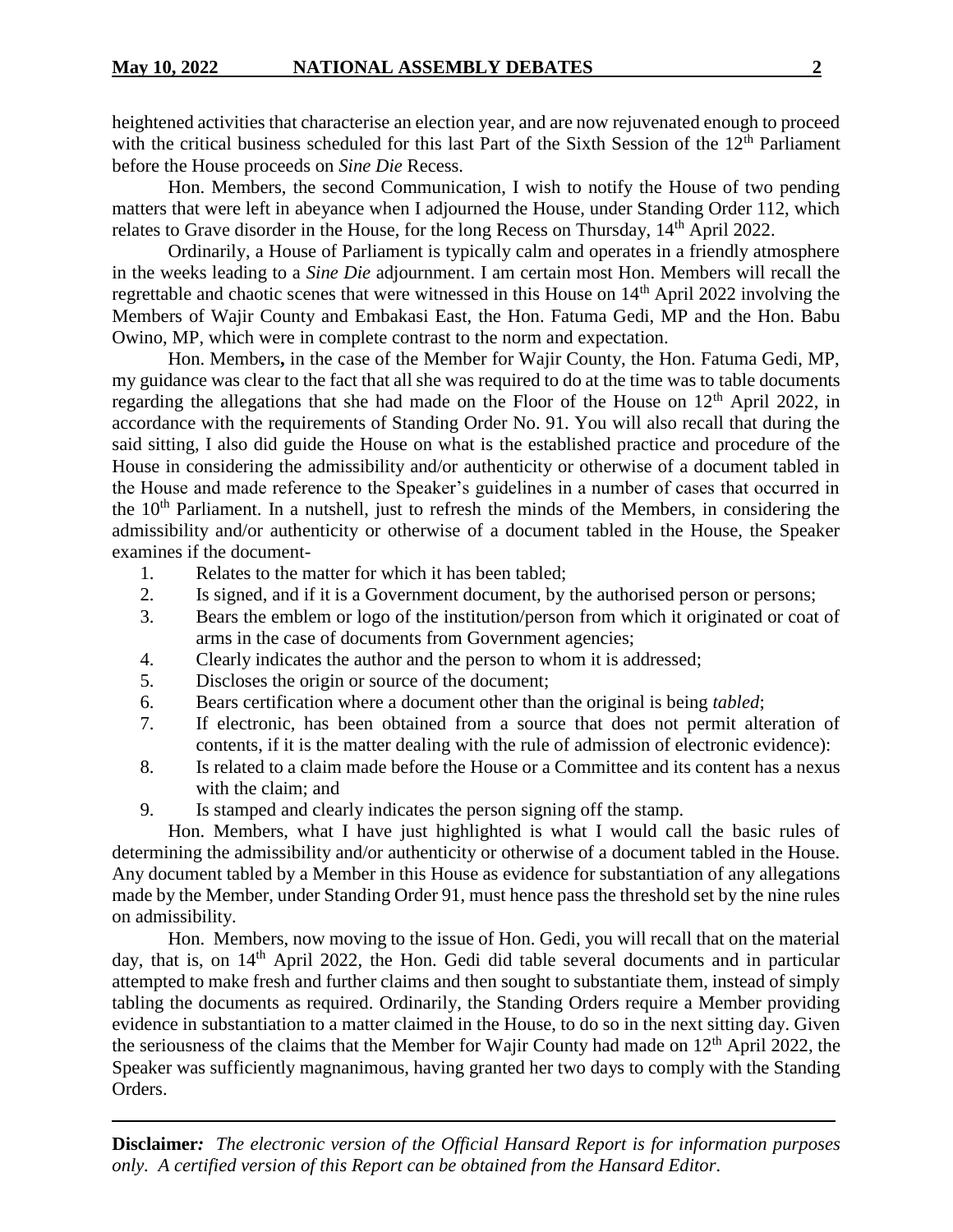Whenever a Member is required to avail evidence to substantiate a claim already made, the sequence of events is that; he or she tables the evidence, the Speaker confirms authenticity and admissibility, before any Member proceeding to make further reference to the Paper laid or to use them as evidence. Indeed, this is also the same sequence in a judicial proceeding.

However, the Hon. Member failed to comply with this requirement. The Hon. Member therefore, forfeited the opportunity to do so, as set out by the Standing Orders. In view of the foregoing, the matter is spent in terms of Standing Order No. 91 and there shall be no further substantiation by the Member or debate on it.

## *(Applause)*

Hon. Members, with respect to the documents that were tabled by the Hon. Fatuma Gedi, I note that they consisted of newspaper prints outs, photographs, uncertified court judgments, a self-written Statement by the Hon. Member and other uncertified papers. In particular, I note that the court judgement did not bear any certification and the documents tabled did not also relate to the claims made before the House by Hon. Fatuma Gedi. Hence, their content lacks a nexus with the claims she had made in the House. Therefore, in this regard Hon. Members, I rule that the documents are inadmissible for failure to meet the threshold set by the rules of admissibility that I have outlined above.

Consequently, I direct that the documents tabled by the Hon. Member during the Sitting of the House on 14th April 2022, be expunged from the records of the House forthwith. I also direct the Clerk to return the documents that the Hon. Member purported to table, at an appropriate time. To this end, this matter is spent in terms of Standing Order No. 91 and there shall be no further substantiation by the Hon. Member or debate on it.

Hon. Members, allow me to however caution all Members against making claims or allegations in this House which the claimant cannot substantiate. You will indeed observe that Standing Order No. 91(2) provides that a Member who is unable to substantiate allegations made in the House within the next sitting day, is deemed to be disorderly within the meaning of Standing Order No.107. Hence, it would be paramount for a Member to be responsible for the accuracy of the statements and any facts which a Member alleges or claims to be true.

Hon. Members, further allow me to also caution Members against making allegations which amount to discussing the conduct of a person whose removal from office requires a decision of this House without a substantive Motion.

Indeed, you will recall that during the sitting of the House on 14th April 2022, the Member for Yatta, Hon. Charles Kilonzo did make reference to the provisions of Standing Order No. 87 and reminded the House of the need to propose a substantive Motion, if a Member intends to discuss the conduct of person whose conduct requires sanction by this House.

Hon. Members, for avoidance of doubt, Standing Order No.87(1) requires that any Member who wishes to discuss and/or refer adversely to the conduct of a person whose removal from office requires a decision of this House should only do so through a specific substantive Motion of which at least three days' notice has been given. It is clear from this that, the direction the Hon. Fatuma Gedi was taking this House would circumvent the procedure laid out in Standing Order No. 87 by discussing the conduct of such a person, without a substantive Motion.

Hon. Members, now moving on to the case of the Member for Embakasi East, you will recall that, on the particular day, I ordered the Member to withdraw from the Chamber for the rest of the day, owing to his disorderly conduct. However, the Member declined. It was clear that the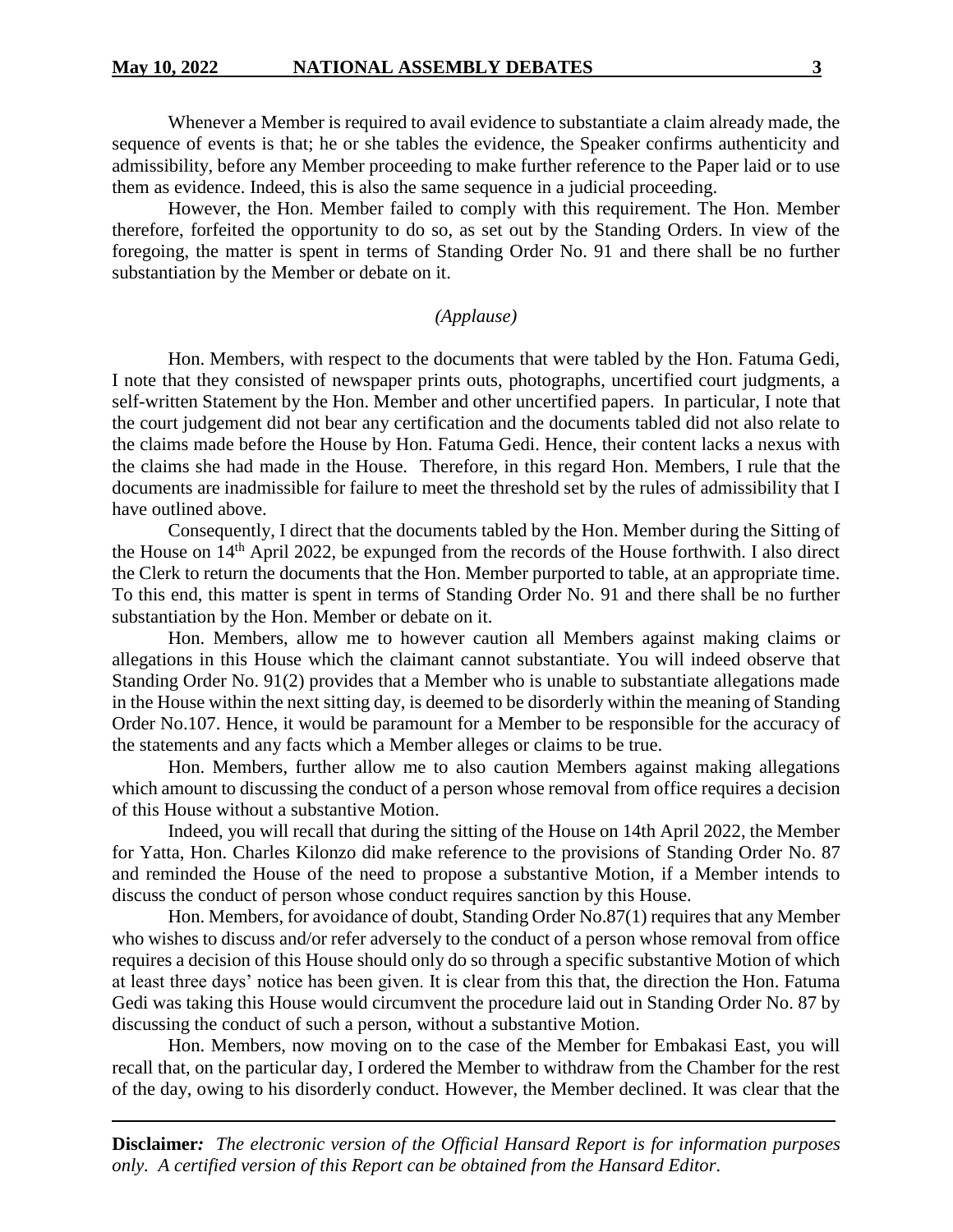Member's conduct was gross and unbecoming. As you are aware, Standing Order No.111 provides as follows:

"If any Member shall refuse to withdraw when required to do so, by or under these Standing Orders, the Speaker or the Chairperson of Committee as the case may be, having called the attention of the House or Committee to the fact that recourse to force is necessary in order to compel such Member to withdraw, shall order such Member to be removed and such Member shall thereupon without question put be suspended from the service of the House for a minimum of twenty-one days and a maximum of ninety days and shall during such suspension, forfeit the right of access to the precincts of Parliament and the Sergeantat-Arms shall take necessary action to enforce the order."

Hon. Members, despite calls from some of you for me to enforce this particular provision, I restrained myself from invoking Standing Order No.111 on that day, and I intend, for purposes of good order, to restrain myself from invoking it even today.

However, it has not escaped the attention of this House that the Member for Embakasi East declined to leave the Chamber when he was ordered to do so by the Speaker. Due to the gross disorder that arose in this House thereafter, I deferred my ruling on the Member's conduct to today. In this regard, I hereby order that the Member for Embakasi East, Hon. Babu Owino Ongili, to withdraw from the Chamber and from the precincts of the National Assembly for a period of five days, inclusive of today, on account of gross disorderly conduct pursuant to Standing Order No.107A of our Standing Orders.

The Sergeant-At-Arms is to enforce this order immediately and if the Member is not presently in the Chamber, the Member shall not be allowed access to the precincts of Parliament or attendance to any Committee meetings or parliamentary functions during the five days of the suspension. Any Committee meeting attended by the Member during the five days shall be invalid since the Member is now deemed to be a stranger. Further, the Member shall not attend Committee meetings as a member of the public.

Finally, may I draw the attention of the House, and in particular, the House leadership on both sides that this part of the Session has four weeks comprising of 16 sitting days only, unless the House decides to increase them by resolution. The following critical business with statutory timelines will need to be considered and passed by this House within those four weeks;

- (1) Budget Estimates for the 2022/2023 Financial Year;
- (2) The Appropriations Bill, 2022;
- (3) The Finance Bill, 2022; and,
- (4) The County Allocation of Revenue Bill, 2022.

In addition to these statutory pieces of legislation, the House Business Committee has accorded priority to other pieces of legislation including, the Huduma Bill, 2021, the Children Bill, 2021, the Universities (Amendment) Bill, 2021, the National Disaster Risk Management Bill, 2022, the Persons with Disabilities Bill, 2021, the Public Finance Management Bill, 2022, elections-related regulations from the Independent Electoral and Boundaries Commission (IEBC), debt-related regulations from the National Treasury, as well as a number of Individual Members' Bills and approval of appointments to certain State Offices.

I also wish to draw the attention of the House to the fact that the House Business Committee has, in its meeting today, considered and approved a proposal that only Private Members' Bills that do not concern county governments, will be given priority. This is if they concern county governments, as you may all expect, they are likely to die in the other House even if they are passed by this House. Therefore, we are able to allow Members who have legislative proposals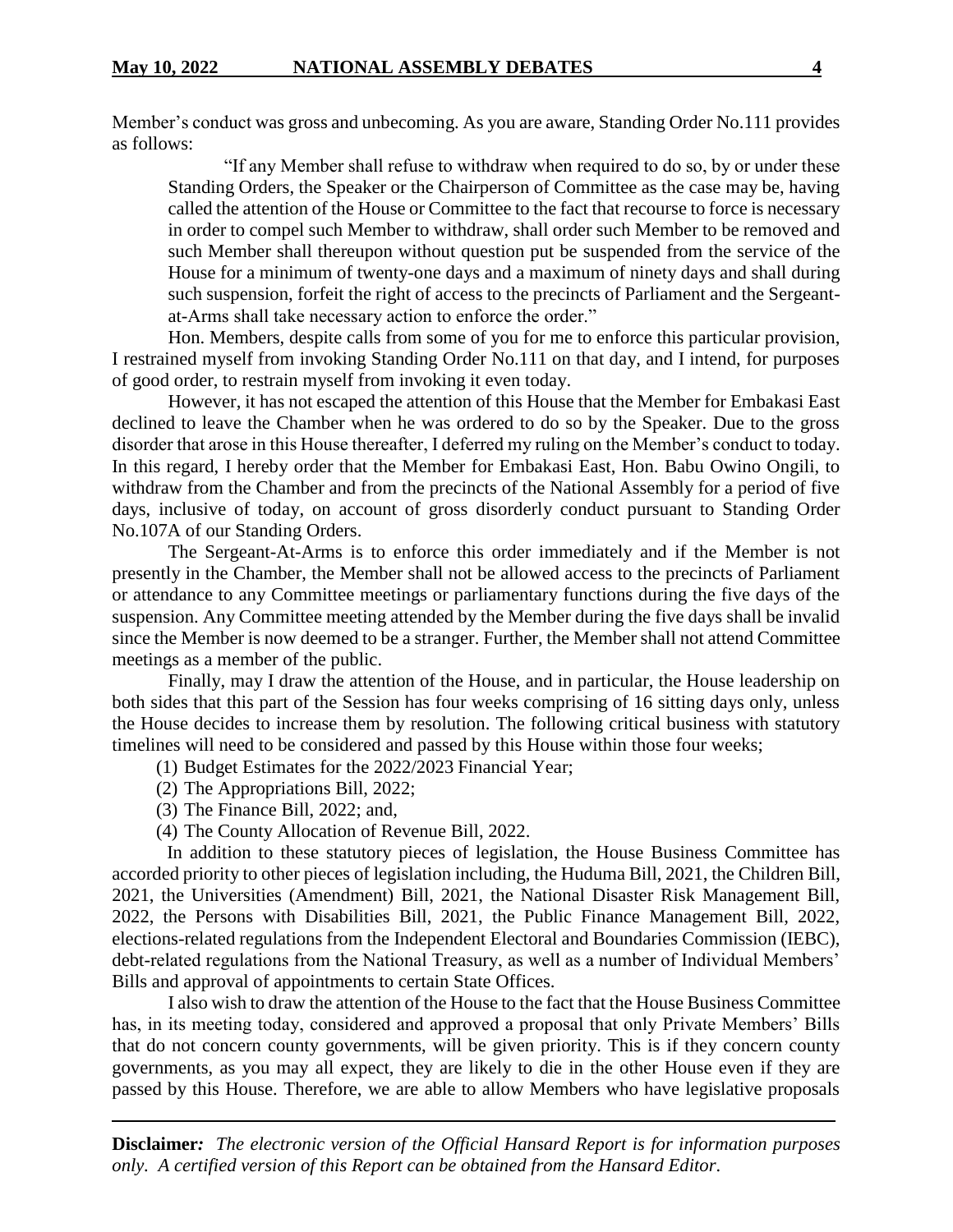## **May 10, 2022 NATIONAL ASSEMBLY DEBATES 5**

that do not concern counties an opportunity to have them considered by the House during this short period.

Hon. Members, whereas I am cognizant that politics is now at centre-stage due to the forthcoming elections, Members should refrain from bringing to this House their political differences or use the floor House to advance their political agenda, hence causing disorder in the House. At this stage of the election cycle, politicking should be a preserve of our political rallies and not the floor of the House. Indeed, it will not be possible for the pending business of the House to be considered in a disorderly and chaotic House.

Hon. Members, allow me to caution that, as the representatives of the people, the pending business of the House that I have just highlighted is certainly one which is of huge significance to the people you represent. It is hence paramount that you conclude on the pending business before the House adjourns *Sine Die*.

Hon. Members, I also wish to emphasize that, it is incumbent upon the House leadership on both sides to secure the maintenance of decorum in the House. To this end, as your Speaker, and indeed this is the position of the entire Presidium, allow me to reiterate that we shall not allow continuity of a sitting in which disorder and chaos is instigated by the same Members who expect the Speaker to marshal and ensure that consideration of such business is expedited.

The House is accordingly guided, and with regard to the Member for Embakasi East, the Sergeant -at-Arms are instructed to ensure the Member does not gain entry to Continental House, County Hall or into the precincts of this compound even using the Senate gate.

## *(Applause)*

Next Order.

**Hon. Opiyo Wandayi** (Ugunja, ODM): On a Point of Order, Hon. Speaker.

**Hon. Speaker:** Hon. Members there is no comment on that. I thought you were doing your second term, Hon. Wandayi.

#### *(Loud consultations)*

That one is over. I can give you the Communication to read. Let us move to the next Order. Order Members, please take your seats.

#### **MESSAGE**

### NOMINATION OF PERSONS FOR APPOINTMENT AS AMBASSADORS, HIGH COMMISSIONERS AND PERMANENT REPRESENTATIVES

Hon. Members, pursuant to the provisions of Standing Order 42(2), I wish to report to the House that, on Wednesday, 4<sup>th</sup> May, 2022, I received a Message from His Excellency the President conveying his nomination of 22 persons for appointment as Ambassadors, High Commissioners and Permanent Representatives.

Hon. Members, the Message conveyed in part that, having exercised his powers under the provisions of Article 132(2)(e) of the Constitution in seeking the National Assembly's approval of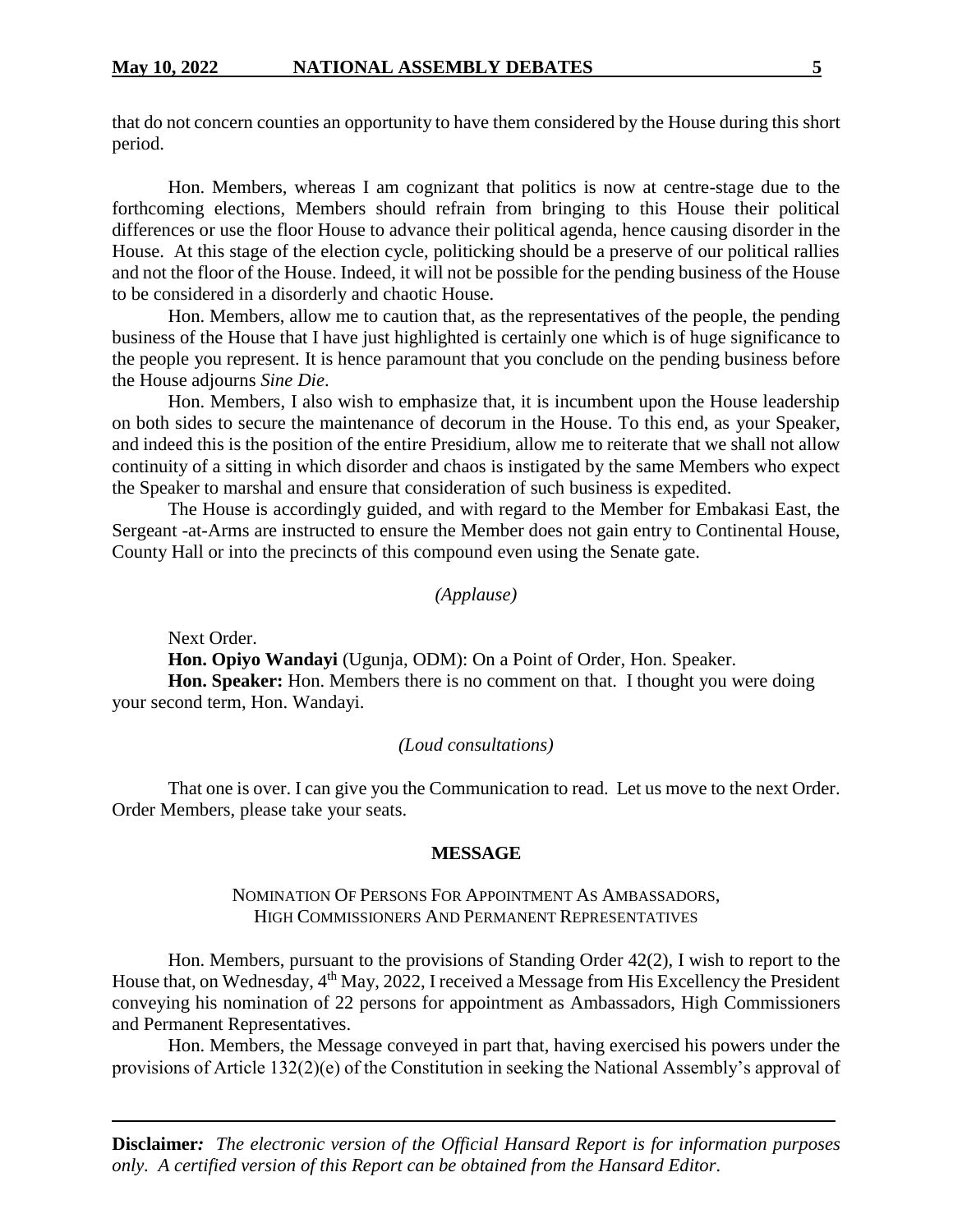**Ambassadors S/No Name** Station 1. Mr. Clement Nzomo Kiteme Angola 2. Ms. Mary Mugwanja **Austria** 3. Prof. Bitange Ndemo Belgium 4. Ms. Muthoni Gichohi China 5. Amb. Gathoga Chege Cuba 6. **Dr. Caroline Wanjiru Karugu** Denmark 7. Amb. Salim Salim Djibouti 8. | Maj. Gen. A. G. Matiri | Egypt 9. Amb. Galma Boru Indonesia 10. | Mr. Paul Ndung'u | Mozambique **High Commissioners**

the following persons for appointment to the offices of Ambassadors, High Commissioners and Permanent Representatives to the stations specified hereunder-

| У.                               | Amb. Galma Boru                   |                                                                                                                                      | mdonesia          |
|----------------------------------|-----------------------------------|--------------------------------------------------------------------------------------------------------------------------------------|-------------------|
| 10.                              | Mr. Paul Ndung'u                  |                                                                                                                                      | Mozambique        |
| <b>High Commissioners</b>        |                                   |                                                                                                                                      |                   |
| 11.                              | Mr. Michael Sialai                |                                                                                                                                      | Namibia           |
| 12.                              | Maj. Gen. Andrew Ikenye           |                                                                                                                                      | Nigeria           |
| 13                               | Ms. Margaret Shava                |                                                                                                                                      | Netherlands       |
| 14.                              | Ms. Amina Abdalla                 |                                                                                                                                      | Sultanate of Oman |
| 15.                              | Amb. Nyambura Kamau               |                                                                                                                                      | Pakistan          |
| 16.                              | Mr. Boniface N. Mwilu             |                                                                                                                                      | Qatar             |
| 17.                              | Amb. Michael Oyugi                |                                                                                                                                      | Spain             |
| 18.                              | Maj. Gen. (Rtd) Thomas Chepkuto   |                                                                                                                                      | Somalia           |
| 19.                              | Mr. Leonard Boiyo                 |                                                                                                                                      | Turkey            |
| 20.                              | Maj. Gen. (Rtd) George Owinow     |                                                                                                                                      | Uganda            |
| <b>Permanent Representatives</b> |                                   |                                                                                                                                      |                   |
| 21.                              | Prof. Richard Bosire              | Ambassador/Permanent Representative to<br>the<br>Nations Educational, Scientific<br>United<br>and<br>Cultural Organisation (UNESCO). |                   |
| 22.                              | Maj. Gen. (Rtd) Charles<br>Gituai | Ambassador/Permanent Representative<br>the<br>to<br>Inter-Government Authority for Development<br>(IGAD).                            |                   |

Hon. Members, you will also recall that on  $2<sup>nd</sup>$  February 2022, the House resolved that, upon receipt of any name(s) of a person(s) nominated for appointment to a state or public office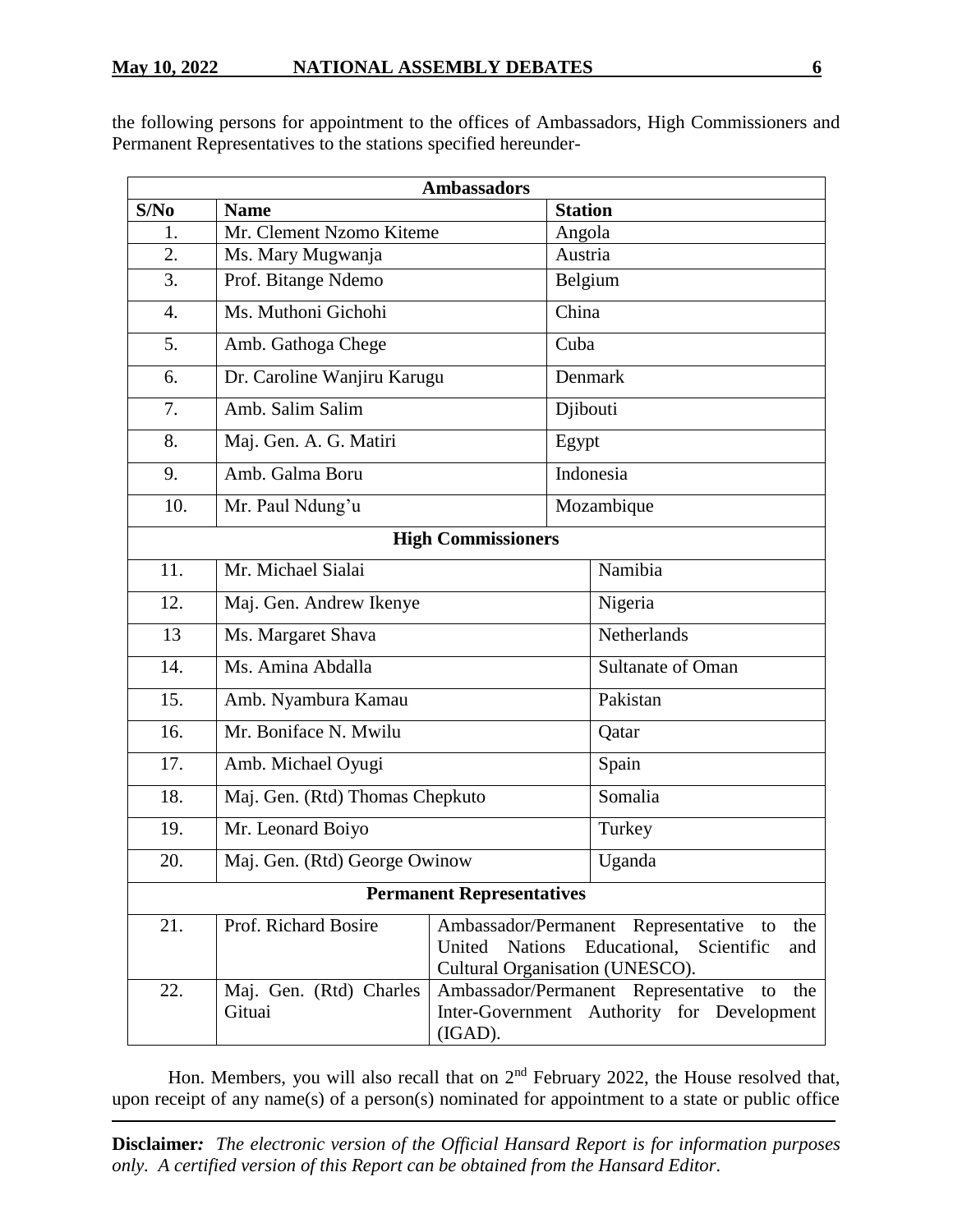from the President or any other office in the National Executive, the Speaker shall forthwith refer such a message to the relevant Committee for consideration without having to recall the House.

In this regard Hon. Members, during the recess period, I did notify all Members of receipt of the names and referred the same to the Departmental Committee on Defence and Foreign Relations in accordance with provisions of Standing Order No.45(1) relating to committal of messages to committees.

The Committee is required to commence necessary vetting processes as contemplated under the Public Appointments (Parliamentary Approval) Act and Standing Order No.45 and thereafter table its Report for consideration by the House within the statutory timelines.

I thank you, Hon. Members. Next Order!

#### **PAPERS LAID**

**Hon. Speaker**: The Leader of the Majority Party.

**Hon. Amos Kimunya** (Kipipiri, JP): Thank you, Hon. Speaker. As I lay these Papers, allow me to welcome Members back for this final Session. I hope we will have enough to prosecute.

Hon. Speaker, I beg to lay the following Papers on the Table of the House:

Legal Notice No.54 of 2022 relating to the Public Finance Management (Public Investment Management), Regulations, 2022 and the Explanatory Memorandum from the National Treasury.

Annual Reports and Financial Statements in respect of the following Institutions for the Financial Year 2020/2021:

a) The Office of the Registrar of Political Parties; and

b) The Office of the Director of Public Prosecutions.

Reports of the Auditor-General and Financial Statements in respect of the following Institutions for the year ended 30th June, 2021 and the certificates therein:

a) The Executive Office of the President;

b) The National Gender and Equality Commission;

c) The Public Service Commission;

d) The Salaries and Remuneration Commission;

e) The National Treasury;

f) The National Cohesion and Integration Commission;

g) CFS – Public Debt Expenditure;

h) State Corporations Appeal Tribunal;

i) State Department for Public Service;

j) State Department for Interior and Citizen Services;

k) State Department for Youth Affairs; and

l) State Department for Gender.

Reports of the Auditor-General and Financial Statements in respect of the following Constituencies for the year ended  $30<sup>th</sup>$  June 2020 and the certificates therein:

a) Narok South;

b) Ruaraka;

c) Narok East;

d) Mathare; and

e) Awendo.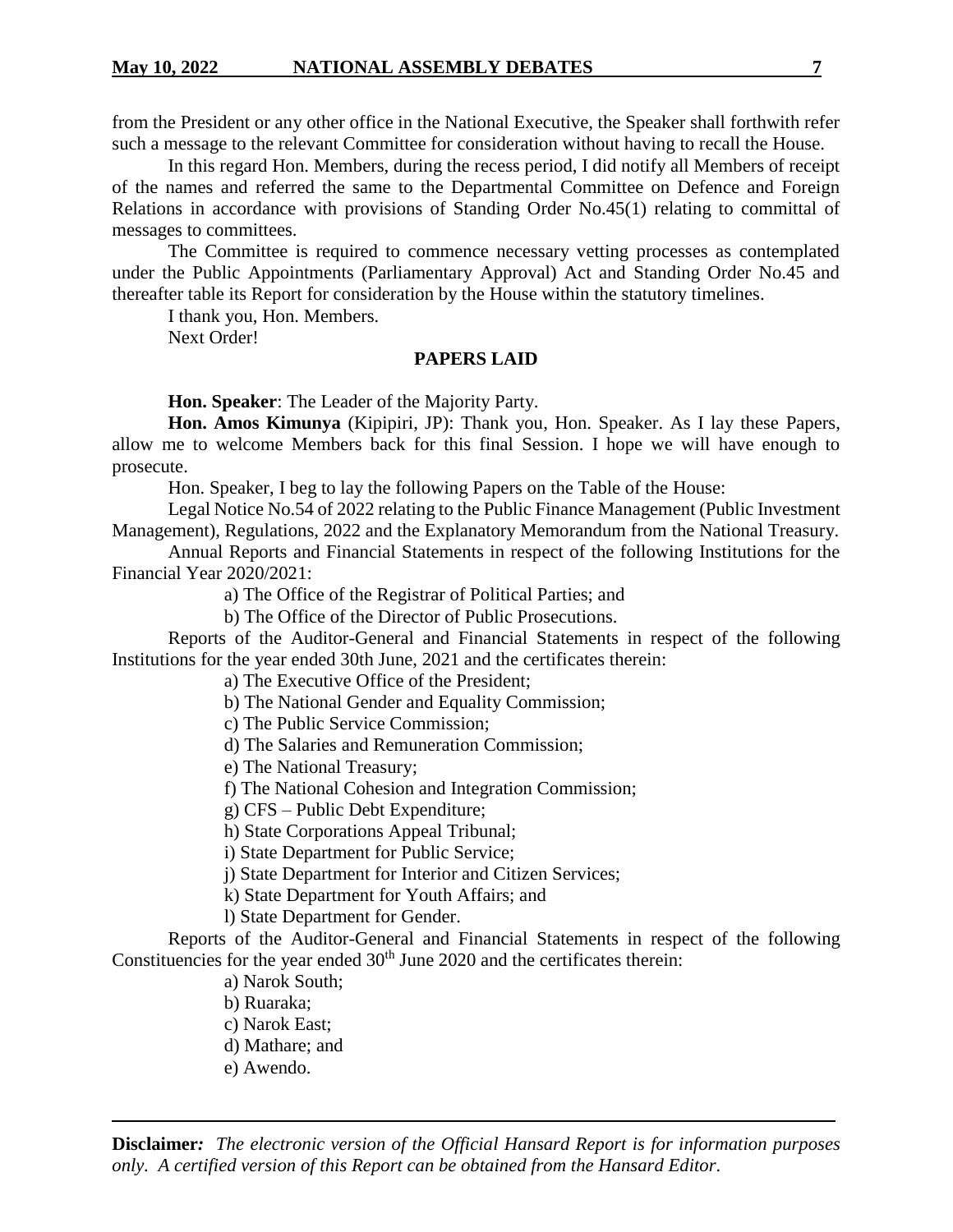Reports of the Auditor-General and Financial Statements in respect of the following constituencies for the year ended  $30<sup>th</sup>$  June 2019 and the certificates therein:

(a) Bahati;

(b) Narok West; and

(c) Narok North.

Reports of the Auditor-General and Financial Statements in respect of the Office of the Auditor-General, Management Letter for the years ended  $30<sup>th</sup>$  June  $2019$  and  $30<sup>th</sup>$  June 2020 and the certificates therein.

Reports of the Auditor-General and Financial Statements in respect of the Baringo Technical College for the years ended 30<sup>th</sup> June 2017, 30<sup>th</sup> June 2018 and 30<sup>th</sup> June 2019 and the certificates therein.

Thank you, Hon. Speaker.

**Hon. Speaker**: Next is the Chairperson of the Departmental Committee on Labour and Social Welfare, Member for Nyatike. Proceed.

**Hon. Tom Odege** (Nyatike, ODM): Hon. Speaker, I beg to lay the following Paper on the Table of the House:

Report of the Departmental Committee on Labour and Social Welfare on its consideration of the Persons with Disabilities Bill (National Assembly Bill No.61 of 2021).

Thank you.

**Hon. Speaker**: Very well. Next Order.

### **BILLS**

#### *First Readings*

THE KENYA ROADS BOARD (AMENDMENT) BILL

## THE SUPREME COURT (AMENDMENT) BILL

## THE KENYA REVENUE AUTHORITY (AMENDMENT) BILL

(*Orders for First Readings read - Read the First Time and ordered to be referred to the relevant Departmental Committees)*

*Second Reading*

#### THE PERSONS WITH DISABILITIES BILL

**Hon. Speaker**: Let us have the Leader of the Majority Party.

**Hon. Amos Kimunya** (Kipipiri, JP): Hon. Speaker, I beg to move that the Persons with Disabilities Bill (National Assembly Bill No.61 of 2021) be now read a Second time.

Let me start by thanking the Departmental Committee on Labour and Social Welfare. When we committed this Bill to them, they made it a priority and were able to come up with the Report which has just been tabled. I hope that Members will agree with the Committee because the issues are as contained within the Bill.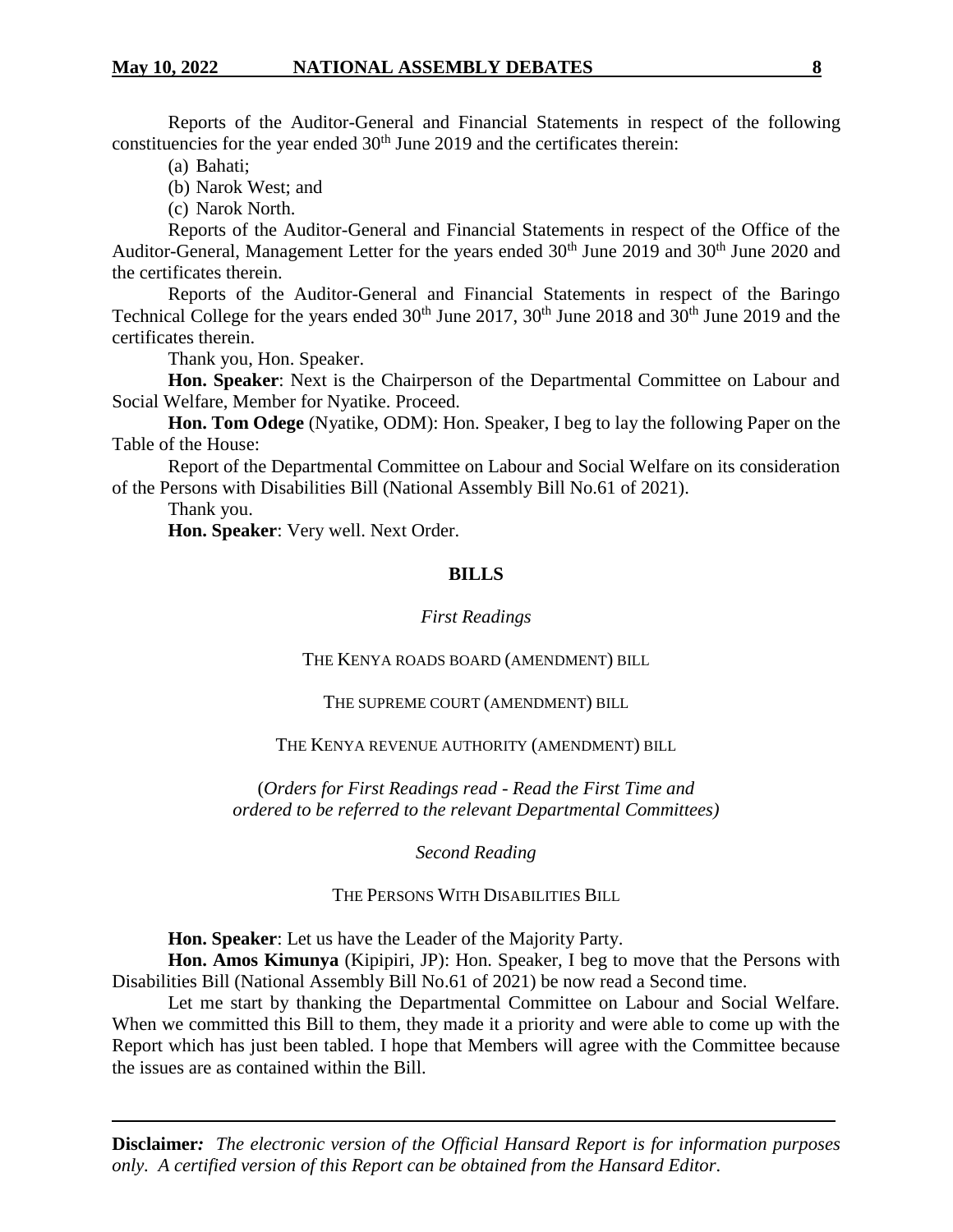The primary purpose of this Bill is to modernise the current law that relates to persons with disabilities, noting that the current law is actually the Persons with Disabilities Act No. 14 of 2003. It is almost 19 years since the last law relating to people with disabilities was enacted, yet so many events have taken place, which I will be enumerating. We also know that the Act has several deficits and loopholes partly to do with the requirements of the Constitution of Kenya, 2010, which have not been updated.

Hon. Speaker, the Kenya Population and Housing Census 2019, which is the only document that we have, lists about 2.2 per cent of all Kenyans as having a form of disability, with the most prevalent types being disabilities to do with mobility and capacity related. Hence, this Bill comes into this House with an intention of catering for approximately 1.5 million Kenyans.

We keep hearing that there are 6.5 million people living with disabilities represented in this House, but the only record I can find is the Kenya Population and Housing Census of 2019 which puts that number at approximately 1.5 million. I do not believe that between 2019 and now, the number of people living with disabilities has increased exponentially to come to 6.5 million. However, we have 1.5 million Kenyans that we need to take care of.

In this regard, this Bill recognises all rights and entitlements of these people in this special category. Borrowing from the Constitution, the rights are basically; the right to equality and nondiscrimination, the right to legal capacity, the right to marry and form a family, the right to privacy, the right to physical and mental integrity and all that in the Bill of Rights. The ones listed are the specific ones relevant to these group of persons.

Additionally, the Bill spells out some rights and terms that are unique to persons with disabilities, including the right not to be dismissed on account of any form of disability and also the right to independent living, the right to participate in sports and recreation within a situation where there are no barriers to their participation and several others that will be captured.

While putting this into perspective, since the enactment of the current Act in 2003, some developments that I did mention include:

In 2008, Kenya became a party to the United Nations Convention on the Rights of Persons with Disabilities (UNCRPD) enshrined in 2006 Convention on the Rights of Persons with Disabilities (CRPD), which established transformative norms and standards on the rights of persons with disabilities.

In 2010, the Constitution of Kenya was promulgated including specific and robust provisions covering the rights of persons with disabilities.

In 2015, the Committee on the Rights of Persons with Disabilities issued its technical initial concluding resolutions to Kenya, making a number of recommendations on how our great Republic should ensure the rights of persons with disabilities.

Finally, January this year, just about five months ago, Kenya deposited its instruments of ratification on the Protocol to the African Charter on Human and People's Rights on the rights of people with disabilities in Africa 2008, which is referred to as the Disability Rights Protocol which affirms the rights of persons with disabilities on the Continent.

Hon. Speaker, the National Council for Persons with Disabilities (NCPWD) indicates that there have been numerous unsuccessful attempts to have this Bill and notes that both protracted and lengthy stakeholder-consultations have been a big hindrance. I am happy that at long last people have realised that you can only over analyse a situation until you paralyse it and this is one of those situations where so much analysis and everyone wanting their say in this Bill was leading to putting a disability on the Bill.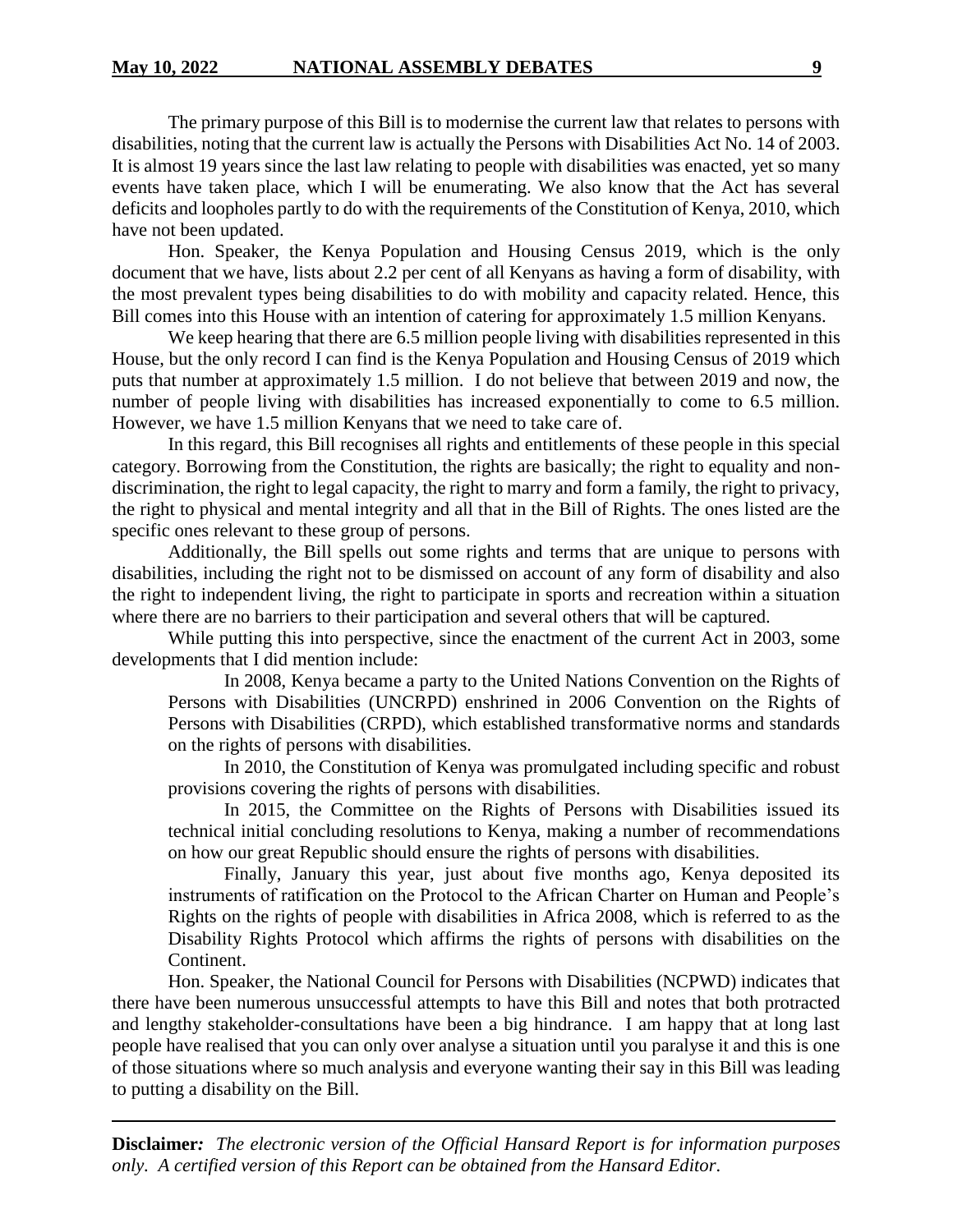However, at last we have managed to extract it and the Committee has fast-tracked it. We now have a Bill which does not need to go to the Senate. I would urge Members, that even as we process this Bill, to take special cognizant of any amendments that would lead this Bill to the Senate. We do not have the luxury of time, and so, we should confine ourselves to matters that can be canvassed and finished within this House without affecting the governance of county governments, which will lead to this Bill going to the Senate. We do not want to get to that because 19 years is such a long period for persons with disabilities (PWDs) to wait for a Bill that is at par with the current laws. We do not want to deny them that opportunity at this point.

When you look at the international stage, Kenya has in the past been held in high regard for being up to date with the adoption of progressive policies. In 2018, the United Kingdom Department for International Development, which is within the Foreign and Commonwealth Office, together with the International Disability Alliance and the Government of Kenya hosted the first Global Disability Summit in London. The Summit brought together both State and non-State actors. During the Summit, representatives of the Government made several commitments including ratification of various protocols and amending our law to keep pace with changing circumstances. I mentioned earlier that just this January, one of those protocols was ratified as part of this commitment.

I believe that part of the reason why our country stands out in the community of nations is not only because of our industries, but also because we are a progressive nation committed to upholding the highest standards of human dignity. I recall that in the last two national days that we have attended, His Excellency the President has been very clear in terms of articulating why we need to get rid of the indignities that our people go through, such as those of seclusion, poverty and fear. We are now talking of liberating PWDs from the indignities of discrimination and dignifying them in terms of inclusivity within the larger community.

Enacting this Bill will be one of the ways of living up to the standards that we set for ourselves, and offering the best environment for all Kenyans to operate in. Most importantly, it will enable us to earn a living within a dignified environment where nobody is discriminated against on account of being physically different. This is what we call "the normal person" versus a person who is "abled differently" as per the different nomenclatures that people use.

Although this Bill seeks to amend the Persons with Disabilities Act, 2003, it is intently and appropriately drafted to retain the progressive provisions of the current Act. We are not just getting rid of the current Act as it is. Most of the provisions of the current Act are retained, but updated as far as possible. For example, the administrative institution which is the National Council for Persons with Disabilities (NCPD), and which has played a key role in advocating for the rights of PWDs, has been retained in the Bill. Additionally, the Bill retains the incentives that were given to private employers who employ PWDs. Most importantly, all the reliefs and tax incentives in terms of tax exemptions that have been given to PWDs, including preferential access to credit, have also been retained. So, we are not losing anything in terms of what we already have in the Persons with Disabilities Act, 2003, but we are creating a modern law in line with the Constitution that will respond to issues that have arisen since 2003 to date.

It is in this regard that I wish to urge the Members of this House to support this Bill as a show of their support and empathy for our brothers and sisters living with disabilities in our great republic and to ensure that they are also mainstreamed into the larger society.

Hon. Speaker, with those remarks, I beg to move. I wish to ask Hon. Gideon Koske, the Vice-Chairman of the Departmental Committee on Labour and Social Welfare, to second.

**Hon. Speaker**: Hon. Koske, Member for Chepalungu.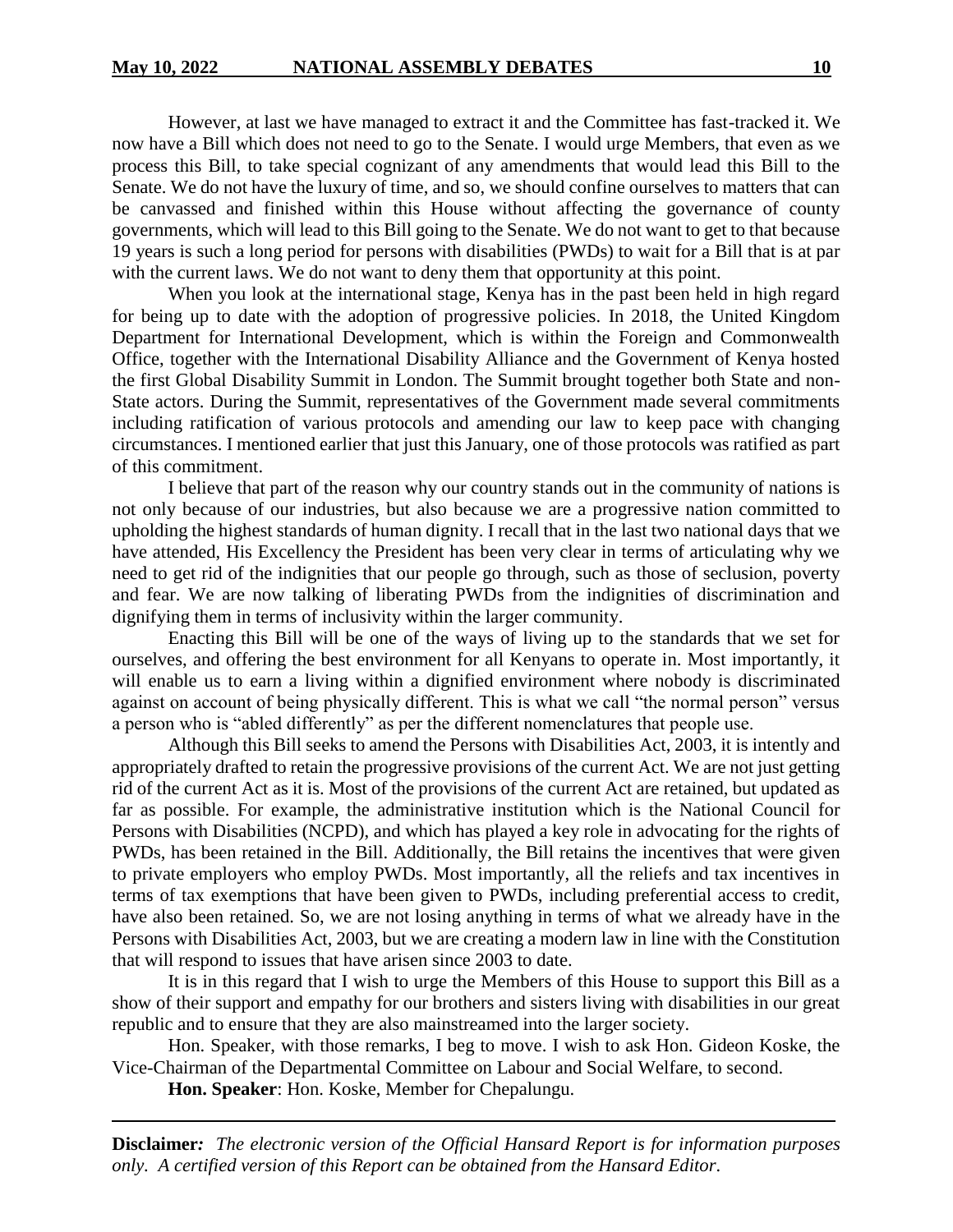**Hon. Gideon Koske** (Chepalungu, CCM): Thank you, Hon. Speaker. On behalf of the Departmental Committee on Labour and Social Welfare, it is my pleasant privilege and honor to second the Second Reading of the Persons with Disabilities Bill (Bill No. 61 of 2021), which was published on 31st December, 2021.

The Bill was committed to the Departmental Committee on Labour and Social Welfare pursuant to Standing Order 127(1) on 22nd February 2022 for consideration, including conducting public participation.

Hon. Speaker, the Committee observed that four significant events in the last two decades necessitated a review of the existing law on PWDs. Firstly, in 2008, Kenya became a party to the United Nations Convention on the Rights of Persons with Disabilities (UNCHRPD) 2006, which established transformation norms and standards on the rights of persons with disabilities.

Secondly, in 2010, the Constitution of Kenya was promulgated. It included specific and robust provisions covering the rights of persons living with disabilities. Thirdly, in 2015, the Committee on the Rights of Persons with Disabilities issued its initial concluding observations to Kenya, making multiple recommendation on how Kenya should ensure the rights of persons with disabilities.

Finally, in January 2022, Kenya deposited its instrument of ratification on the Protocol to the African Charter on Human and Peoples' Rights on the Rights of Persons with Disabilities in Africa 2018, which affirms and contextualises the rights of PWDs in the continent.

Hon. Speaker, the law must be anchored on the social model of disability, which recognises that it is the society that disables the individuals by failing to address physical, social and economic barriers. The language and terms of art used in the law must abide by minimum standards of accepted usage, thereby ensuring effective communication and avoiding repetition, ableism and stigmatisation.

The Bill intends to tighten the weak points in policy and seal gaps that pose enforcement to strengthen the legislative framework relating to PWDs. The Bill also establishes a clear framework for exercising human rights by PWDs and their full participation in all spheres of life, including political, social and economic fields.

The Committee, having considered the Persons with Disabilities Bill, 2021 (National Assembly Bill No.61 of 2021), recommends that the Bill be agreed to, subject to the Amendments in the Report.

I beg to second. Thank you.

## *(Loud Consultations)*

**Hon. Speaker**: Order, Members!

*(Loud consultations)*

*(Question proposed)*

Member for Seme.

**Hon. (Dr.) James Nyikal** (Seme, ODM): Thank you, Hon. Speaker, for giving me the opportunity to contribute to this Bill.

This is an extremely important Bill for this country. I know that we already have an Act of 2014 that deals with matters of disability. Apart from this Bill strengthening that Act, it aligns it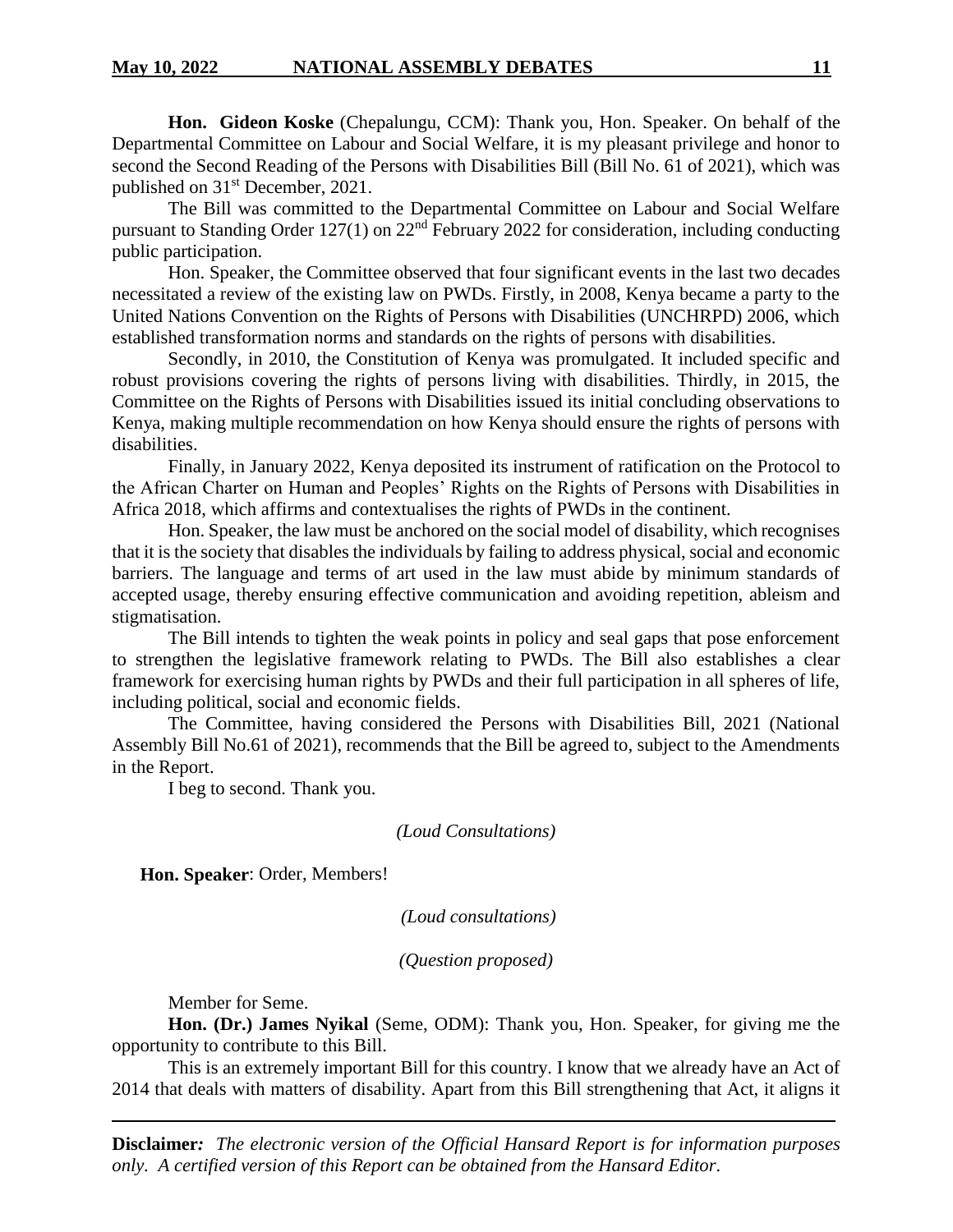with the new requirements that arise from Article 54 of our current Constitution. It aligns the Act with the Constitution. All the issues that relate to disability are, in one way or another, linked to access. The problems of disability in this country are big. We have about 1.5 million to 2 million people that have one form of disability or another. These are members of our society that we must look after and treat with dignity in all ways, despite their disability. This has not been possible. There are cases where PWDs have been hidden from the society, therefore, denied all activities that are within society.

If you look at it, the biggest issue is that of access. Many of us who are able-bodied may not appreciate the problem of access for PWDs, starting from physical access, how you get into buildings, how you get into vehicles, how you use public toilets, and how you go into high-rise buildings. Even where there are lifts, there are problems of access. We may, for example, not realise the problems of access to PWD in hearing, how they participate in all activities and even politics. That is a problem with them. If you think of people who are visually handicapped and how they go about matters and participate, all these need to be addressed in law. Although the Act of 2003 addresses this, there are gaps that need to be filled.

Hon. Speaker, PWDs are subject to discrimination in many ways, sometimes in subtle forms even in our language, how we treat them, how we relate with them, and how we give them access to public functions. It is a big problem. Even in the right to property, sometimes people do not have their property because they are disabled and they are taken advantage of. The PWDs are subjected to a high form of stigma. Many times, some even decide not to participate in all activities of the society because of the way they are treated. Even in arrangements of meetings and functions, nobody thinks of how to get PWDs to participate. Even when they participate, they are not treated with dignity. The amount of indignity they suffer is great. Therefore, I rise to support this Bill because I know it addresses all the issues facing PWDs.

Part II of this Bill very clearly sets out what these rights are. It sets out that there should be no discrimination. The legal capacity, the right to family, the right to privacy and the right to healthcare should be addressed. Even if health facilities are available, can PWDs access them? That same Part II also brings a barrier-free environment. I know some of us may not even realise the braille in lifts and the talking lifts. They think it is just an advancement of technology. Those are about the rights of PWDs, especially persons with the disability of hearing, so that they can use those facilities. I support the Bill because it very carefully brings that out. It provides provisions.

This Bill provides for a council. We have a council, but it, at least, needs to be strengthened. It shows how the council is appointed, how people are appointed and the qualifications needed. More importantly, in relation to the council and prior to this Bill coming into effect, if it is passed, the council has offices only in Nairobi. If you expect PWDs to travel from all over the country to get their issues addressed at the council,that is a form of discrimination. This Bill provides that the council will have offices at various parts of the country in the counties, and so on. That is extremely important.

Hon. Speaker, I support this Bill because it also provides incentives. Look at the areas of tax. It is important that PWDs sometimes use materials that we do not use. If these materials are taxed, we subject them to higher tax. This Bill addresses that. That we can have tax exemption on materials used by PWDs, and materials used to manufacture items used by PWDs. Even if they have businesses, I think we should give consideration in taxation. The process, getting somebody to be certified and registered, has been a bit complex. This Bill attempts to promote that.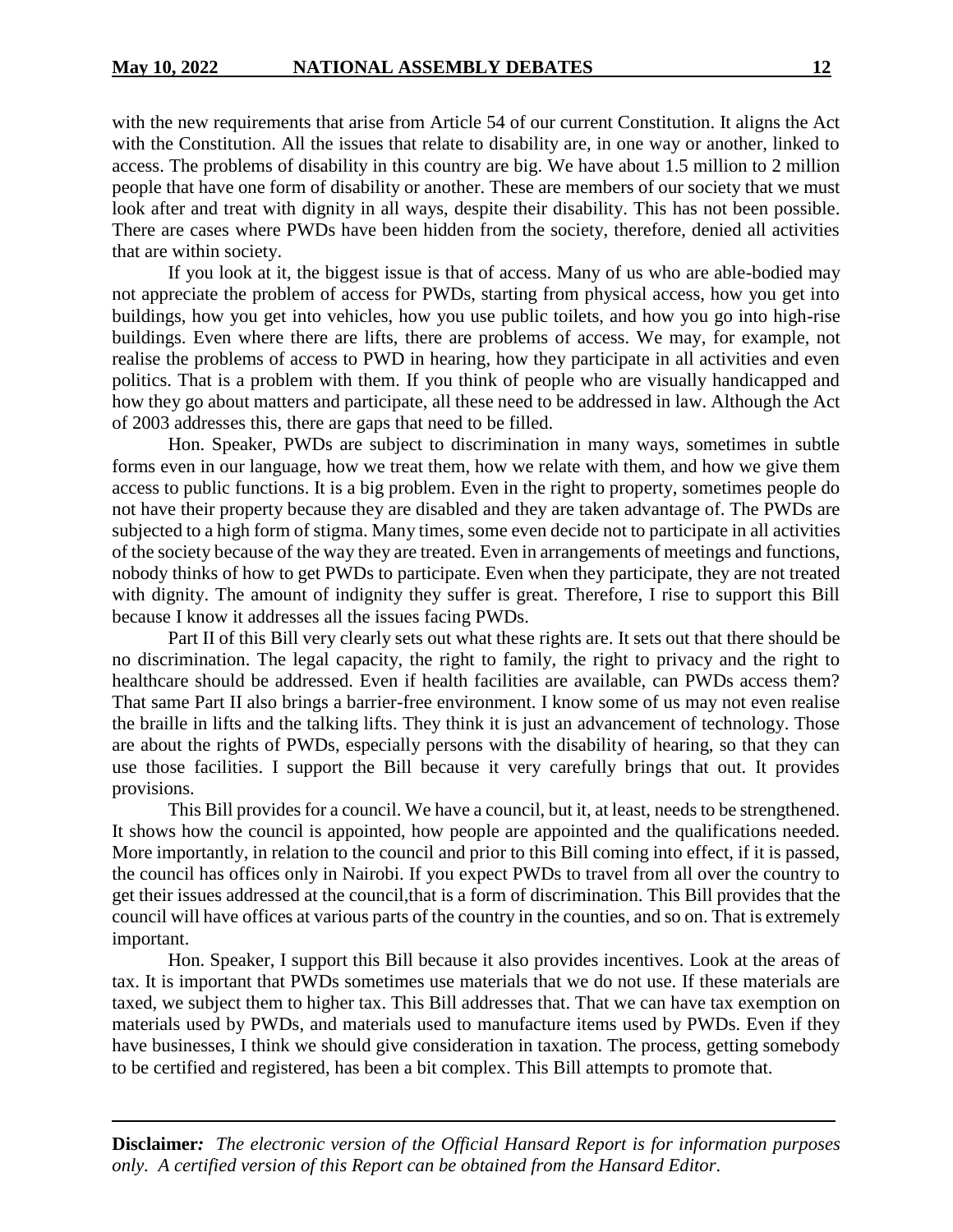This Bill rightly links the counties. The Mover, the Leader of the Majority Party, indicated that it may take the Bill to the Senate if we bring in those. Probably, we will have to look at that, but that is a very important function. Even if we exclude them because we want the Bill to pass, we must later on have amendments that will bring them up because PWDs live in the counties. So, the convenience of us passing the Bill should not surpass the convenience of getting the right thing done.

This Bill has created a Schedule. Schedule One of this Bill is, in my view, the most important part. It has put in place requirements that are needed in private and public institutions, and public transport. I know many of us may not appreciate how PWDs, particularly physical disability involving the limbs, get into a bus. How do they get into a train? How do they come off a train? Now, this Bill makes provision for that. For example, we must have bus stops with platforms. We must go for buses with a flat bottom aligned to the stage so that somebody with a wheelchair can just be wheeled in. There should be a space or two inside the buses where PWDs will go into. These are extremely important.

Therefore, we must also align this with international standards so that the facilities they use in Kenya for PWDs must be exactly the same as the facilities they will meet when they go to other countries. We must have this in building regulations. It cannot just be said, put in regulations and left to implement itself. Other laws, even building laws, will have to be amended so that these requirements of PWDs are entered in the law. Buildings should not be approved as habitable if they do not involve these facilities. When the time for the Committee of the whole House comes, we will look at these amendments in order to strengthen the Bill further. Thank you, Hon. Speaker.

## **Hon. Speaker**: Hon Shamalla.

**Hon. (Ms.) Shamalla Jennifer** (Nominated, JP): Thank you, Hon Speaker. I wholeheartedly welcome the Persons with Disabilities Bill, the reason being that, indeed, PWDs are extremely discriminated in this country. We are talking of over 1.5 million people. I have said time and time again that the right to dignity is the platform of all rights. When the time for the Committee of the whole House comes, I have noted that some amendments come through regulations, but it is my personal desire to see them entrenched in legislation. For example, issues such as service dogs for the blind being allowed in all public buildings. There are certain public buildings which do not allow service dogs. We are not talking about pets, but the seriousness of service dogs for people who are visually impaired cannot be ignored.

Hon. Speaker, with those few remarks, I support the Bill.

**Hon. Speaker**: Member for Makueni.

**Hon. Daniel Maanzo** (Makueni, WDM-K): Thank you, Hon. Speaker, for giving me an opportunity to contribute to this very important Bill. From the outset, as at now, this Bill does not concern the counties. When it comes to implementation, obviously counties will have a great role to play, especially in the modification of buildings because this law is generated from them. I believe in one way or another, counties have a role to play.

For now, we urgently need this law. In this country, many PWDs have suffered. The experiences I have in Makueni County is that children with disabilities are hidden by their parents or guardians. They never get an opportunity to go to school or enjoy their rights, as protected in the Constitution. Therefore, this Bill will protect their rights because the previous law and the current one does not cover this well. So, in the Third Reading, we will have something to do.

The PWDs are mistreated by those living with them and some are locked up. I am aware of one case where a PWDs got depression and those living with him would lock him in chains, until they got back to the house. This law is also talking about access to food and water, which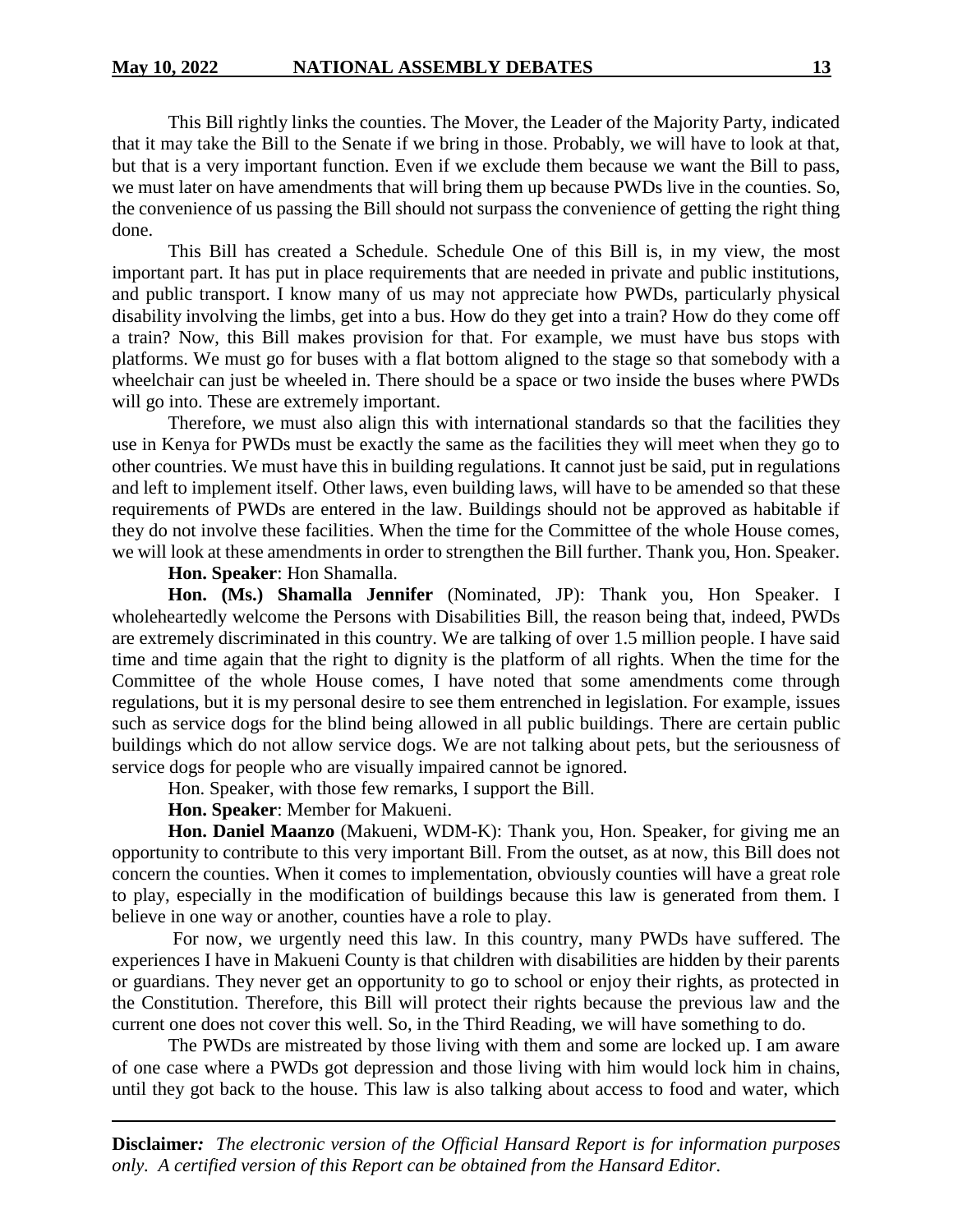PWDs have been denied. If they are unable to earn a living, they are abandoned and end up without food and water.

Of importance is how we will implement this law and ensure that people who break the law by abusing the rights of PWDs are dealt with properly. What is the system of getting evidence by the police and ensuring there is a special prosecutor for these cases? Probably, we can come up with special courts or some special courts already in existence, like the Children's Court, can deal with these people. Although the people who drafted this law have done a very good job, there is still a lot of work to be done during the Third Reading so as to improve this law and ensure it serves PWDs better.

The PWDs undergo a lot of rejection. The system in place is that their money, identification and infrastructure is implemented by the national Government. The existing council has not been very tight, and there has been a lot of corruption in the system. Skills for the poor people and children with disabilities have not been properly impacted. Most of the times, they are left at the mercy of well-wishers in children's homes. Members of Parliament have a big role to play when it comes to dealing with PWDs. Most of the times, they have to chip in or mobilise well-wishers to visit different children's homes and schools for the disabled, where they undergo training.

One thing that should be stressed is skills for PWDs. This will ensure that every person has access to education, skills, medication and can earn a living. Some PWDs have managed to be treated while others got disabled through accidents. I have a case in Makueni of a worker in one of the cement companies where something went wrong, and in the process, hot cement was sprayed into his eyes and he became blind. Ever since, he has been living with disability and any medical effort to make him see again has been impossible. So, this person is living with disability.

Another issue which has not been well handled is the people who pretend to be disabled so as to enjoy the privileges meant for PWDs. Again, these privileges are not well captured in this law. They were left scattered in some administrative processes somewhere or in regulations of other Acts of Parliament. This makes it difficult to implement the goodies for PWDs in the Constitution.

So, looking at this Bill in totality, it is an important law. This is a big move which will assist in the implementation of education to PWDs or those who acquire disability when they are adults. Some people are recovering from accidents and pretending to be disabled so as to enjoy the privileges, yet they have recovered. There is no mechanism of identifying them so as to restore them back to where they belonged.

Unfortunately, this law is being discussed when our good friend, Hon. Sankok, is not here. He is a Member of Parliament living with disability, and has been part of the system of assisting PWDs in this country. Unfortunately, as we all know, he lost his son and is handling this matter. On my part, I believe that many other Members want to say *pole* and condole with him.

He would have given this Bill very serious input as an affected person who has been practising this and knows the loopholes. I believe he will be back by the time we do the Third Reading to help us get details which will help this House serve PWDs better. The total responsibility should not be left to Members of Parliament who lack resources. There should be a proper plan on how the national Government will help PWDs.

Thank you, Hon. Speaker. I beg to support and urge Members to do the same.

**Hon. Speaker**: Hon. Dennitah Ghati.

**Hon. (Ms.) Dennitah Ghati** (Nominated, ODM): Thank you, very much, Hon. Speaker. From the outset, I confirm that I welcome and support the Persons with Disabilities Bill, 2021. I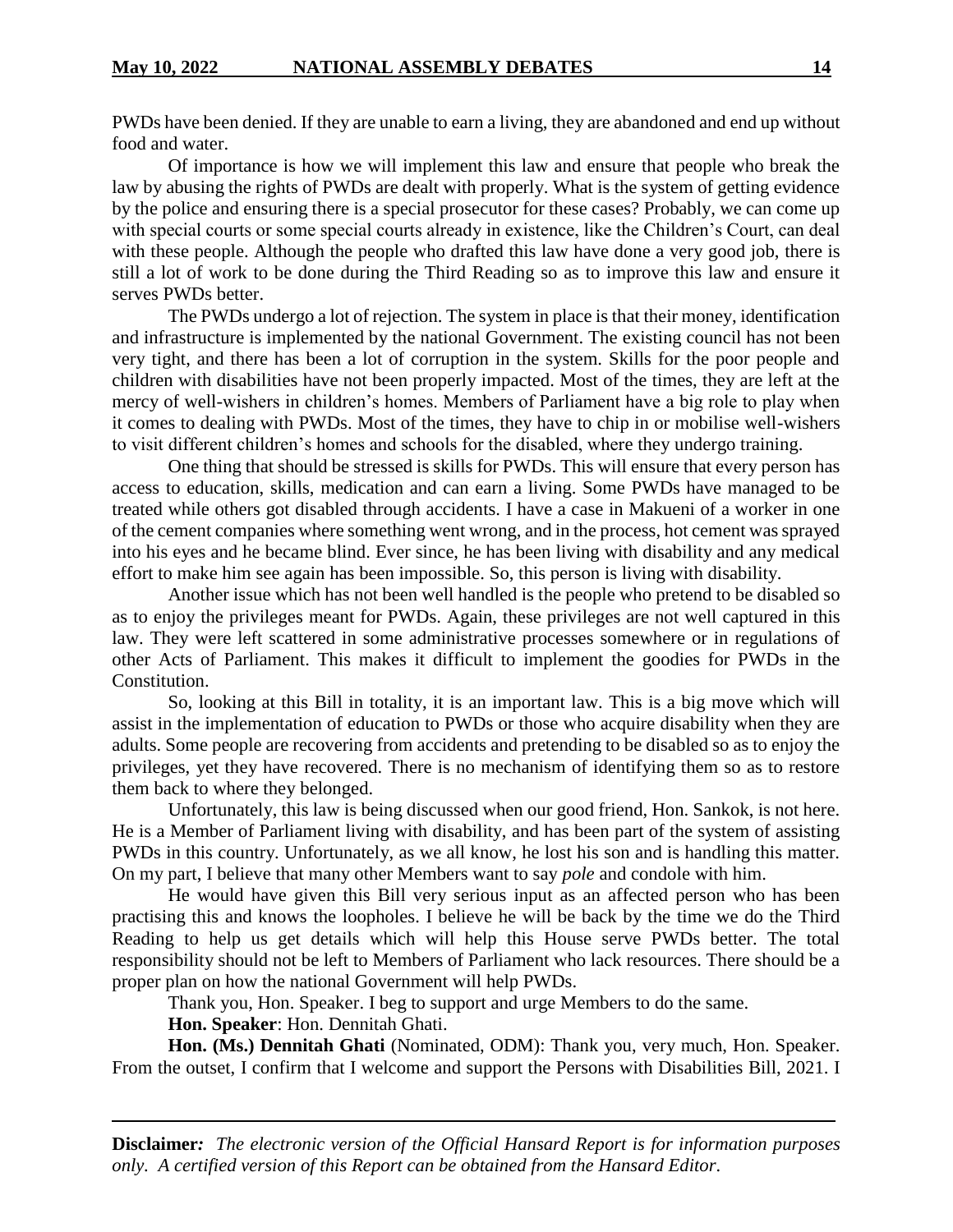thank the Committee for their effort in coming up with this Bill. Issues PWDs in this country date back a long time ago.

Members of Parliament in this House have PWDs as their voters and constituents. I am happy because we are talking about persons who live in our constituencies and wards, and who vote to keep us here as Members of parliament. I support the fact that the Committee thought it wise to repeal the Persons with Disabilities Act so as to strengthen it. I am conversant with the Persons with Disabilities (PWDs) Act of 2003. As you are aware, I am a candidate of disability. I have first-hand seen how PWDs in this country and the world are treated than any other persons.

I am here to support this Bill because I represent PWDs, and in my capacity as the President of the Commonwealth Parliamentarians with Disabilities Network in this House. As a country, we are doing well. We are trained comparatively on matters disability. I want to applaud this country on the amount of work that we have done.

The challenges that continue to face PWDs start with the mere fact that accessibility continues to become a problem. Unless you are disabled in this country, you will not understand what it means to look for accessibility. I am happy that this Bill is seeking to talk about accessibility. Accessibility is not just about physical access into a building, but it is also about information and any form of accessibility that we may want to access. I am happy that this Bill is seeking to address what we have been having in terms of the challenges of accessibility.

Hon. Speaker, this Bill is seeking to address the unemployment issue, which is the biggest challenge for PWDs in Kenya. The PWDs do not have jobs, are not trained and their lives, therefore, are not well like any other persons. I am happy because this Bill is seeking to criminalise any employer who dismisses PWDs based on disability. Article 70 says that "No person shall, on the ground of disability, deny a person with disability employment." Of all the poor Kenyans in this country, 90 per cent are PWDs. As a country, we are trying, but we must work hard to ensure that PWDs are taken care of.

We are in a state and at a time when we are doing elections, and I am happy that this Bill is seeking to say that no PWDs shall be denied a right to participate in the political process. However, even if we are saying that in this Bill, how many PWDs are participating in the political process? It is not good.

I am happy because if you look at Article 29 which talks about the civic and political rights of PWDs, most of them are denied these rights. Of all the rights in this country, the right to participate in civic and political right is a right that is denied. Article 29 says that "every person with a disability has a right to participate in political and public life, and the opportunity to enjoy them on an equal basis of others." However, if look at the just concluded nomination results, PWDs did not participate. We, therefore, have a duty to continue to enhance the lives of PWDs in this country.

You will remember that in 2018, Kenya and the UK co-hosted the first Global Disability Summit, and these are the commitments that continue to shape this country. Our country has ratified the UN Convention on the Rights of PWDs to give effect to the commitment that Kenya must make it possible for PWDs to participate, not only in social issues, but also in economic and political spheres. I am glad we are looking at this Bill.

We now have the National Council with PWDs. For a long time, disability in this country has been a national issue. Now, and through the NCPD, every constituency and county is going to have an office of the National Council for PWDs. This means that we are living within the provision of the Constitution that says that disability must devolve. And by saying so, we, therefore, must ensure that we channel our budgets and our economic affairs to ensure that disabled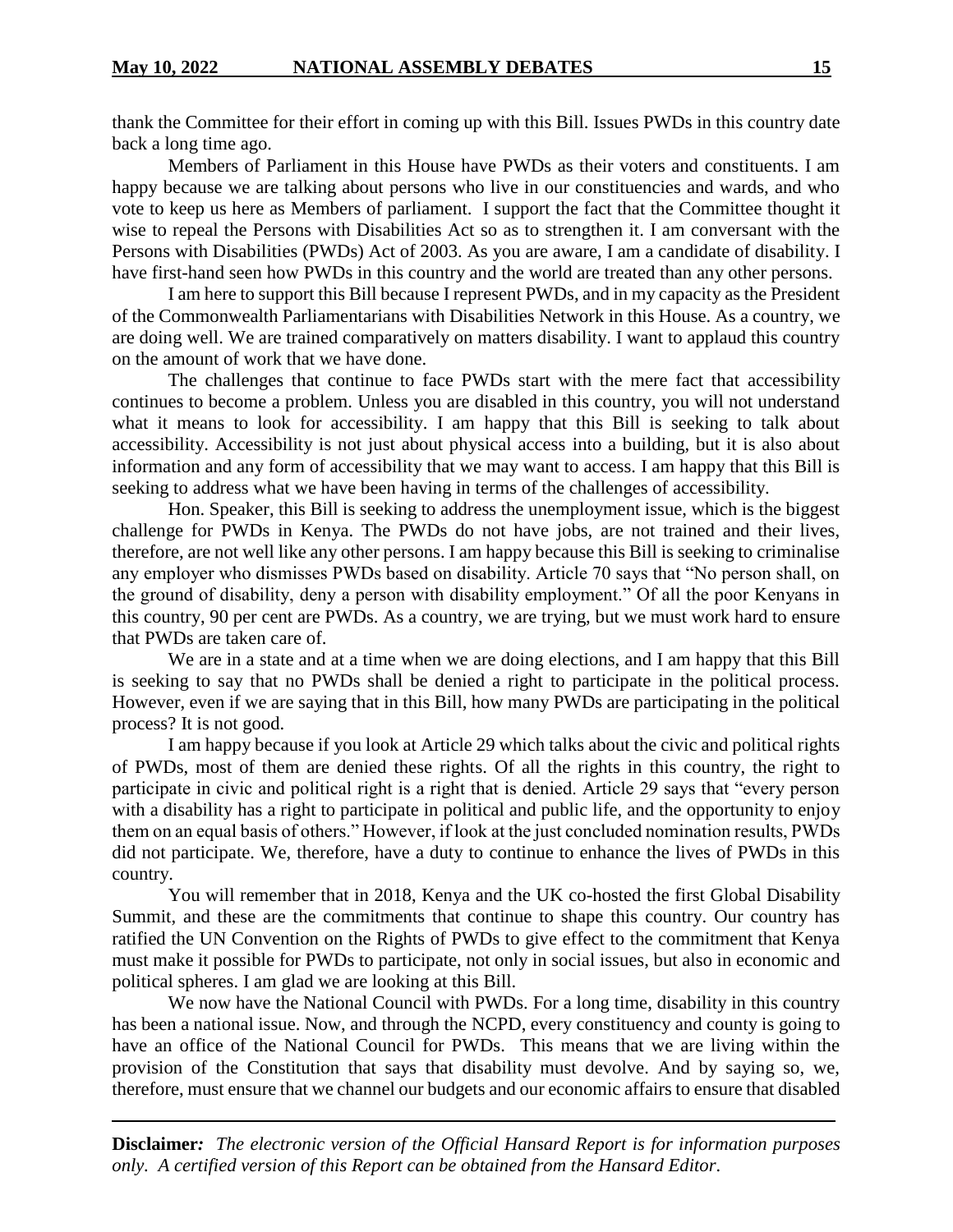people who live in our communities, our wards and in our villages, are supported. I want this House to know that PWDs are called PWDs, and not 'persons living with disabilities.' As I speak, I am happy that on behalf of the Kenyans living with disabilities, whom I represent, on this month of May, 2022, this august House is looking at a Bill on issues of PWDs. It has been a long document and a journey for PWDs to present themselves, and live dignified lives because we are candidates of disability. As a House, and a Member of Parliament representing PWDs, this is a big day for them because we are discussing issues to do with PWDs in this House. Therefore, at the Third Reading, I will bring amendments that will go into strengthening the Bill to ensure that PWDs continue…

I want to thank you, Hon. Speaker, because if this is your last Session as a Speaker of this House, we will say that we discussed this Bill under your Speakership. I am glad that we are discussing such an important matter I this House on behalf of the millions of PWDs in this country. Our budget must, therefore, translate to what we are talking about, namely, that disability matters when it comes to such issues. Thank you.

**Hon. Speaker:** Member for Tharaka.

**Hon. George Gitonga** (Tharaka, DP): Thank you very much, Hon. Speaker. Allow me to rise, and support the Bill. Before I make any comments, also allow me to pass my words of condolences to the leader of PWDs, Hon. Sankok, for the tragic accident where he lost his son. May they be consoled, and may the dear son rest in everlasting peace.

Hon. Speaker, I support the Bill, and the main reason being that for a long time, we have treated PWDs as semi-human. We have been considering them to be half persons, and this is one reason why, especially in the African culture, they are given strange names even in Swahili like k*iwete,* which is really demeaning and dehumanising. In spite of the fact that we need moral obligations to ensure that we treat PWDs as human beings like any other, with full human rights like any other persons, it is also important to buttress those rights, obligations and liabilities into law which can be relied on in the future to ensure that these persons are protected. This law is, therefore, timely and I urge the House to pass it. When it comes to establishing offices to cater for PWDs, I would be urging the Government to ensure that my constituency, Tharaka, has such an office, and can treat PWDs in that constituency as full human beings and not as semi humans as most people strive to do.

This is a very good law which begins with recognising the rights of PWDs. We have a whole Part II, which consists of over 28 sections dealing with the rights of PWDs. From the beginning, they have a right to equality and non-discrimination, right to privacy, right to human dignity, right to education, right to health and sports culture, civic and political rights, and every other right that they have. These rights are derived from the Constitution, which deals with fundamental human rights. When we reduce these into a statute, it means we are protecting persons with disabilities (PWDs). Importantly, there are also provisions dealing with enforcement of those rights so that we do not mistreat PWDs and get away with it. A person who tries to do this should face the full force of the law as provided for in this Bill.

We are establishing the National Council for Persons with Disabilities – a revision of what we have today as per the law of 2003. This Council, which will have more powers than it has today, will take care of persons registered with it as members and who require protection under the law. This is one area we must look at to ensure that it is strengthened so that the Council is able to take care of PWDs, including enforcement of their fundamental rights.

Part IV of the Bill deals with reliefs and incentives to ensure that PWDs are well taken care of. It will also ensure that persons taking care of PWDs are able to do so by being given exemptions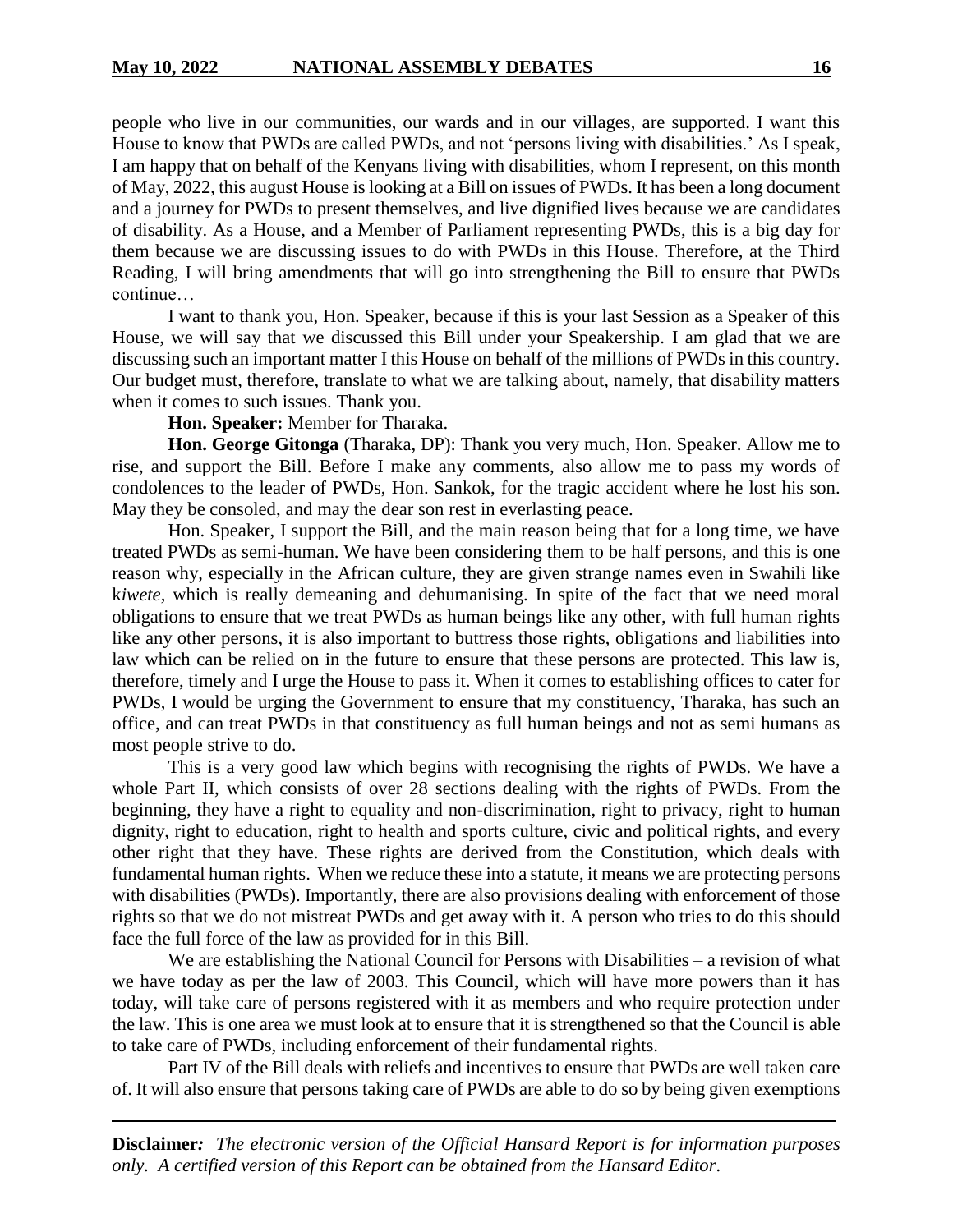and incentives. They would be exempted from certain taxes. It will make them provide for even children with disabilities to go to school. Henceforth we should have reliefs for such children. When children with disabilities go to school, levies charged by schools and the Government should be waived totally or reduced substantially so that the children are able to acquire the necessary education.

Part V of the Bill deals with the relationship between the national and county governments on disability matters. This is why this law will of necessity go to the Senate. That notwithstanding, the fact remains that some of the rights accorded to PWDs are rights that fall under the devolution chapter of the Constitution and have to be enforced by the county governments. It is therefore important that the county governments are informed of their obligations when dealing with PWDs, including provisions in the Constitution and in the procurement laws. Persons with disabilities have to get a certain percentage of contracts in the national and county governments. We know for sure that what happens in the county governments can sometimes not be accounted for. Sometimes it is what we would term as blatant breach of the law in terms of dealing with gender issues or with PWDs.

Part VI of the Bill is quite important because it deals with offences and penalties. As we said, there is a whole chapter containing rights of PWDs. What happens to persons who decide to breach those rights? What obligations do they have? Where a person commits a criminal offence, what penalties is he likely to be faced with? It is important to note that it is an offence to discriminate against PWDs. It is also an offence to abuse, exploit or use violence against PWDs. It has also now become an offence to hide PWDs. We have been told that sometimes in the African culture, we find it a little bit shameful to expose PWDs to strangers, all in the name of not wishing others to see that you have such a person. It will now be an offence if you hide such a person, especially from the authorities that fall under the Council. It is also an offence to treat PWDs in a degrading manner that lowers their dignity as human beings or in trying to treat them as semihuman. That is an offence punishable by the law. Some of the penalties prescribed are prohibitive, which is what good law should do.

There are miscellaneous provisions, including clause 78 on general penalties. The provisions buttress the fact that Kenya seeks to treat PWDs with the dignity they deserve and to accord them protection through the law.

Thank you, Hon. Speaker. I do support.

**Hon. Speaker:** Member for Nyaribari Chache.

**Hon. Richard Tong'i** (Nyaribari Chache, JP): Thank you, Hon. Speaker, for giving me an opportunity to support this noble Bill. It is meant to address the challenges that our people face. I come from a community where the disabled were considered a curse to the family and the unthinkable was done to them, including hiding them from the public. That injured their capacity and development because they were not given a chance to go to school. This Bill addresses those issues and the cultural barriers in Kenyan communities. We have seen PWDs excel in their fields. Some have become the best artists, educationists or lawyers in the world. They do all that a normal person can do.

I think it is in order for us to enrich this Bill more than what it is. There are many issues we need to address. For instance, this week I had people who came to see me and part of them were PWDs. Because they cannot fight as a normal person would do, the crowd meant that they missed out on opportunities where nature demands the use of force. We must get a way of helping those people out. We must address their unique needs by ensuring that the law protects them from the vagaries of nature. I have in mind simple things like wheelchairs. They are unnecessarily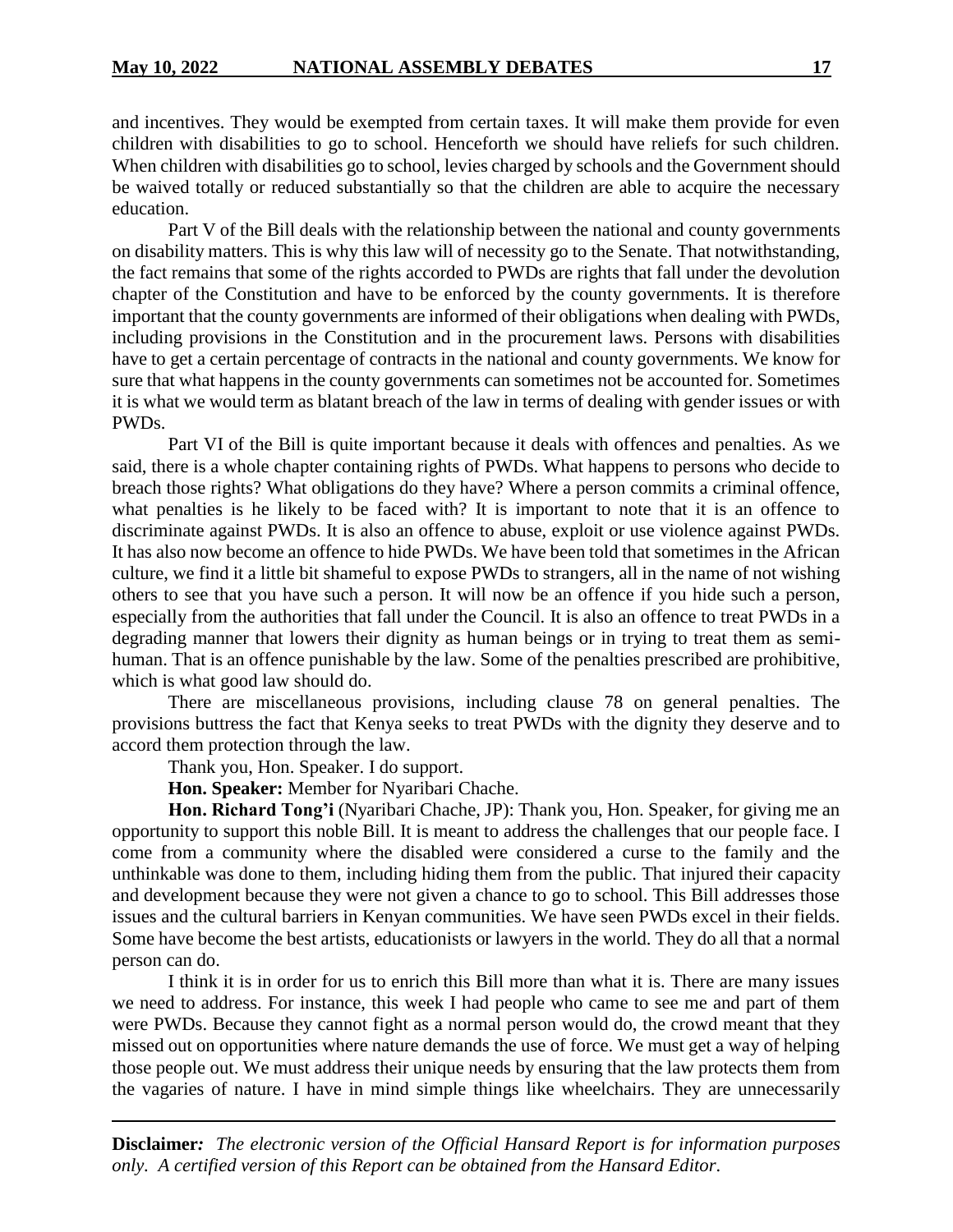expensive and PWDs cannot afford them. They cannot be suffering from disability and then we disable them further by not giving them the support they need to stand a chance ahead of the queue. If we do not do that, almost 5 per cent of Kenyans will be injured permanently. To that extent, the country will reduce its production capacity by almost 5 per cent. If you look at the multiplier effect, we are speaking of a bigger percentage of the 5 per cent we are denying opportunities because of their inability or because they are enabled differently. They should be given a chance to use their God-given talents to excel. I have seen a very interesting scenario where if you are disabled, you are reduced to a shoemaker. The best the community can do is to give you an opportunity to learn to be a shoemaker or shoe repairer and yet these are people whose minds are not injured in any way. They can do a lot more than repairing shoes. These are people who are intellectually empowered just like any of us. It is just that they do not have the opportunity to go to a normal school that would give them skills and empower them to compete with any other person in the society.

Hon. Speaker, we need to address these issues with a lot of seriousness because all of us are potential PWDs. It is a question of time. We have seen from our colleagues here in Parliament who were once very strong people. I want to use the words of Hon. Dennitah Ghati, who used herself as an example. In the last Parliament, she came here as a normal person, walking on her feet and doing all activities normally. However, she is now on a wheelchair. She has lived in both worlds. She knows what it means to be disabled and to live as a normal person. I listened to her keenly and realised that she has a testimony we need to listen to if we have to make Kenya a better place.

All of us have the responsibility of ensuring that Kenya becomes a better country than we found it. These are some of the laws that we must put in place to ensure that the kinds of discrimination that we see daily are not allowed in our society. These are good people who should be given opportunity to do that which God has given them capacity to do. In order to address those issues, my proposal, as shared with the Departmental Committee on Labour and Social Welfare, is to ensure that we have free education for people living with disabilities. I know there are levels of disabilities – not everybody is completely incapable of supporting themselves. We need to get a way of giving a percentage on how one qualifies to get 100 per cent support from the Government. If a disabled person is willing to go to school, we should give him an incentive or some sort of token. We need to go out of our way and give them a chance. If disabled children excel and proceed to high school from primary school, they should get 100 per cent support from the Government. If they pass in high school and proceed to whichever college, they should be given 100 per cent support. That way, we will inspire other disabled children who look down upon themselves and wonder why them.

The Bill is helping us and it is timely. It is never too late to change what we have earmarked to change. It is going to help the country by ensuring that we address those issues. We shall enrich it and make it better so that we capture everything else that has not been captured to ensure that people who are enabled differently are given decent treatment in the society to ensure that they also contribute to tax revenue just like any other normal person.

With those few words, I support.

**Hon. Speaker:** Let us have the Hon. Member for Kitui Central.

**Hon. (Dr.) Makali Mulu** (Kitui Central, WDM-K): Thank you, Hon. Speaker for giving me this opportunity. I join my colleagues in appreciating this Bill and what it intends to do.

We have international instruments as well as our local laws, which support the issue of disability. Any time we discuss these issues, I get very encouraged as a Kenyan. This is because,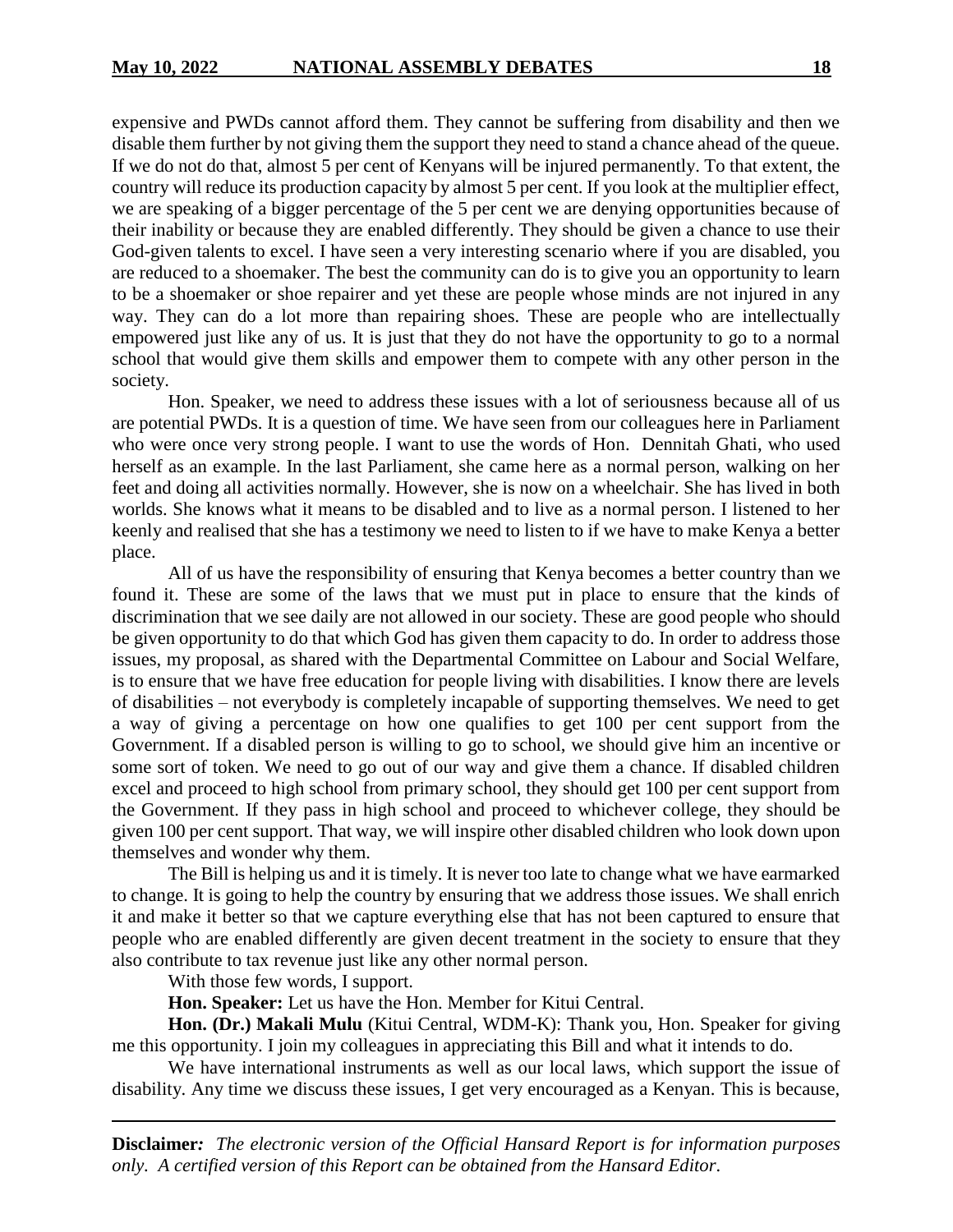as a country, we have done well despite the fact that there is room for improvement. If you look at the statistics, you will realise that it is only about 1.5 million people who are disabled differently. This translates to less than 3 per cent of the total population in this country. However, if you look at the awareness level about disability in this country, you will realise that every Kenyan is aware about issues of disability. That is why I get very encouraged when I look at our own colleagues in this House who are enabled differently. I want to single out a few of them. Look at Hon. Dennitah Ghati, who is the Chair of the Network of People Living with Disabilities, Commonwealth Association. Look at what she has managed to do. Look at our own Hon. Janet Sitienei, who is the local chairperson of the Chapter of Commonwealth Women Parliamentarians in this country. Look at Hon. Rose Museo, the County Women Representative of Makueni and what she has done. Look at Hon. Tim Wanyonyi. These are very good cases demonstrating that all these colleagues of ours are enabled differently.

Hon. Speaker, yesterday I was watching sports. There is something happening in Brazil. It is like an Olympics for the deaf. I got encouraged when I watched these colleagues of ours and the way they have performed. As a country, we need to be providing opportunities for such people. They are gifted in different ways. They can excel in different areas. That is how this Bill becomes important. This Bill provides the legal framework to provide opportunities for such people to shine.

I am a believer of integration. Rather than viewing them as different teams, they ought to be integrated into the society. That is why in terms of our education policy, this is an area we have done very well. In our primary schools we do not have different streams for people living with disabilities. They are actually integrated with the rest of the pupils. They go to the same classes as those who are enabled. They do things the same and that way they have a sense of belonging so that they do not see themselves differently. That is another area where we have done well.

The other thing we need to look at is how to support those people who are enabled differently. In my own constituency, I have two institutions: A school for the mentally handicapped and one for the deaf. Since they are primary schools, we are unable to support them in terms of what Hon. Tong'i was talking about – the issue of providing them with bursaries or educational support. The only thing we do is support them by providing education infrastructure. However, what I have realised for the time I have been a Member of Parliament for that area is that it is very expensive to keep them in school – much more expensive than ordinary secondary school students – because they have special needs. How I wish, as a House, we could also make provision to use part of our bursary funds to support children who are enabled differently to access education.

Hon. Speaker, health is another important area. I have also realised that because they are enabled differently, they are likely to face health challenges more than us who are living normal lives. It would be good to have some affirmative action when it comes to Health Bills so that when PWDs fall sick, they access health services in public institutions either free of charge or at subsidised rates. That way, we will be supporting them. As a country, we are a signatory to many international legal instruments. The challenge we have is enforcement. As we are all aware, buildings in our cities and in major towns should have provided infrastructure to ensure that the disabled can access offices and other amenities in those buildings without much struggle. However, if you go round the City of Nairobi today, you will realise that people who are enabled differently are still struggling to access services in most buildings – more so where those services are found from Fourth Floor to 20<sup>th</sup> Floor.

It is equally a challenge where a PWD has to get onto a lift. Very few structures have provisions with the kind of lifts which can be accessed by people who are enabled differently. The situation is the same with the ablution blocks. You go to most buildings and you find ablution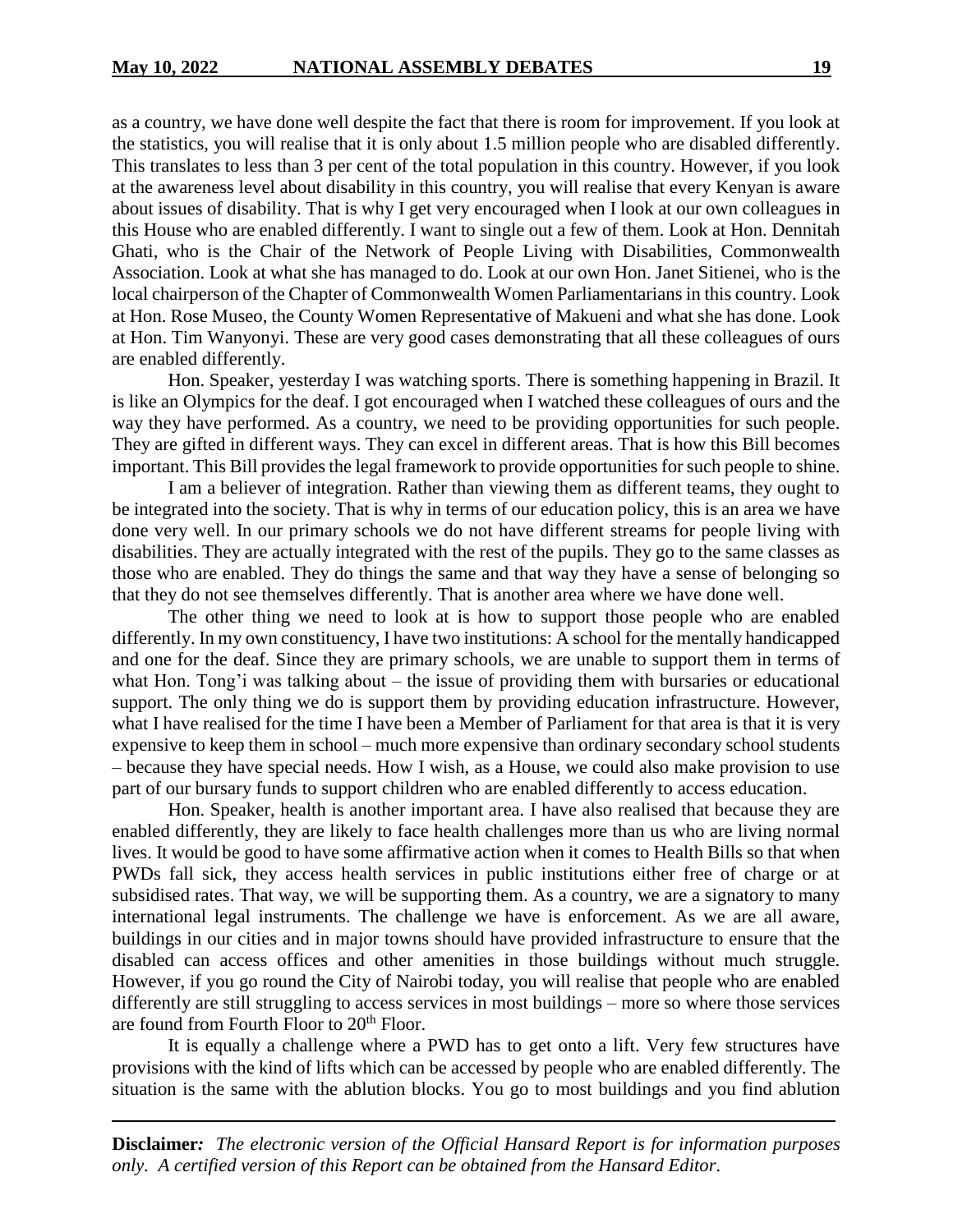blocks have no provision for people who are enabled differently. This Bill is timely even though I do not know whether, as a House, we will be able to sit through to process it. How I wish we are able to process it to finality. Even if we do not manage to conclude this Bill in the remaining time of the current Parliament, I urge my colleague, Hon. Dennitah Ghati, whom I am very sure will be part of the 13<sup>th</sup> Parliament, to make sure that it becomes her Bill number one if some of us will not be here. If I will also be here like her, I will make sure that we champion this Bill and we get it through this House so that at the end of the day it becomes an Act of Parliament. This is because it is going to be very good for this country. I saw our colleague, Hon. Janet Sitienei, manage to pull through the nominations. I can guarantee her that she already has one leg in the  $13<sup>th</sup>$ Parliament. We need a critical mass of people who are enabled differently in this House so that when these matters come up, we are able to push them through.

I take this opportunity to say "pole" to our colleague, Hon. Sankok. We know what he is going through. My prayer is that he is able to pull through the challenge and come back to this House so that by the time we get to the Third Reading, he is here to make his contribution. This is because he has championed the interests of people who are abled differently in this House in an excellent manner. It will be good that he has his input in this Bill. As I conclude, I wish Hon. Members well. My appeal to those who are supporting this Bill is that we should see whether we can fast-track it so that it becomes an Act of Parliament and we have the right legal framework in this country.

With those many remarks, I support.

**Hon. Speaker:** Member for Saku.

**Hon. Ali Rasso** (Saku, JP): Thank you very much, Hon. Speaker. At the outset, I rise to condole with the family of Hon. Sankok, who lost his son in the most tragic circumstances. We wish them God's grace. I believe he would have contributed to this debate and embellished it because from where he sits, he has a better understanding of a lot of issues that people with disabilities go through day in, day out.

I want to pick up from where Hon. Dennitah Ghati stopped. In the last Parliament, we were in the same Departmental Committee on Defence and Foreign Relations as we began the First Session. I think when that tragic accident happened, Hon. Dennitah Ghati was wheelchair-bound and in one of our foreign visits, where she was a member of the delegation, we could feel the stress that she was going through and how much it was inconveniencing to have a member of a delegation who needed special assistance to reach places or even to access some of the meeting areas.

Hon. Speaker, the Constitution of Kenya 2010 is among the most celebrated constitutions the world over. It is considered to be progressive particularly in the area of the Bill of Rights. In the Bill of Rights, I believe that one of the fundamental rights is the right to life and for that matter, quality life. The people with disabilities in our midst are people who lack voices. They lack access to opportunities, employment and businesses. They lack access to even those of us in leadership because they are unable to reach us. The AU Protocol on Persons with Disabilities and Older Persons that I think this House passed two months ago is also a landmark instrument that we, as a nation, must walk the talk. Persons living with disabilities are among those who are very poor in the society. I think if we are truthful to ourselves, when we walk around our constituencies, many of them live in what you call "undesirable dwellings". This is because they cannot afford decent housing. They do not have the resources to put themselves in where others dwell.

As Hon. Dennitah Ghati said, for you to understand the suffering and disadvantages that people living with disabilities go through, it is just to experience when you are almost 100 per cent well and when a tragic accident happens and you become a person living with disability.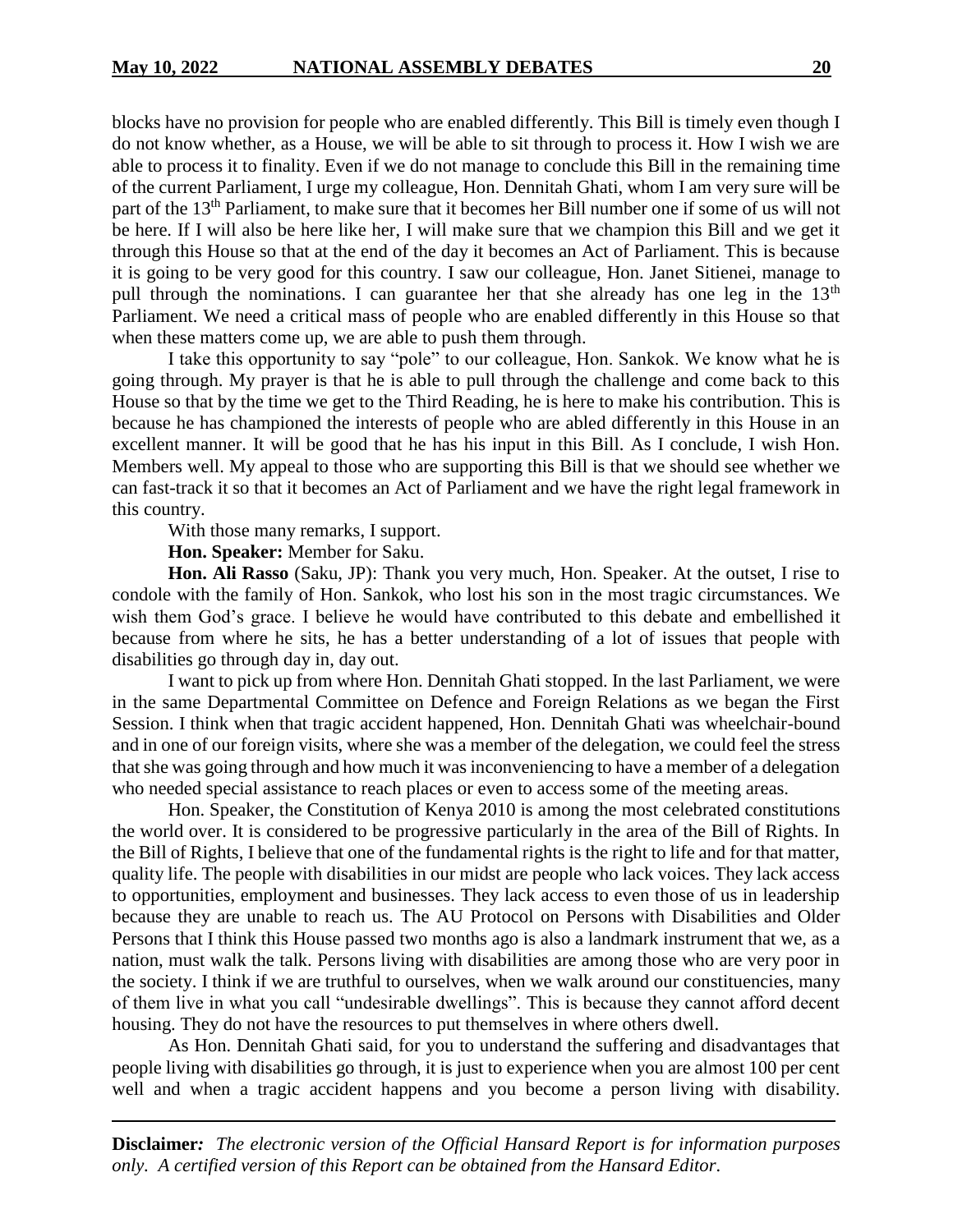Comparing the two lives, you find that life has changed completely. Learning from her, this particular Bill is a landmark Bill as far as I am concerned because in most of our societies, many of the persons living with disabilities are never brought to public limelight. Their families tend to hide them and protect them because they feel that they can easily be ridiculed. Some mothers will protect them to the extent that they will keep them in their houses.

For that matter, if this Bill is passed, the Government will have the authority to seek out particularly young people living with disabilities, children and minors so that they can be accessed and provided with the necessary opportunities, be it in terms of healthcare or education, in order for them to also secure decent lives. The strength of Kenya as a nation will largely be reflected in the manner in which it will look after disadvantaged members of the society. In this particular case, the opportunity has arisen for the fundamental rights of disadvantaged members of our society to be considered as minorities in our midst who should be looked after.

Hon. Speaker, I beg to support and thank you for giving me the opportunity.

**Hon. Speaker:** Next is the Whip of the Majority Party.

**Hon. Emmanuel Wangwe** (Navakholo, JP): Thank you, Hon. Speaker. I rise to support the Persons with Disabilities Bill (National Assembly Bill No.61 of 2021).

This Bill is very timely. It is coming to answer the concerns that are enshrined in the Constitution under the Bill of Rights. No constituency, village or area does not have a person with disability. Looking at the timeframe since 2001 to date, we have not been able to correct the Act. The Constitution that was promulgated in 2010 actually took over so much that has been missing in the 2001 Act and the current position. Section 19 (2) emphasises on the position of the employer to make adjustments during the recruitment processes. It is evident that most employers would want to do away with persons with disabilities' right from the process of recruitment. They would want to use recruitment procedures or requirements to eliminate the chances that any person with disability can be employed. This Bill seeks to correct such issues. It seeks to make sure that any kind of employer who wants to employ people does so based on the provision that at least five per cent of the staff shall be persons with disabilities.

Being disabled does not mean that you are unable to work. If you look at persons with disabilities, it is not automatic that every part of their bodies are disabled. One person might have a defect on the hand, an eye or a particular ailment. However, that does not mean that he is unable to work. When you segregate him because of his physique, it means that you are making his family or dependents not to live normal lives as it is supposed to be.

Most of the good work of the artisans or craftspeople is done by persons with disabilities. They concentrate more than normal people. Therefore, being disabled does not mean that a person is unable to deliver anything as far as a human being is concerned. We are all candidates of disability. At any one time, a person can be normal. When he rises up the following day, he can be disabled. If you look at the scenario of what my sister and Hon. Member has just given, it is evident that we are all candidates. Hon. Dennitah Ghati and I were here together in the 11th Parliament. She used to have very good examples. She told us about life in the United States of America (USA). She was very capable of telling us eloquently how life is. Unfortunately, an accident made her to join the persons with disabilities. It is evident that she is still able to deliver what she is supposed to do.

I also want to walk the path of Hon. Makali Mulu to wish that Hon. Sankok takes it easy at this very hard moment following what happened to his family. He debates in this House. He sits for more hours than most of my colleagues. He sits from morning on Wednesday. He is always the first one to enter into this Chamber in the morning, and the last one to leave. That does not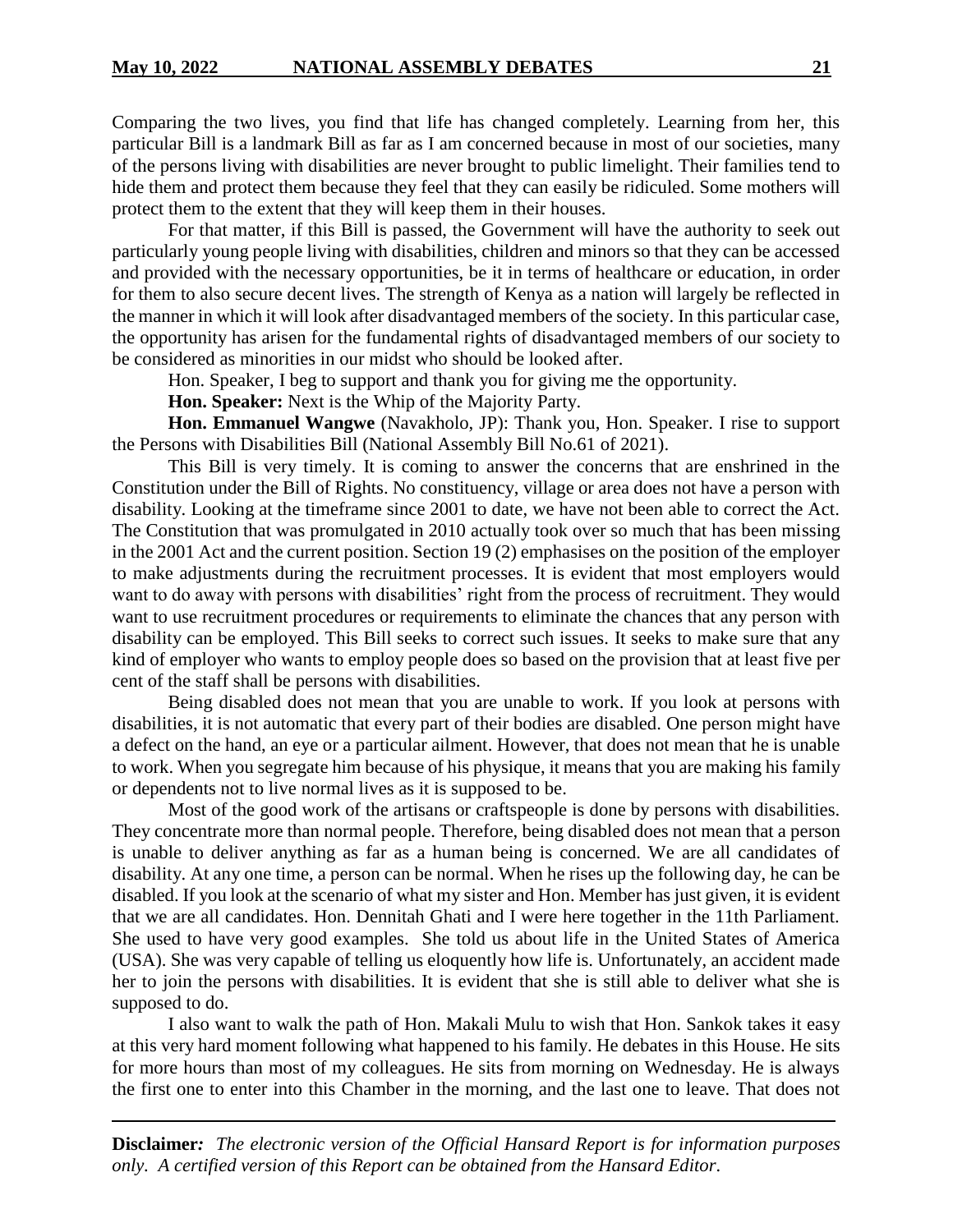mean he does not have work to do. He does other things but he is patient. He commits himself to work for the 6.5 million people he represents in this House. Therefore, being disabled does not mean that you can be segregated on that basis. If this law is well enforced, let us see various persons with disabilities getting assignments and jobs.

Another perfect example of a person with disability is our Principal Secretary (PS), Ms. Josephta. She is the first PS who is disabled. Despite the fact that she has disability of her nature, she writes very smart handwriting. I salute her. She is very eloquent and capable of working. I thank the President for considering her for the appointment.

This Bill also emphasises that discrimination in terms of pay, promotion, training or access to opportunities should be curbed. Henceforth, it should not be witnessed again. That means we are protecting persons with disabilities not only to get them into employment but also to be retained by not just being given the lower cadres. They should be allowed to grow through the ranks to the highest levels in office. As legislators, we should create enabling infrastructures. A person should not be employed because he has a disability. He should have gone to school. It is our turn to create good infrastructures and schools. We should give good supportive gears like wheelchairs to persons with disabilities. We are constructing good roads like the Nairobi Expressway to enable us drive very fast. How about persons with disabilities? The best way to enable them to walk is to give them infrastructure and walking gears, even if it means improved wheelchairs that are motorised so that they, too, can walk or go a long distance to enable them go to school and get back home. Those legislators who will come back to this House—I hope that my people of Navakholo will give me another term— should come up with supportive laws, so that we give the persons with disabilities enough infrastructure to enable, support and give them their headways in terms of what they can achieve but not because they are disabled. We should ensure that they are well-schooled.

We should construct more technical institutions. Each constituency is putting up a technical college right now. How about persons with disabilities? Did we consider them in terms of the technical skills that we can give them? For now, we can use the few institutions that are around. We need to also provide resources to enable persons with disabilities to advance in their courses using very well-equipped technical colleges and universities.

With those remarks, I beg to support the Bill.

**Hon. Speaker**: Member for Buuri.

**Hon. Mugambi Rindikiri** (Buuri, JP): Thank you, Hon. Speaker. I rise to support this Bill, which aims at total recognition of our people who are living with disabilities. It has come at the right time. We, the people who have been endowed with all the parts of our bodies, have been worried because the people who live with disabilities have no Act of Parliament that supports their existence as Kenyan citizens.

There is one thing that worries me quite a lot. At the outset, if you go to public institutions like primary schools, you will not find many children with disabilities. We do not know where they are. The parents do not want to expose them. This Bill will bring in total management of children living with disabilities right from birth all the way to old age. We have a new education curriculum—the Competency Based Curriculum (CBC). It does not put more emphasis on people living with disabilities as they do it to people living normal lives. I support the Bill. Once the Council and Board are set up, they will make it mandatory that all people living with disabilities are registered right from birth.

Secondly, this Bill recognises the need to identify these people and examine them medically, so that they are certified as people living with disabilities. This Bill has come at a time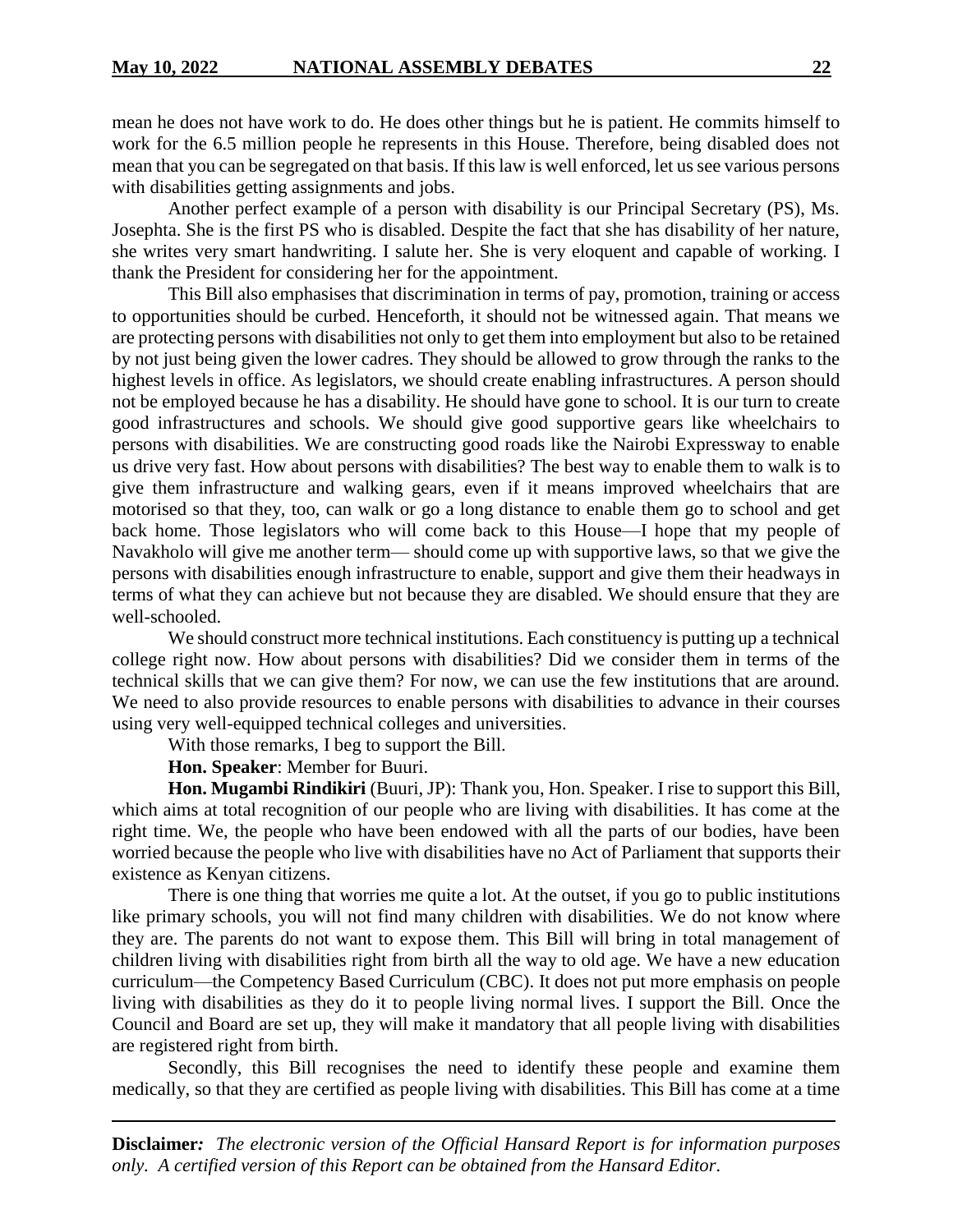a new Government is coming in office. It is our hope and belief that once the United Democratic Alliance (UDA) Government takes office, our key responsibility will be to bring up those people who are not being taken care of. People living with disabilities will be a priority to us. We want to uplift them economically, socially and politically. I agree with fellow Members that this is a very important Bill. I urge that once it is presented to the Senate, they should add more value to it. I urge county governments to put more resources and also focus because we are going to pass this Bill. You know this is a devolved function. We should take it seriously and implement it.

There is a lot of discrimination, particularly in the Kenya Defence Forces (KDF). In the last recruitment of KDF, they discriminated against women and people living with disabilities. We urge the Government to be at the forefront of ensuring there are equal opportunities for everybody even in the KDF. There is nothing that says that somebody living with disability cannot work in the armed forces. We have very intelligent people in this country who are disabled and their passion is to work in the KDF. So, I urge the Government to take this matter seriously and not to discriminate against these people.

The Bill has come at a good time. I hope and believe that its implementation will be fasttracked. I believe so because I know we are coming back in the 13<sup>th</sup> Parliament and we will ensure that the Bill is implemented to the letter.

Hon. Speaker, I support.

**Hon. Speaker:** The Hon. Wanjira, Member for Gilgil.

**Hon. (Ms.) Martha Wangari** (Gilgil, JP): Thank you, Hon. Speaker. You may confuse people by using that name. I thank you for giving me this opportunity. I also thank the Mover of this Bill.

I start by quoting Mahatma Gandhi who said that the true measure of any society can be found in how it treats its most vulnerable. I am actually surprised that we do not already have this law in place in this country. We have spoken about it and even tried to implement some of the things that we are talking about today. In international fora and using statutory instruments, we have been doing a lot of work. It is actually a surprise that we have not been able to put a framework in place to implement it.

*[The Speaker (Hon. Justin Muturi) left the Chair)*

*[The Temporary Deputy Speaker (Hon. Patrick Mariru) took the Chair.*

I join my colleagues who have already spoken. This is quite an expansive Bill. I have scanned it and there are four issues I would like to touch on. It is quite unfortunate that we are talking of accessibility today. I sit with Hon. Tim Wanyonyi in a Committee and it is not once that we have cancelled a meeting in a hotel because it is not friendly to people with disabilities. Imagine a Member of Parliament, who can afford that kind of a hotel, cannot get accessibility! What about other people out there? If there is a living example of how quickly one can become a person with disability in this House, it is Hon. Dennitah Ghati. In the last Parliament, we were together and she started very well. She used to walk on her feet, but today, she sits on a wheel chair. All of us are potential persons living with disabilities. How we treat them is quite important and critical.

On the issue of separation, the Bill has segregated it to women, men and children. Different categories of people living with disability have different challenges. Women issues are very close to me. I see sexual reproductive health has been included here. This is already in the supreme law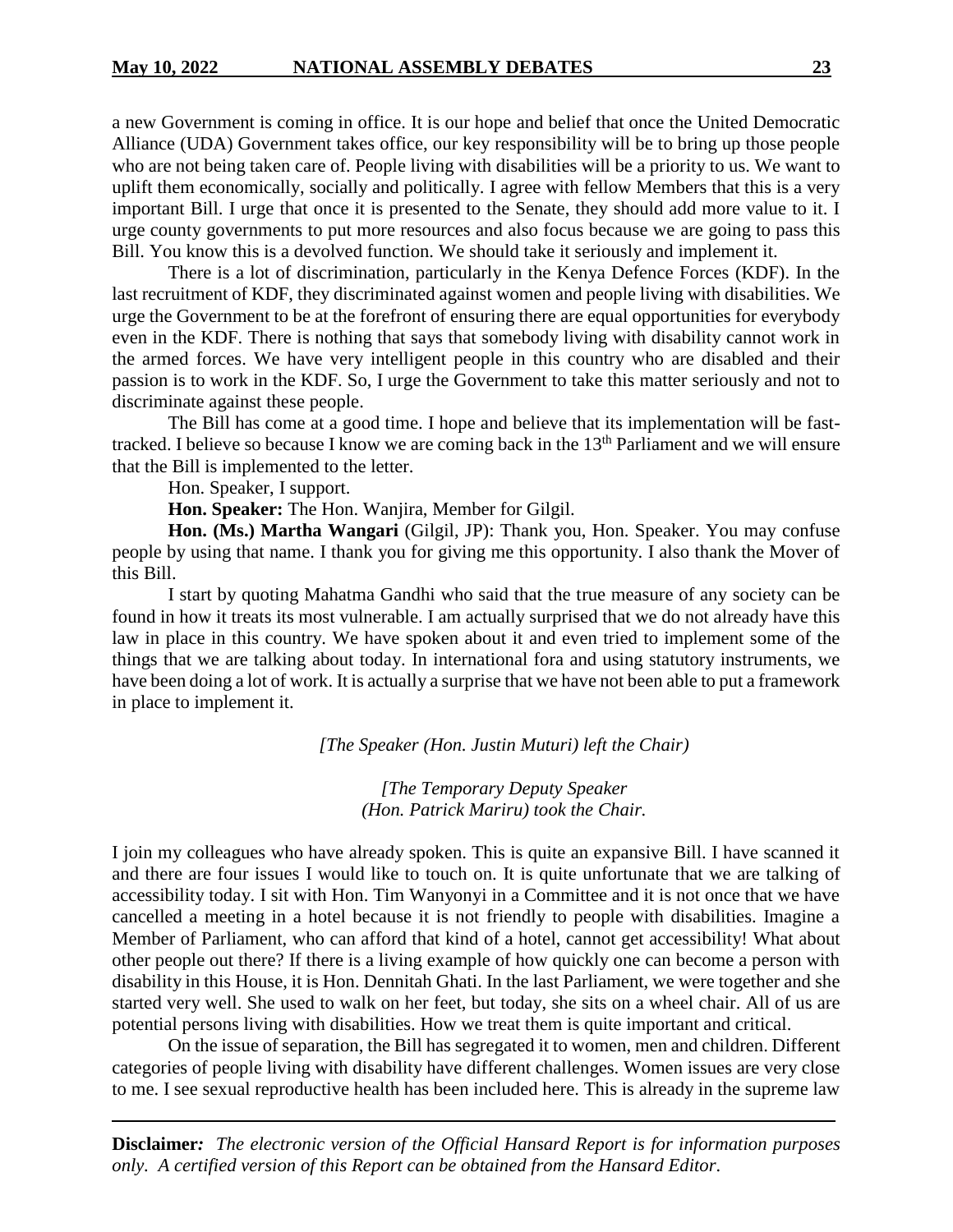of the land under Articles 10 and 27. I have noted that in this Bill, it is very clear that every woman living with disability has the right to retain and control her fertility. Why do I say that? In some cases, family members not only hide persons with disabilities, but also make decisions, especially on reproduction and reproductive health, on their behalf. They do not give regard to the rights and views of persons living with disability who may want to get children. In fact, they make them take contraceptives or go through processes of sterility that they do not consent to. This is very critical. On the issue of birth control, women with disability must also have a say. They have a right to control their bodies!

On the issue of recognition, I believe it starts with a birth certificate, then an ID and lastly a passport. They control human rights and also civic and political rights. That is why, in this Bill, the Independent Electoral and Boundaries Commission (IEBC) is mandated to ensure that during voting, people with disabilities are given access to polling stations. They have a right to possess a voter's card, a passport - if they wish to have one - and other documents. They have a right to vote. They should be assisted if they need assistance in the polling stations. Recognition is critical because it gives one identity. It must be protected by all means.

There is also an issue that has caught my attention in the Bill, which encourages employers to employ qualified persons living with disability. It is provided for in Clause 21. It is very interesting because it provides an incentive that if a firm or organisation employs a person with disability, they can claim some percentage of taxable income from the Government in form of a relief. That will encourage more people to take up persons with disabilities in their organisations. They too can work because they are qualified. It also protects these workers from unplanned dismissals just because of their disability. So, this proposed law will go a long way to ensure that we protect persons with disabilities.

On the issue of children, I know Hon. Makali Mulu has spoken about it. We have been trying to support them with bursaries from the National Government Constituencies Development Fund so that they can get proper education. There are children we pay bursaries for right from birth to primary school. I know we want to fast-track this Bill and avoid the counties, but I do not think it will be possible to entirely do so. The Council has been mandated to liaise with the national Government and it is responsible for Early Childhood Development (ECD). How then do we rope in counties to do their part? County governments are also mandated to deal with polytechnics and planning of towns. They ought to ensure drainages and passage walkways are done in cities in counties. This can only be done when there is good cooperation between county governments and the national Government.

On the issue of special schools, even if we want to streamline issues and ensure that special children interact with the able-bodied ones in schools, we cannot run away from having special schools. The caregivers have a very hard time. I know children with special needs need someone to take care of them, all round, and even take them to the toilet. So, special schools cannot be treated the same way we treat the normal primary schools. When we incubate them... For instance, there is a school called Township in my constituency which has a primary section and a special one. What it means is that as the Ministry of Education allocates money through capitation, there must be affirmative action to give enough money to special schools. Children in special schools need to be taken care of round the clock. They need to be bathed, changed, provided with diapers, and even given mobility assistance. This cannot be a cheap affair. The Government must be deliberate about it and allocate enough money that will run schools.

I would like to end there. I join my colleagues to condole with Hon. Sankok, who has been a champion of people with disabilities in this House. I wish him well with his family. I send my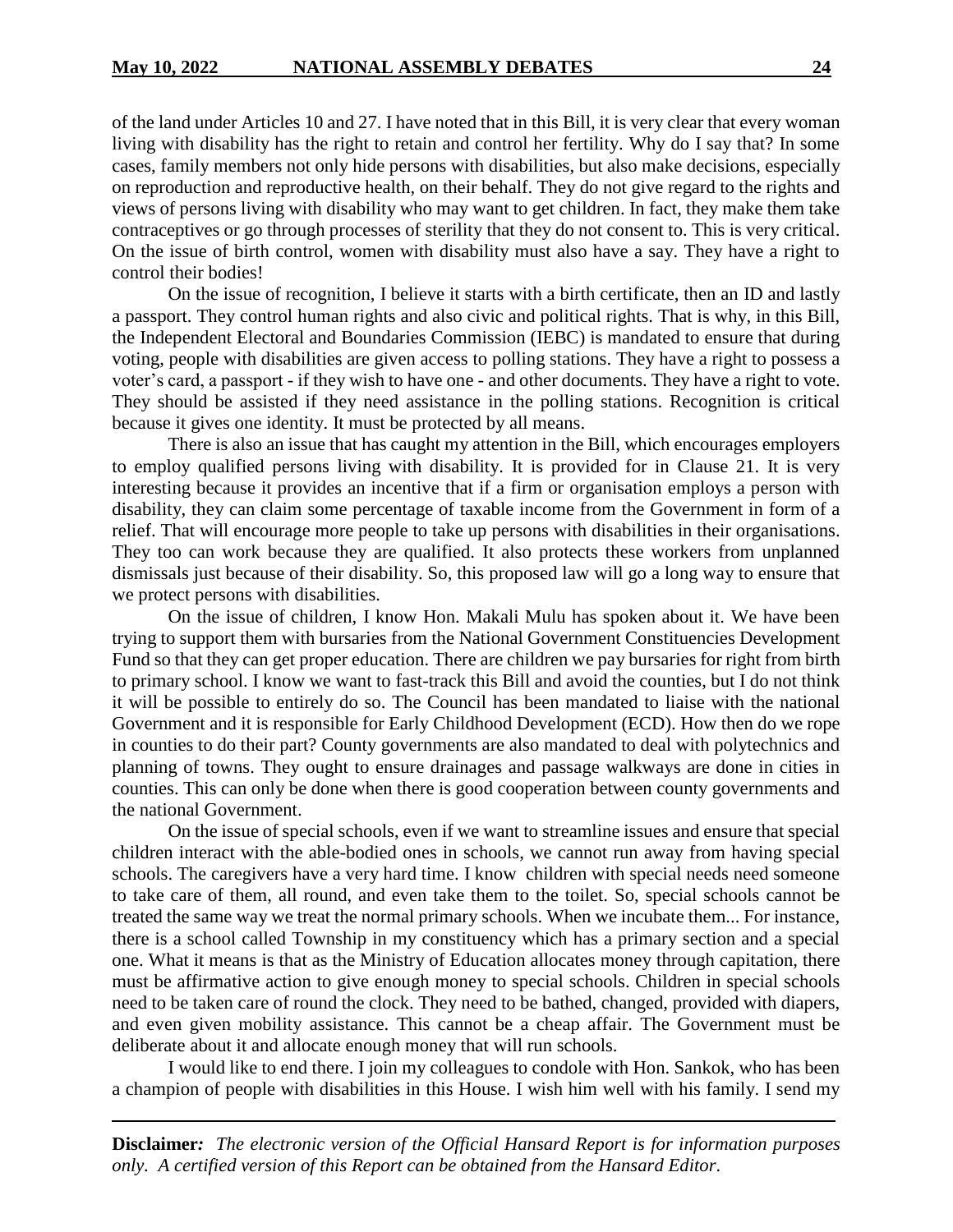condolences, on my own behalf and on behalf of my family and the people of Gilgil Constituency. I pray to God to give them peace at this time when they have lost their son.

With those remarks, I support.

**The Temporary Deputy Speaker** (Hon. Patrick Mariru): Hon. Tonui, are you ceding your ground?

**Hon. Ronald Tonui** (Bomet Central, JP): Thank you, Hon. Temporary Deputy Speaker, for the opportunity to comment on this Bill. This is an important Bill because it will mainstream issues to do with people with disabilities. This is a group which we need to take care of since it is a club that one can easily join. The Bill is timely and we need to support it.

The rights of PWDs must be taken seriously, especially issues to do with access to buildings. We need to legislate and ensure that they access buildings without any hindrances.

We also need to ensure that we take care of the interests of PWDs even in terms of taxation. We know that they require specialised equipment in order for them to operate. For instance, there should be zero-rating of vehicles meant for them. Taxation of vehicles meant for PWDs should be removed because they need to modify them for use. Those are some of the issues that we need to ensure we provide for PWDs.

I am happy that the Government has ensured that PWDs access some stipend every month. That is a positive move and we need to support it. We also need to provide PWDs with more funds.

In terms of employment, we need to mainstream and ensure that the five per cent requirement for PWDs is respected in recruitments. The PWDs should be provided with opportunities for employment especially in public service. That needs to be taken care of. We also need to ensure that issues to do with procurement are dealt with in this Bill to ensure that PWDs are protected when they compete with others for tenders. A certain proportion of Government tenders should be given to PWDs, so that they can improve their wellbeing. This group is at the lowest level of the pyramid and we need to pull them up. These are the real hustlers.

Therefore, this is a timely Bill and I support it. I am in the Departmental Committee on Labour and Social Welfare which is dealing with it. We are still processing it because it is very detailed. We are not yet through. I am very sure that my Chairman will table many amendments to this Bill which we will support to ensure that we take care of the interests of PWDs. Where there are conflicts with the Public Finance Management (PFM) Act, those issues will be polished and straightened so that PWDs are assisted to benefit more through this Bill.

With those few remarks, thank you very much for this opportunity.

**The Temporary Deputy Speaker** (Hon. Patrick Mariru): Hon. Kiarie, why do you look so unsettled yet it is your turn?

**Hon. John Kiarie** (Dagoretti South, JP): Hon. Temporary Deputy Speaker, I am keen to contribute to this Bill because it is important.

I stand to support this Bill because it tries to bring more equity. I choose to use the word "equity" over the word "equality" because when it comes to human ability, I associate myself with the quote by Albert Einstein who once said: "Everyone is a genius, but if you judge a fish by its ability to climb a tree, it will live its whole life believing that it is stupid." That means that we expect PWDs to compete in the same world and the same job market with able-bodied people! The moment we start legislating towards the equity of all people including PWDs, we start walking towards the right path of equity.

Even before I get to this Bill, I would like to take this early opportunity to condole with the family of my very good friend, Nominee 001, Hon. Sankok, for their loss. On behalf of my family,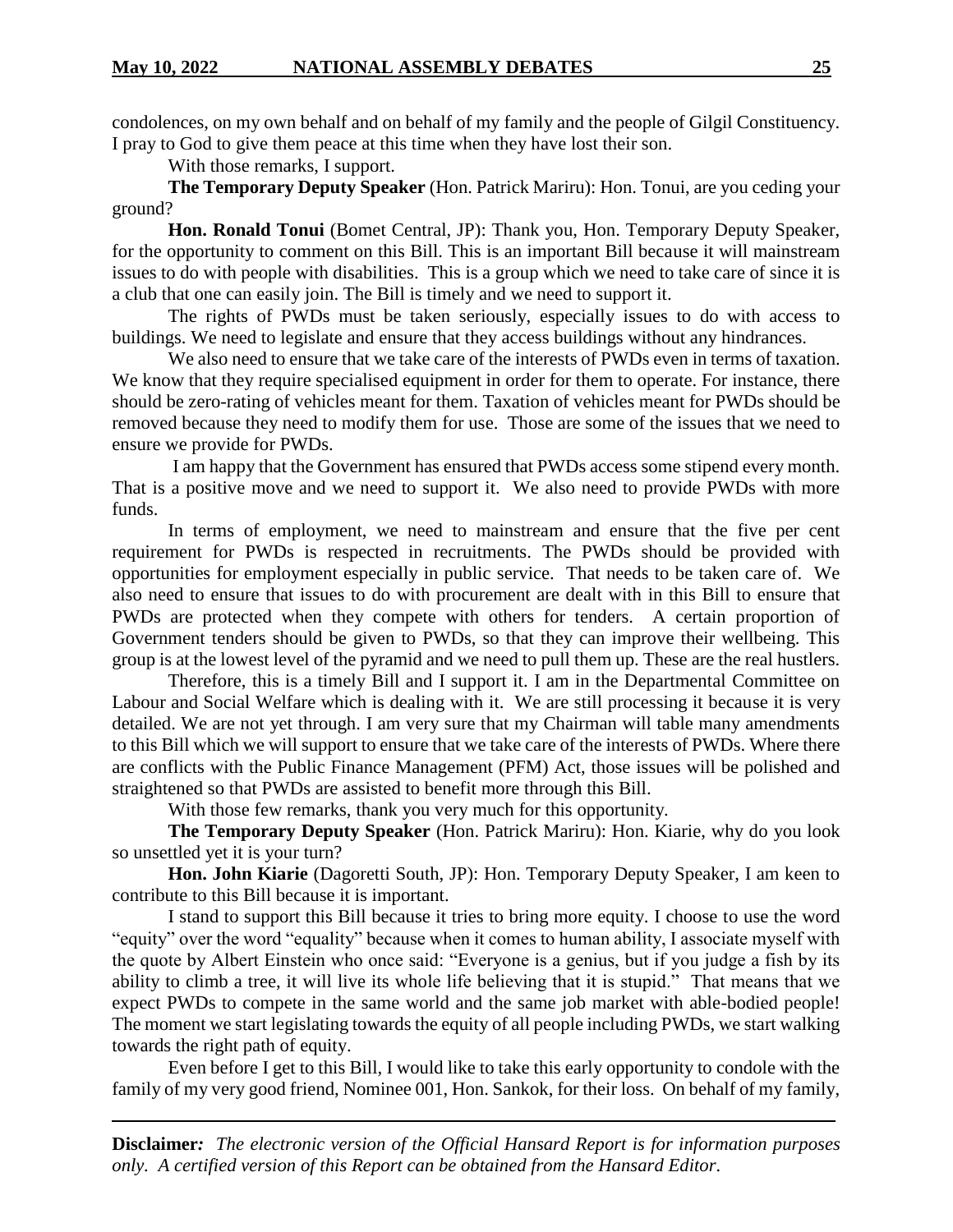myself and the people of Dagoretti South, I wish to send a message of condolence to Hon. Sankok and his family. Hon. Sankok, as dark as this moment might look, the Good Book reminds us that mourning may endure through the night, but joy comes in the morning. Hon. Sankok, I would like to refer you to a great man in the Bible whom you share a name with. This was a man by the name of David who, in a moment like this, after losing a son, grieved and mourned. When he was done grieving and mourning, he woke up and decided to put on his best clothes and have a good meal. He said that his son would never come back from where he had gone, but it is us who will go to where that young man had gone.

Hon. Temporary Deputy Speaker, the discussion around disability has hitherto been very scattered. Domiciling issues of disability in one piece of legislation is a huge step forward. For that one reason, I support this Bill. However, I hope that in the Third Reading, we will get an opportunity to expand this Bill.

My focus is specifically on Clause 35 on the functions of the Council. The functions of the Council have been enumerated and they are quite a number. However, I still feel that there is space for expansion of Clause 35 so that it can be brought to the world that we are living in. We are living in the technological and digital world - a place where data and research is currency. Even in this discussion around disability, we can have room for technology, research and production. This is in the sense that, as the world advances, the able-bodied are thinking of how they can utilise the available technology. We also need to bring PWDs up to speed with the technology of the day.

On research, I believe there are issues to do with disability that are very geo-specific. There are some that are unique to Africa, others to Kenya and others to regions within our country. This country needs to invest in good research, so that we map out the disability situation in our country. Research will inform what kind of investments we will make to take this disability discussion forward.

On production, time and again, I hear us talking about zero-rating equipment and devices used by people living with disabilities. The tragedy is that approximately 90 per cent of the devices used by PWDs are imported. It is high time we decided to produce some of these devices within our borders as a country. This would go a long way in cutting the cost of devices used by PWDs. We could set up production plants and factories required for the manufacture of basic devices like walking canes, spectacles, hearing aids, and wheelchairs. If we move in that direction, we will not only talk of zero-rating imported devices from abroad, but also have a cache of devices that would be locally-produced.

The Bill is very elaborate on the rights of people living with disability, especially in employment. I hail from the City County of Nairobi and I can say that the Government has employed all the people it can. Corporate Kenya has employed all the people it can. Most of our people in meaningful engagements are currently in what we call hustles. These are people in the *jua kali* sector. As we are talking about people with disability in employment, we will have to start considering how we decriminalise hustle in this country. How do we decriminalise work that is taken up by hustlers, some of who are living with disability? In this City today, one of the biggest crimes you can ever do is to try conduct honest business as a hustler. You will be chased down streets, you will be bungled up, and you will be put into city council vehicles. You can imagine this is in itself bad enough for an able-bodied person. When it comes to a person with disability, it becomes even more sacrilegious. Even as we are talking about persons with disability in employment, we will have to consider the fact that most people living with disability end up doing hustles like hawking. They are the people selling sweets on the streets. They are the ones who are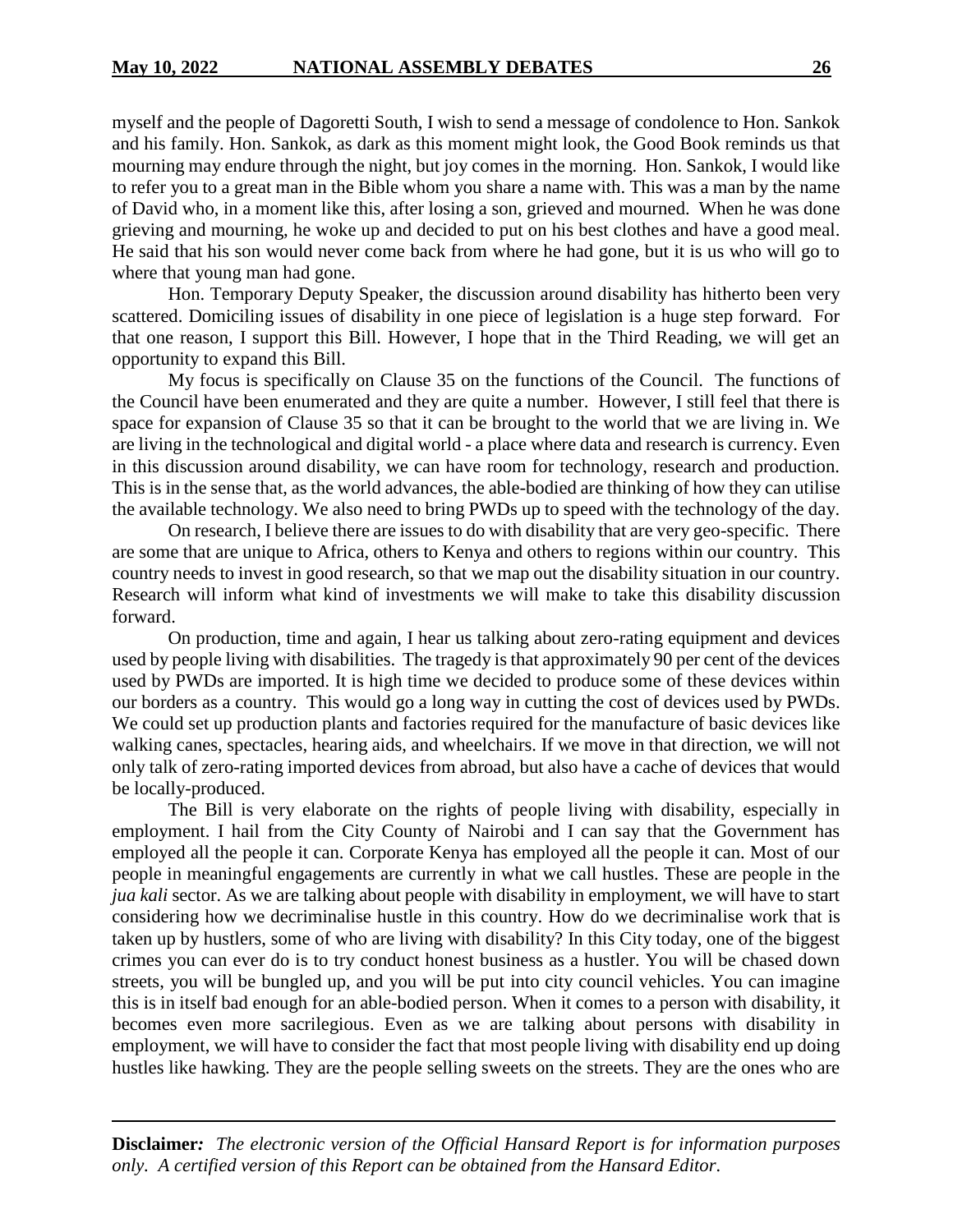hawking clothes on the streets. We will have to secure business spaces for people living with disability.

I agree with Hon. Wangari that counties have a big function in taking care of people living with disability. As a Bill emanating from the National Assembly, we also have to think at the back of our minds that there are quite a number of functions under the counties. Specifically pointing at education, the national Government takes responsibility for primary and secondary schools. However, early childhood education is domiciled in counties. Tertiary institutions like polytechnics are also domiciled under county functions. Even as we are taking care of these young angels living with disabilities in their primary and secondary schools, we have to remember that early childhood education is critical, especially for people living with disability. It is at this point that they are given their skills for life. The skills might be as basic as potty-training, which might come naturally for able-bodied persons, but for a child born with disability, it might take them a long time to learn some of these basic life skills like potty-training. So, even as we think about what the national Government will do, we will also need to very seriously consider what county functions are and how they interact with this Bill.

I would like to end it there and say that this is a Bill I would support any day. I hope I will get the opportunity to make relevant amendments when we get to Third Reading. I appreciate the opportunity to contribute to this very important Bill. Thank you very much, Hon. Temporary Deputy Speaker.

**The Temporary Deputy Speaker** (Hon. Patrick Mariru): Hon. Nyenze Edith.

**Hon. (Ms.) Edith Nyenze** (Kitui West, WDM-K): Thank you, Hon. Temporary Deputy Speaker, for this opportunity to contribute to this Bill. I note that disability is the umbrella term for all impairments of the body structure or functions. It is limitation in activities and tasks that a person does, or a restriction in participation. That defines what disability is.

This is a very good Bill because it will enable people with disability to be recognised and registered. This Bill will also try to bring together all the segmented parts of Bills on disability under one umbrella. This will enable different types of disabilities to be identified. There are various types of disabilities, some of which have not been recognised. I remember a few days ago, last month, I met a stammerer who had difficulties. You know most of them have difficulties in expressing themselves or talking. This has not been recognised as a disability. There are so many other disabilities which have not been recognised as such. Therefore, this is a very good Bill which will enable disabilities which have not been recognised to be recognised and registered. In doing so, they will also be assisted in their various disabilities.

The other time I talked about disability, especially the one of children who have severe disabilities. I brought it up in the Children Act. We have children with severe disability. These ones are still put in the brackets of disability. Some of them are so severe that they do not even go to school, they cannot talk, and they cannot move. Such disabilities have not been fully identified and assisted because, according to me, such disabilities require a centre where these children can be assisted medically. This will also free their parents, especially their mothers and grandmothers, to have time to attend to other businesses. Such children grow to be big people who cannot even move or assist themselves. Their mothers are always around them. They do not do any meaningful activities or businesses to help the other children. Such mothers are even discriminated against by their friends because they feel they will not be as active as them. This Bill should recognise such special disabilities and come up with ways of assisting people with such disabilities.

Our education system should also incorporate some of these in the curriculum. It has done it, but not for some. The other time I took a child who has disability to a college. They are deaf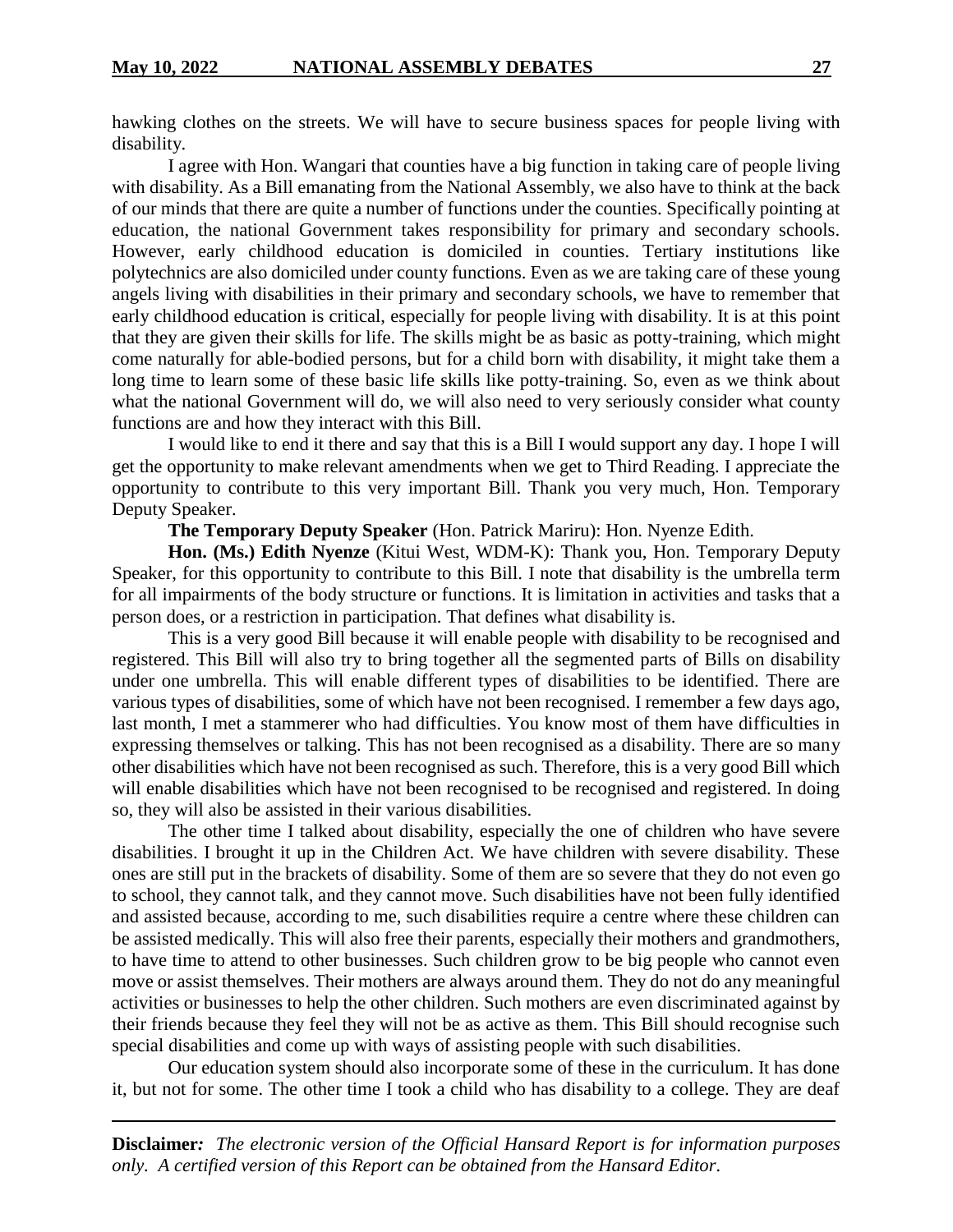and dumb yet they are supposed to go through the same national examination process. The examination is the same as that of an abled person. The education system should recognise that and maybe, even give them more time to study or set different exams for people with challenges so that they are given enough time to concentrate on their studies and exams. Other than doing the exams in one hour, they can be given two hours to complete their exams because they have some difficulties.

This Bill is coming at the right time. Persons with disability are entitled to barrier-free and disability-friendly environments to enable them access buildings, roads and other social amenities; and to enable them access education and employment. Such a Bill will put in place structures and a policy so that we do not leave some of our people behind.

 Since we are leaders, we should be role models by setting a good example to other employers, by employing some of these persons with disabilities in our NG-CDF offices. By doing so, we will be acting in good faith and it will be a good example to other employers.

I am sorry to our colleague, Hon. Sankok. If he were here, he would have contributed a lot to this Bill. I say *pole*. We are with him and we are praying for him.

I support the Bill. Thank you.

**The Temporary Deputy Speaker** (Hon. Patrick Mariru): Hon. Joyce Kamene.

**Hon. (Ms) Joyce Kamene** (Machakos CWR, WDM-K): Thank you, Hon. Temporary Deputy Speaker for giving me this opportunity to express my views about persons living with disabilities. I would like to start by first acknowledging persons living with disabilities. It is us leaders who ought to have a lot of compassion for people living with disabilities. There are many areas that we have failed as leaders. First, I want to speak about my experience with people living with disabilities. In Machakos County, majority of the people living with disabilities have not accessed the doctor's assessment to verify their disabilities. Doctors are mainly centered in hospitals that are near towns. It is so hard for them to travel to those facilities. The income of the parents of children living with disabilities makes it almost impossible for them to take their children for assessment. As this Bill is being processed, that is one area that we should ensure is catered for. Every person living with disability should access assessment in the simplest way.

The other thing that I have observed is on physiotherapists. Devolution is here, but hospitals in *mashinani* do not have physiotherapists who should assist children living with disabilities who need to perform some exercises. Therefore, these children continue to get worse because they are not handled in the right way.

The other issue is drugs. Some of the persons living with disabilities need drugs. Some of them are on drugs every day yet if you check their family situations, they cannot even afford putting food on the table. Such persons become endangered species. How I wish that at the Committee of the whole House we will ensure that anything that is missing is added so that persons living with disabilities benefit.

I beg to support. Thank you for the opportunity.

**The Temporary Deputy Speaker** (Hon. Patrick Mariru): Let us have the Mover to reply. The Leader of the Majority Party.

**Hon. Amos Kimunya** (Kipipiri, JP): Thank you, Hon. Temporary Deputy Speaker. I want to take this opportunity to thank Members. It is unusual to find Members contributing on a Bill eloquently and in big numbers on the first day after a long recess. I deliberately decided that today we will not request a closure Motion pursuant to Standing Order No.95, to allow as many Members as possible to express their views on the Persons with Disabilities Bill. Persons with disabilities are a significant portion of our society that often feel marginalised. When we have an opportunity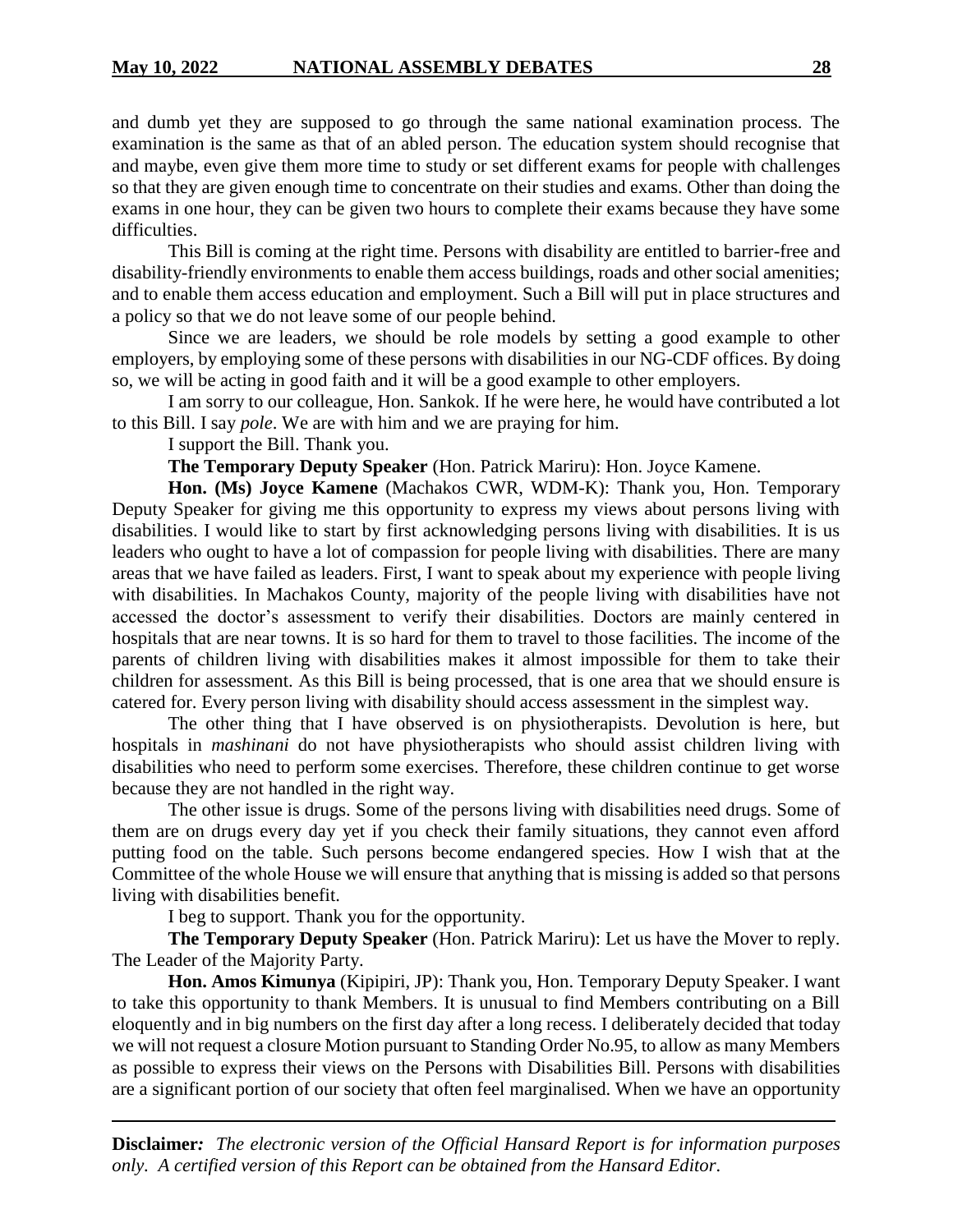to discuss their matters, it is important we give them the attention they deserve. I want to thank Members who have taken time to debate this Bill over the last two hours. I want to assure Members that it is my desire that we get all the amendments to this Bill within the week so that anytime from next week, depending on how we proceed with other pending matters in the House, we move to Committee of the whole House stage of this Bill to finalise it and have it go through the other processes for assent.

The Member for Gilgil specifically raised the issue of a possibility of this Bill affecting counties. That relationship has been well captured in Clause 58 (v) on the relationship between the national and county governments on matters to do with disabilities. None of those matters relate to the functions or governance of county governments. At the point of concurrence between the two Houses on this Bill, the two Speakers agreed that the Bill does not concern county governments in terms of Article 110 of the Constitution. It does not affect the functions and the powers of country governments, but like any other Bill, it will affect persons living in this country and they live in counties. However, there is a clear distinction between affecting people in the counties and affecting the functions of counties according to Article 110. So, because of that, I would love to see that this Bill moves forward. I want to encourage any Member with an amendment to bring them, so that we can start to process them and in the next two weeks, this  $12<sup>th</sup>$ Parliament can give life to the Persons Living with Disabilities Bill, 2021 to update the existing Act of 2003 which is 18 years old.

I will wait for those amendments. I know Members raised a number of issues. We can process them within the framework of winnowing of amendments and make suggestions that will make this Bill better. By and large, I am encouraged with the concurrence that Members have had on the contents of the Bill. I did not hear any dissenting views. The remarks were on making the Bill better and I am looking forward to those amendments that are seeking to make this Bill better.

With those remarks, I beg to reply.

**The Temporary Deputy Speaker** (Hon. Patrick Mariru): Thank the Leader of the Majority Party. We shall pend the putting of the Question on this Bill.

*(Putting of the Question deferred)*

Next Order.

#### **BILL**

#### *Second Reading*

#### THE MILITARY VETERANS BILL

**The Temporary Deputy Speaker** (Hon. Patrick Mariru): The Leader of the Majority Party.

**Hon. Amos Kimunya** (Kipipiri, JP): Hon. Temporary Deputy Speaker. I beg to move that the Military Veterans Bill (National Assembly Bill No. 4 of 2022) be now read a Second Time.

I am happy that we published this Bill on 1<sup>st</sup> February and now we are in May debating it. That shows urgency and that this Bill matters much as it took a long time to come. It is urgent and important that we thought we needed to clear it before the  $12<sup>th</sup>$  Parliament goes for recess.

This Bill seeks to establish a regulatory and institutional framework for management of military veterans and the affairs of their dependants. Additionally, it seeks to establish the dependants educational fund and the defence forces retirement home.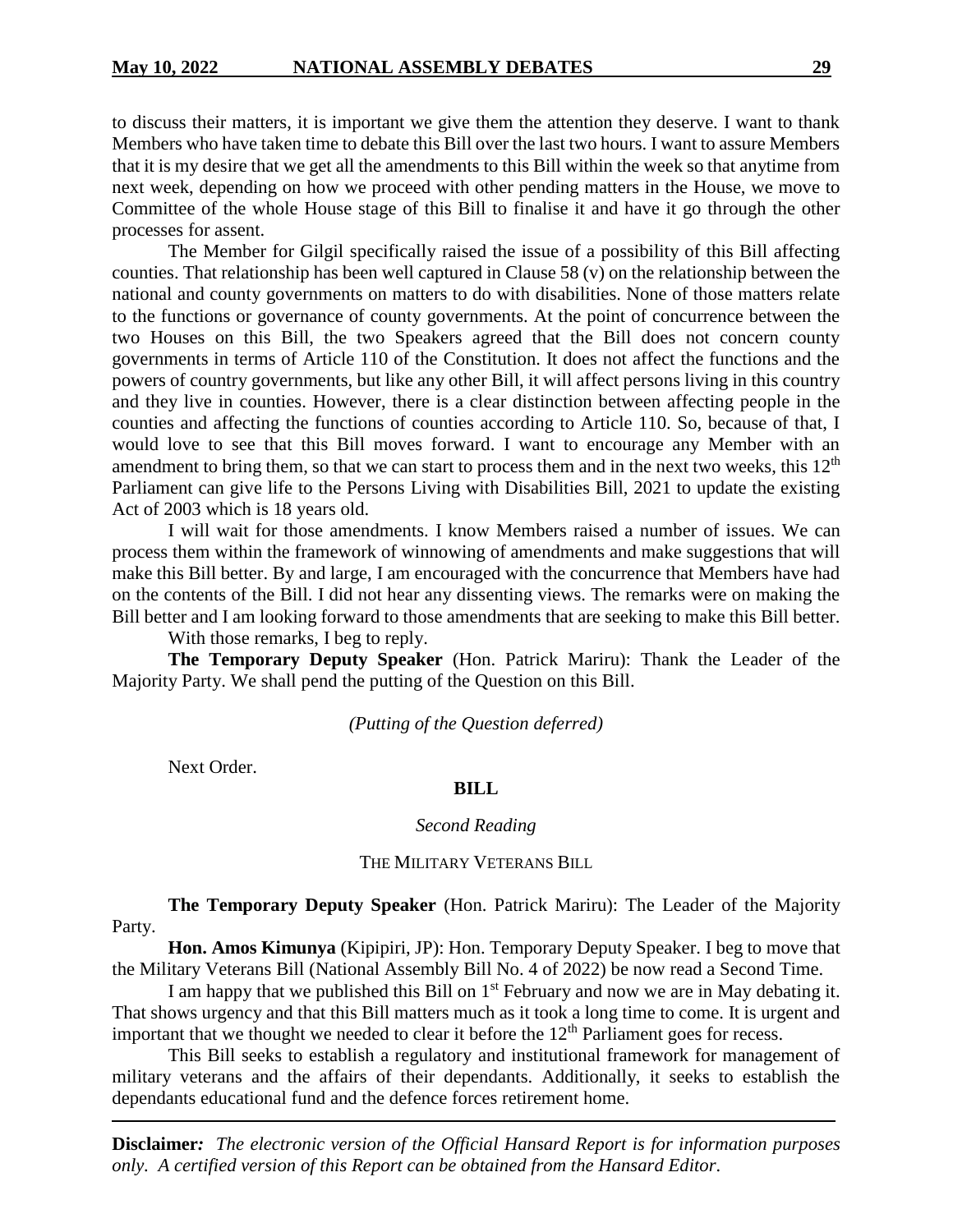Hon. Speaker, a 'military veteran' in Part II of the Bill and basically Clause 6, is very specific in terms of definition. For avoidance of doubt, this is anyone who has served in the Kenya Defence Forces, anyone who became a member of the Kenya Armed Forces between 1963 and 2010 when the Kenya Armed Forces was changed to the Kenya Defence Forces. There are also those who served in the Kings African Rifles, as it was called before 1963. They completed service in the Armed Forces or the Kenya Defence Forces and currently receive pension from either the Armed Forces or Kenya Defence Forces. Most importantly, we are talking of people who have not been dishonourably discharged from duty. Those who have been discharged on medical grounds are, however, not in the same category whether or not they receive a pension. They will be regarded as military veterans for the purpose of this Bill. Again, the Bill is quite specific in terms of knowing who we are dealing with because if you do not figure out the person, we could end up with all manner of people coming up to claim that they are also veterans.

Military veterans, as we all know, have served this country for a long time in a number of ways. They often put their lives on the line for our great country. We are talking of people who go out of their way. I know we have quite a number of them in this House. They did not just go there to spur with people. It is a matter of live bullets at play and that could extinguish one's life within seconds.

We also know the threats that confront us as a nation both externally and internally. We have seen such cases when we are attacked by terrorists and people who do not like peace and order. The people we depend on, not just for our safety, but to dispel and give assurance that we are well protected, so that even the guys who would want to attack us feel that they cannot do it in the presence of our forces, are the people who serve within our forces. When they eventually retire, they become the veterans. By the time they leave service, they are, unfortunately, left struggling. Even when they start their businesses, because of the way they operate within the military, it becomes very difficult for them even to operate within the civilian societies. We are talking of two different sets of people, one, is so methodical and we saw that during the funeral of the late President. We were told that even if you are from this House, you have to finish business by a certain minute. There is nothing like asking, "Can we be given an extra five minutes". A minute is a minute. It is with military precision. When you are used to that kind of precision and then all of a sudden you have to go and start negotiating with people to give you tenders, and they tell you to come back next week and all that, it becomes a totally different ball game. So, we know the culprit in that. We need to get some better mechanisms to fit there.

I also know that there are quite a number of challenges. Those in the service may now be able to articulate that better. Their cases have been reported and they are about family breakdowns, impoverishment, and post-traumatic stress disorders, which unfortunately have led to people committing suicide. They are unable to access medical care among other things. This does not go down well, especially when you look at other practices across the world where people are treated much better. These are people who put their lives on the line for the safety of their countries.

When we look at what is happening on the globe, we realise that others are doing things to give some dignity and decorum to these people. This Bill seeks to anchor, in law, some institutions. Resources will be allocated for their overall benefit. So, this Bill proposes to accord the following benefits to a military veteran: counseling and treatment for the Post Traumatic Stress Disorders or related conditions, which have now been documented and have become a main thing, the physical rehabilitation of medical conditions arising out of military service, the honor and memorisation of the fallen military veterans, education, training and skill development, advice on employment placement, and facilitation advice on business opportunities.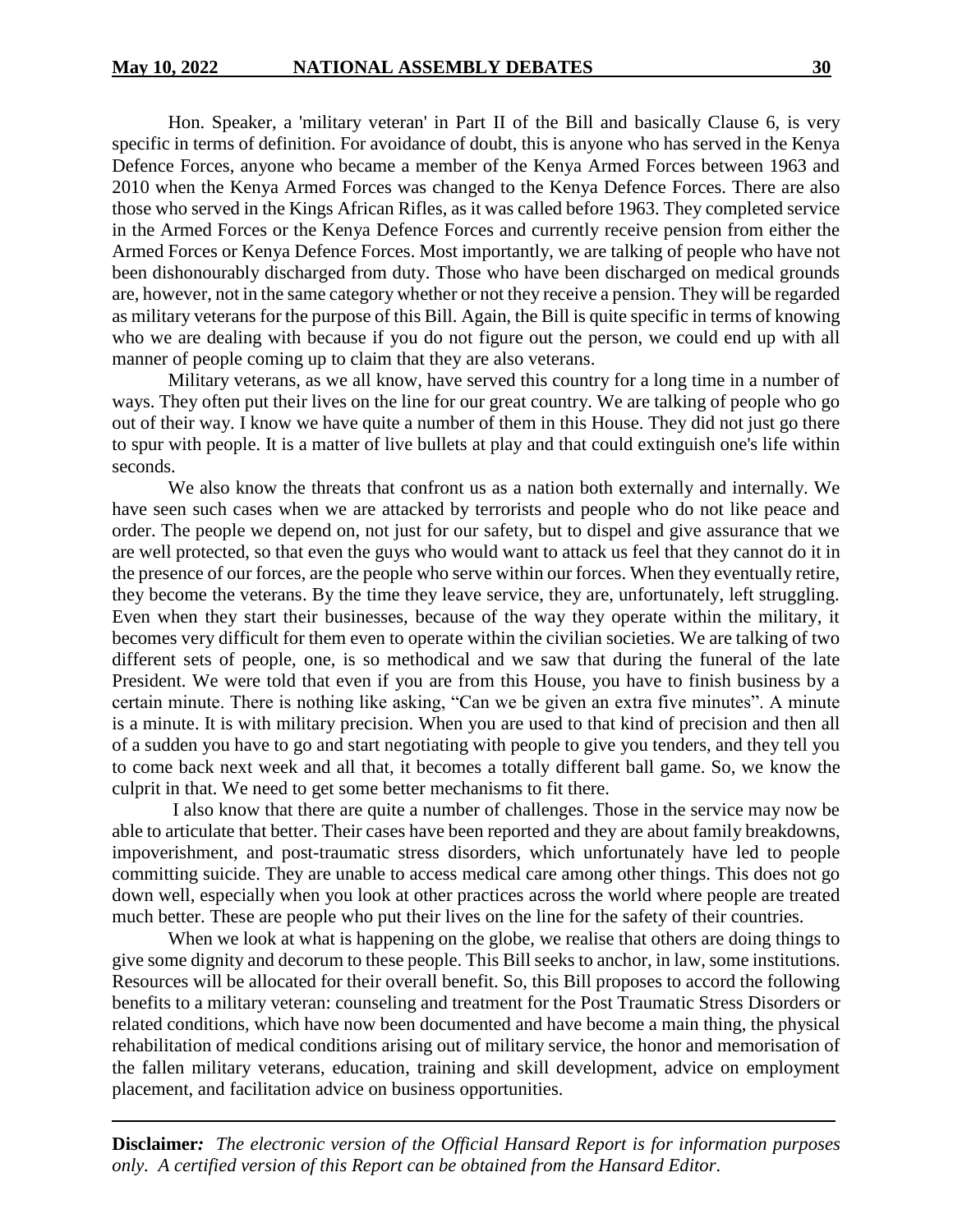The typical thing that every Kenyan thinks of is that since he or she has left the military, and since it was a security operation, he or she should, therefore, start a security company. By the time they go to even try and market that company, they will realise that it is not as easy as they thought. So, this advice on business opportunities and what to do are some of the things that need to be done.

You would imagine that President Uhuru Kenyatta went to a military academy. This is because he has had a lot of attachment to the military during his tenure by getting them to do civil works, to take over the Kenya Meat Commission and making it profitable. There is also Maj.Gen. Badi and the Nairobi Metropolitan Service, and so many other things like construction of hospitals. I am sure most of these things will also benefit the veterans as they will receive some of these services within those establishments.

This Bill also recognises that the military officers have dependants who will need assistance of one form or the other. I know of some friends who kept on shuffling and their kids had to be moved. They were serving in Eldoret Barracks with their children attending school there and all of a sudden, after I do not know how many years… Dr. Eseli might help us with that cycle. You find that the person has been transferred to another place and the children too have to move. Before long, there is something else. So, people are disrupted in terms of their lives. They cannot even make permanent friends and all that. When this person retires having gone through all that, the family gets affected. It is important that as we look at the veterans, we also look at their families and what we should do in terms of education placement for those children who find themselves moving around and all of a sudden, the person they depend on cannot rise in ranks beyond a certain point. These are some of the challenges that we need to look at. This Bill partly addresses some of those issues.

The Bill also seeks to establish a defence council which, again, will have the administrative powers, including the development of a policy on military veterans. It has considered some proposals by the CS for Defence and the Chief of Defence Forces regarding policies on funding and budgeting in respect of military veterans so that their matters are not just left to some administrative unit within DOD. Now, there will be a form of structure that will address some of these issues including matters policy and not just administration. The Bill proposes that the Council shall be headed by a director of military veterans, who shall oversee all administrative functions.

The other highlights of the Bill which I wish to speak to include establishment of a Dependants Education Fund, which shall provide scholarships for the children and members of the Kenya Military Veterans as well as family members of deceased members of the KDF or of military veterans. We should not terminate the education of a dependant just because the member has lost their life in war or has retired earlier for any reason.

The Bill also proposes the creation of Defence Forces Retirement Home to provide residential and related services to military veterans when they reach a point where they need to spend their remaining days in such a place. They can do that in the camaraderie of friends with whom they served together. The lives of these people are characterised by some uncertainties such as duty calls and restriction of certain rights and freedoms. They cannot move the way they want. They cannot get into collective bargaining. Much as the Constitution allows people to form trade unions, these people are excluded from doing that. They can only come to this House to negotiate on their behalf by passing this kind of legislation so that they are accorded the necessary social protection when they are in and out of service. It is in that regard that I wish to call upon Members of the House to support the Bill. Yes, we have done very well with the Constitution that protects people's rights, but it also restricts the rights of certain people. We should use this House to protect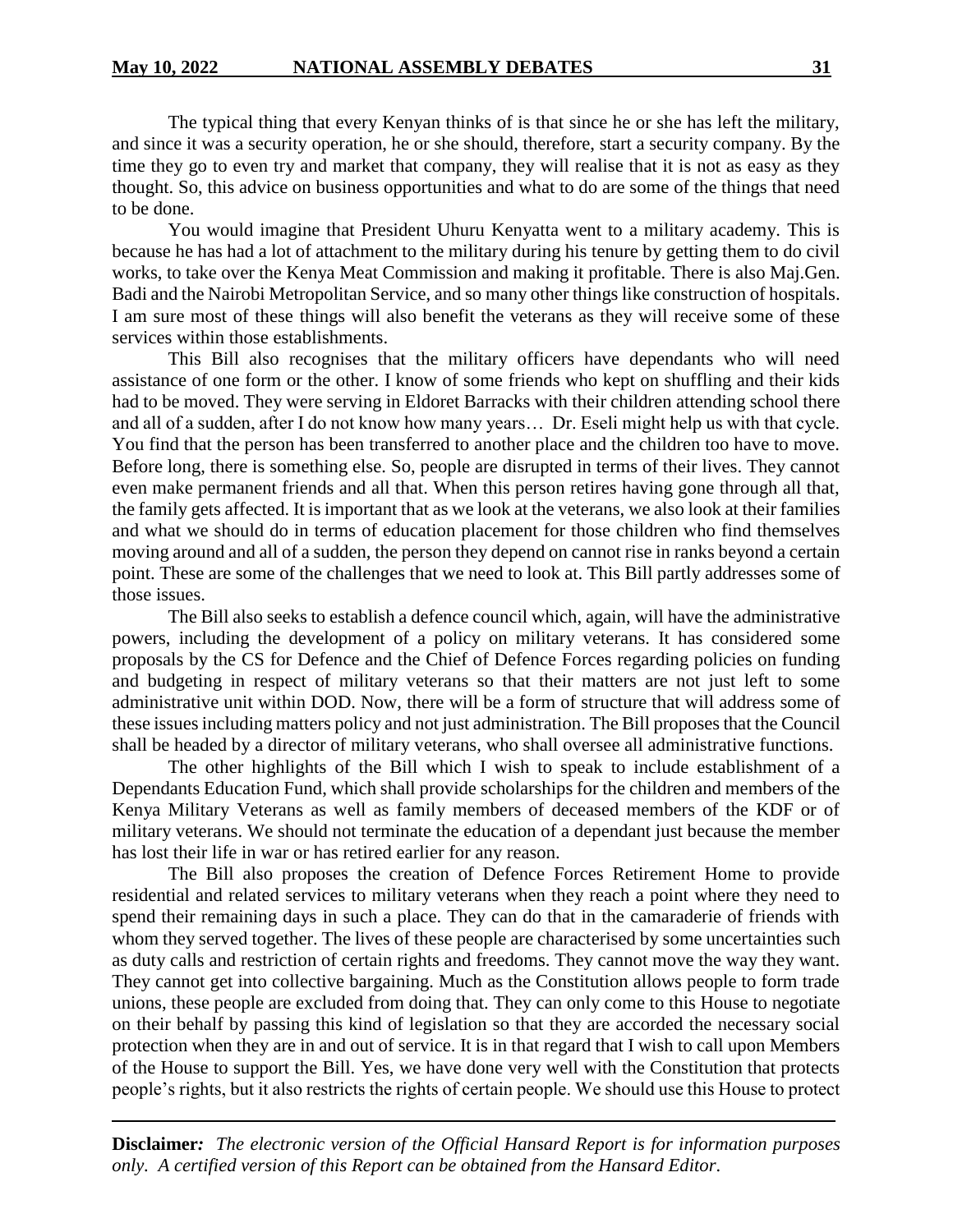those who cannot speak for themselves or who cannot get into trade unions to demand such protection. We should take this opportunity to support our men and women in uniform when they become veterans. They ensure our security during their time in service.

With those remarks, Hon. Temporary Deputy Speaker, I beg to move and ask the Chairman of the Departmental Committee on Defence and Foreign Relations, Hon. Tong'i, to second.

**The Temporary Deputy Speaker** (Hon. Soipan Tuya): Hon. Tong'i.

**Hon. Richard Tong'i** (Nyaribari Chache, JP): Thank, Hon. Temporary Deputy Speaker, for the opportunity to second this progressive Bill. Having listened to the Leader of the Majority Party, I have a feeling that there is nothing useful to add. He is one gifted person. He has explained what the Bill is about and what we hope to achieve by passing it.

Nevertheless, I wish to support the Bill. I want to sum it up by the words of a poet called Joanna Fuchs through a memorable poem titled 'The Best on Earth: A Veteran's Day Tribute'. She writes:

> If someone has done military service, They earn the title 'veteran,' and more; They earn our deep respect and admiration; That they are special no one can ignore.

They sacrificed the comforts we enjoy; The list is long of all the things they gave. Our veterans are extraordinary people; They're loyal, dedicated, true, and brave.

When terror and invasion were real threats, They showed us they could handle any storm. We owe our freedoms and our very lives To our veterans who served in uniform.

Our veterans should be celebrities; They are exceptional; no other group compares. We're grateful for the many things they've done; They're always in our hearts and in our prayers.

We owe our veterans support and friendship; Let no one ever question what they're worth. These men and women served us and our country, Our veterans—the very best on earth.

Indeed, our veterans are celebrities. Take the example of what is happening in Ukraine. When everybody else is seeking refuge in other countries, the soldiers in uniform are going towards where bullets are coming from. That cannot be a normal person. Those are, indeed, celebrities. They sacrifice their family comfort and blood for our sake. Their price cannot be measured. Their value and contribution cannot be quantified.

When you listen to the poem from one of the celebrated poets, you appreciate that veterans are not normal people. Being a soldier is not an ordinary job. It is a job that you have to think twice before taking up. I like the way the Leader of the Majority Party has put it: These are people who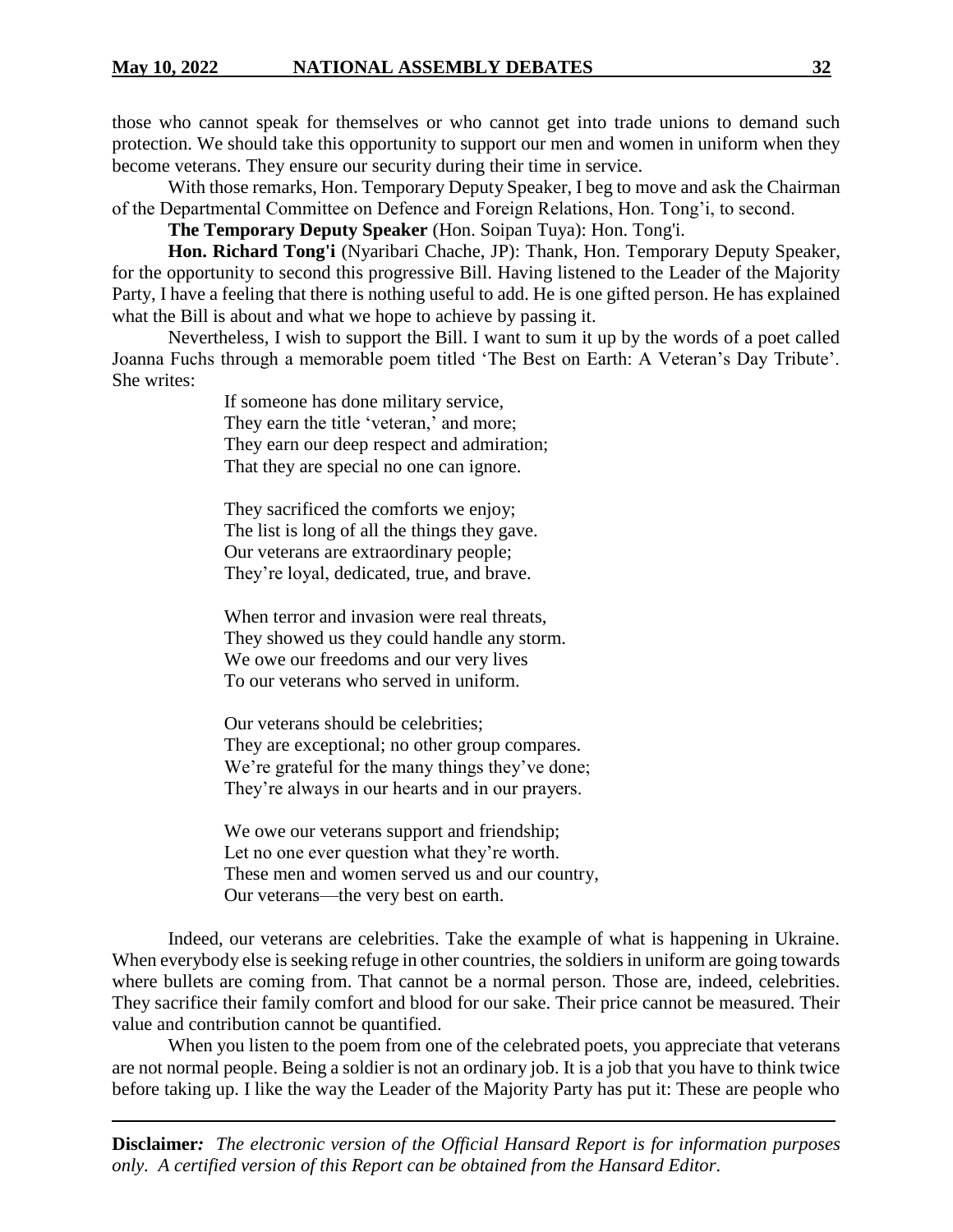do things in extraordinary ways. I am grateful to our President, Hon. Uhuru Muigai Kenyatta, for the opportunity he has given them to demonstrate what they are capable of doing. Before the President started giving them assignments, all of us never got to appreciate their capacity. Now we see what they are able to do. Look at the Kenya Meat Commission (KMC), which has been a lossmaking company for ever. Today, KMC is able to pay suppliers within a week. The precision with which the soldiers operate is amazing. Look at Nairobi City County. How I wish we could replicate the same in every county. Real change that you can feel has occurred in our lives before our eyes. We are able to walk on pavements which we thought could only happen in America or elsewhere. We see it happening here in Kenya under the management of one of the generals. These are the people we are celebrating today. When they have completed their service and are going home, we should have a system through which we can remember and recognise them.

I am sure all of us have had a chance of travelling outside Kenya. The US have a day when they celebrate veterans because they know without the veterans America would not be what it is today. Every 11<sup>th</sup> of November, they suspend everything else—it is a national holiday—to appreciate and celebrate veterans who have served, protected and made their country great. The UK also has a day when they celebrate their veterans. For two minutes, the entire country comes to a standstill to appreciate what veterans have done for the good of the country. Sometimes we do not appreciate what veterans have done because we have not experienced, by God's grace, war as other countries have. Until then, sometimes we take veterans for granted. Some of our soldiers have gone through war in Somalia and have come back maimed or disabled. They cannot provide for their families like they used to do. They need to be given special treatment and an opportunity to serve in different ways. They need to be recognised.

The Americans and other developed countries - we need to benchmark with them - have given the low hanging fruits. When you are going to the parking or the airport, you are given priority. Veterans are given priority when boarding planes. This does not cost us anything other than give them a chance and say the veterans, if you are here on the queue, come and be served first. They appreciate that. It is a simple gesture but goes a long way into appreciating what they have done for the country.

Last week I was with my cousin who is a veteran in the US. When we went to the airport, he did not pay parking fee. Those are simple things which people appreciate. He does not pay land rates for his mortgage. Those are some of the things we need. If we can get a way to empower our veterans and give them an opportunity to enjoy those facilities, I am sure we will inspire our sons and daughters to join the Army so that they can serve the country. This is because in the past, the Army was a reserve for people who had not gone to school. Now that I have had an opportunity of serving in this Committee for five years now, I know that some of the sharpest minds you can ever have are in the Army. Some of them are picked at the very young age and taken through numerous courses. They have skills which can transform this country but what happens when they go home? This is one of the systems in my opinion which is so perfect and efficient that we need to encourage them and give them hope that even after they exit, we still have to appreciate them as a country. We should appreciate their contribution to our people and recognise that without them we would not even be sitting here in the way we are doing today.

If you go to Ukraine, for example, there is nothing like Parliament. There are no sessions in Parliament because everybody has taken refuge and the armies are at the warfront to protect their country. Those are the kinds of people we are talking about today. We are developing this Bill to appreciate our soldiers. When they have done their bit and gone home, we will remember to appreciate them and thank them as Kenya is what it is today because of them.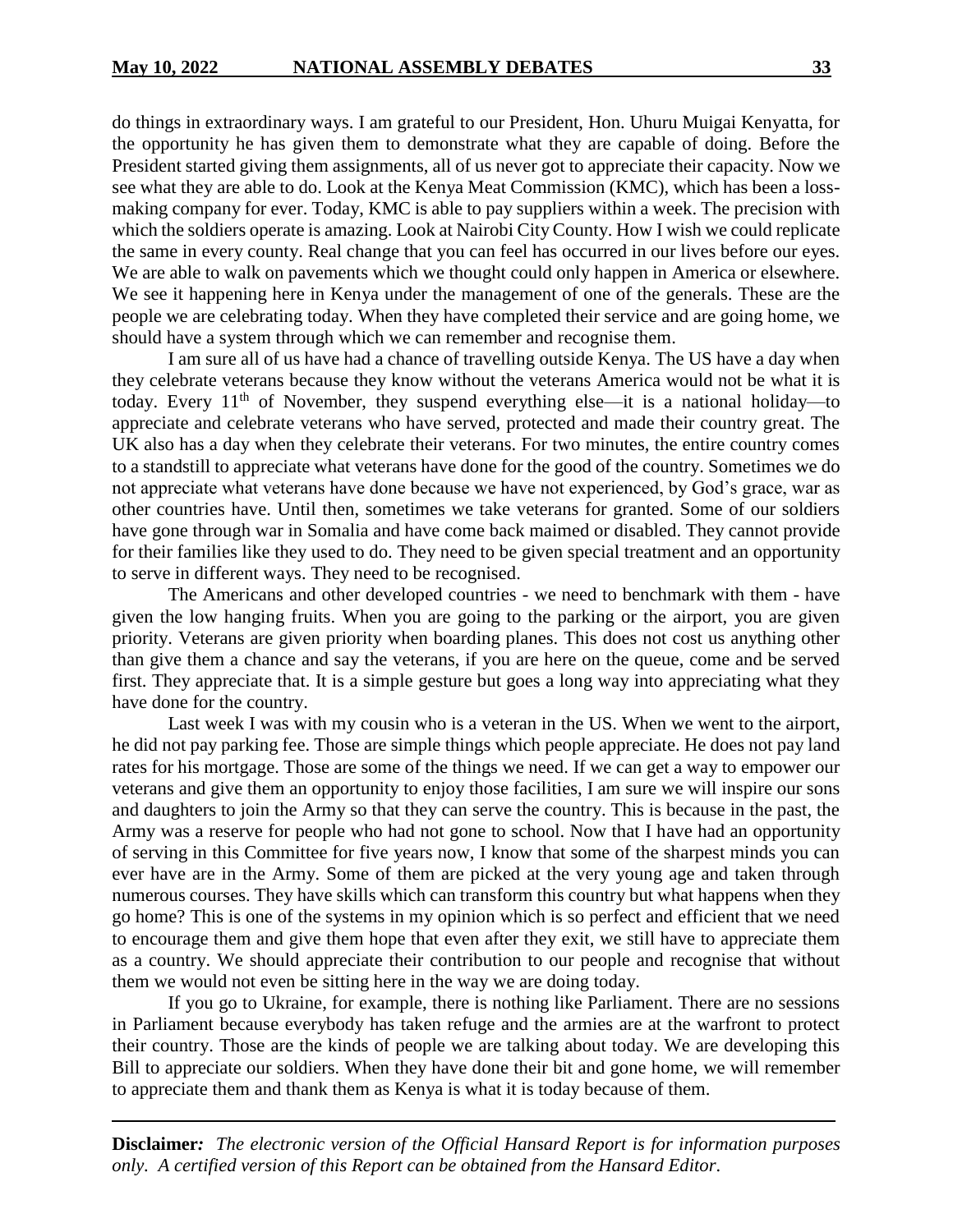I know some of my colleagues here are veterans and would want to say something about this Bill. Hon. Temporary Deputy Speaker, as a committee, we believe it is a progressive Bill and we truly want to get it concluded in the life of this Parliament. This is so that the next Parliament will recognise that there were Members who thought through this process and appreciated our unsung heroes who have put their lives on the line for the sake of this country.

With that, I second. I can see my Vice-Chairman is here and anxious to speak. He is a son of a former general.

**The Temporary Deputy Speaker** (Hon. Patrick Mariru): Hon. Tong'i, the discretion to give your Vice-Chair is exclusively mine.

However, that is noted.

## *(Question proposed)*

Let us get Hon. Rasso Ali for obvious reasons.

**Hon. Ali Rasso** (Saku, JP): Thank you, Hon. Temporary Deputy Speaker, for your kindness. I rise to support this Bill. I consider it to be a watermark Bill for somebody who comes from a military background.

I joined the Military when I was 19 years old. I left the Military when I was in my 50's to become a politician. I changed my military fatigues for a civilian suit but, in my bones and blood, I still believe I am a military person for the kindness of serving my country with patriotism and honour. This Bill coming at the tail end of the life of the 12<sup>th</sup> Parliament is a watermark Bill because previous attempts to bring this Bill encountered a push and pull situation. I thank the Leader of the Majority Party and the current Chief of the Defence Forces, Gen. Kibochi, who has vigorously believed that something must be done in the life of the second Government of President Uhuru Kenyatta, and also in his life time, as a general who will be leaving the Military in a few years down the line.

I just want to share a story about the Second World War. In 1942 in South Pacific, an American warship was sunk by a Japanese fleet. In this warship there were five brothers who chose to fight together. Historically, this changed a lot of things in the way the Americans manage their war machine. It was uncalled for to have five brothers fight on a single ship. They were later known as the Sullivan Brothers and they were celebrated. The General who was in charge of the navy was writing letters of condolence. He wrote the first letter and signed, wrote the second, third, the fourth and when he was given the fifth letter he said, oh my God, this is so big a thing that I cannot sign it as a General. It can only be signed by the Commander in Chief. In this particular incident, the letter was signed by the then President of the US Franklin Roosevelt because the occasion was big that one family can be told about the death of all of their five sons.

The family was asked what they felt about it. The mother said that if given the same opportunity, they would do it again. It made men of them. She said; "my boys did not die in vain." When people join the military, it is not a job; it is a calling. Although it provides opportunity to many, there is not much to gain through resources as most of the time will be spend in the field training, battle field and a few months in the barracks. The contact with their families and the civilian population is quite limited. That is why for an army man whether he is Navy or Air Force, the chances of them embellishing themselves in life by building big industries or housing is not there because they are called in defense of the mother land. That is why when we think about what happens to a soldier who comes out of Somalia having spent six months or one year there, they are likely to even have lost their families. Maybe somebody just got married and they are moved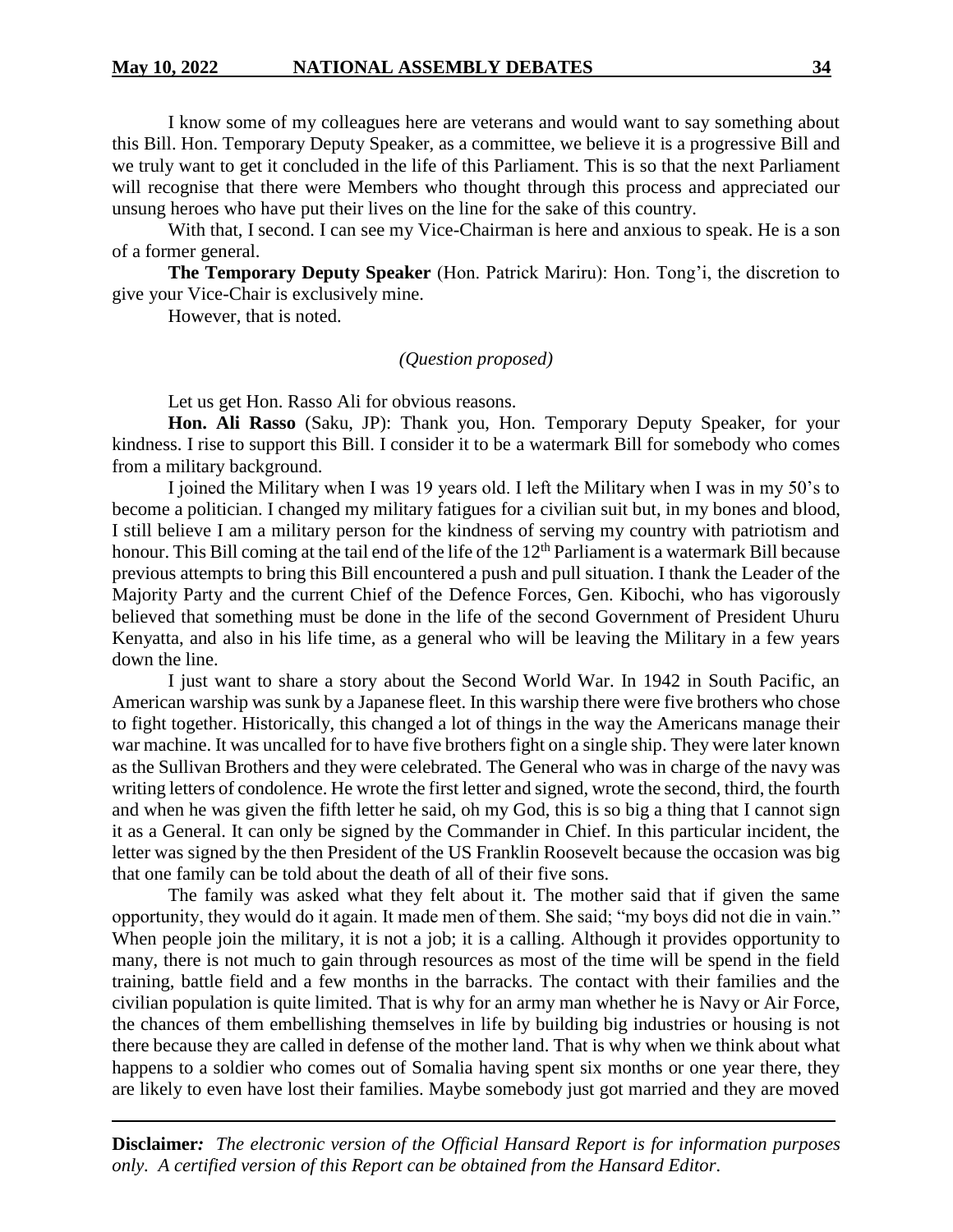off to that fighting operational area and then the wife is separated from the individual and they start it all over again.

So, as the Leader of the Majority Party has rightly said, they may not have the opportunity to have a life that you would call comfortable which we in the civilian part of life tend to enjoy. In the evening and the weekends we will go to our families. When we have time, we go to tend to our properties or farms. They do not enjoy that. What this Bill will eventually do is to allow the military to manage the soldier and their families until they have a separation with that institution. There are many who get injured in war or during the course of their training but this is a good lesson to the other one who is in the frontline because if this one will not be looked after, the other one will not have the guts or the energy to fight with valour or to try and move into that fire to help his comrade. This is because he knows in the end, he will just be like the other person.

There are a few things that I would appreciate and talk about in this Bill like the Military Veterans Management Council. That allows that institution to be managed within the body of the military where on the top policy side, we have the Defence Council so that even in terms of seeking resources, it will be sought as part of the military resource package. The second thing is about the issue of education, housing and health. Many of those who retire from the military will tend to have very meagre savings because of the earnings. The major problem in our country today is about health. If there is a health package that is controlled by the military, then we believe even those who are injured or those who are wheelchair-bound are likely to have a relatively decent life towards the end. In terms of housing, or accommodation, those could be few but if you help the few then you have helped many. There are others who will say' "What about the police?" I think that is a thought for another day but as far as the military is concerned, it is a special institution that we need to treat their case on a merited basis in what this institution has done for this country for our lifetime.

I thank you, Hon. Temporary Deputy Speaker.

**The Temporary Deputy Speaker** (Hon. Patrick Mariru): Hon. Eseli Simiyu.

**Hon. (Dr.) Eseli Simiyu** (Tongaren, FORD-K): Thank you, Hon. Temporary Deputy Speaker, for this opportunity to also contribute to this very important Bill. Indeed, it is important that we take good care of our military personnel not just while they are in service but when they are out of service. This is because they need a piece of mind to be able to perform the duty of ensuring the security of the nation, securing our borders and ensuring our sovereignty. They need a real peace of mind. It is difficult when that piece of mind is absent because when you go to war and you come back, perhaps you are injured and you cannot go on with your work. You are retired on medical grounds and things like that. You are left there and perhaps you cannot take care of your responsibilities as a parent. This Bill is actually long overdue and we should all support it because this way, we ensure that we have taken care of all the military veterans who have served this country with dedication.

Hon. Temporary Deputy Speaker, recently the Military took over the burial of the retired His Excellency President Mwai Kibaki. You saw the precision with which they did it and every Kenyan was impressed. What they do not know is that a lot of work goes into that. When you see a parade moving in unison, it is not something that happens at a drop of a coin. They actually work on it and that is the same way they work when they are out there defending our borders and when they are out there on peace-keeping missions in various parts of this world. This Bill is actually long overdue in the sense that when I went through the Bill, I was actually impressed that it is not just talking about taking care of the physical needs of the veteran but also their psychological needs. This is because when soldiers are exposed to a combat zone, they do get certain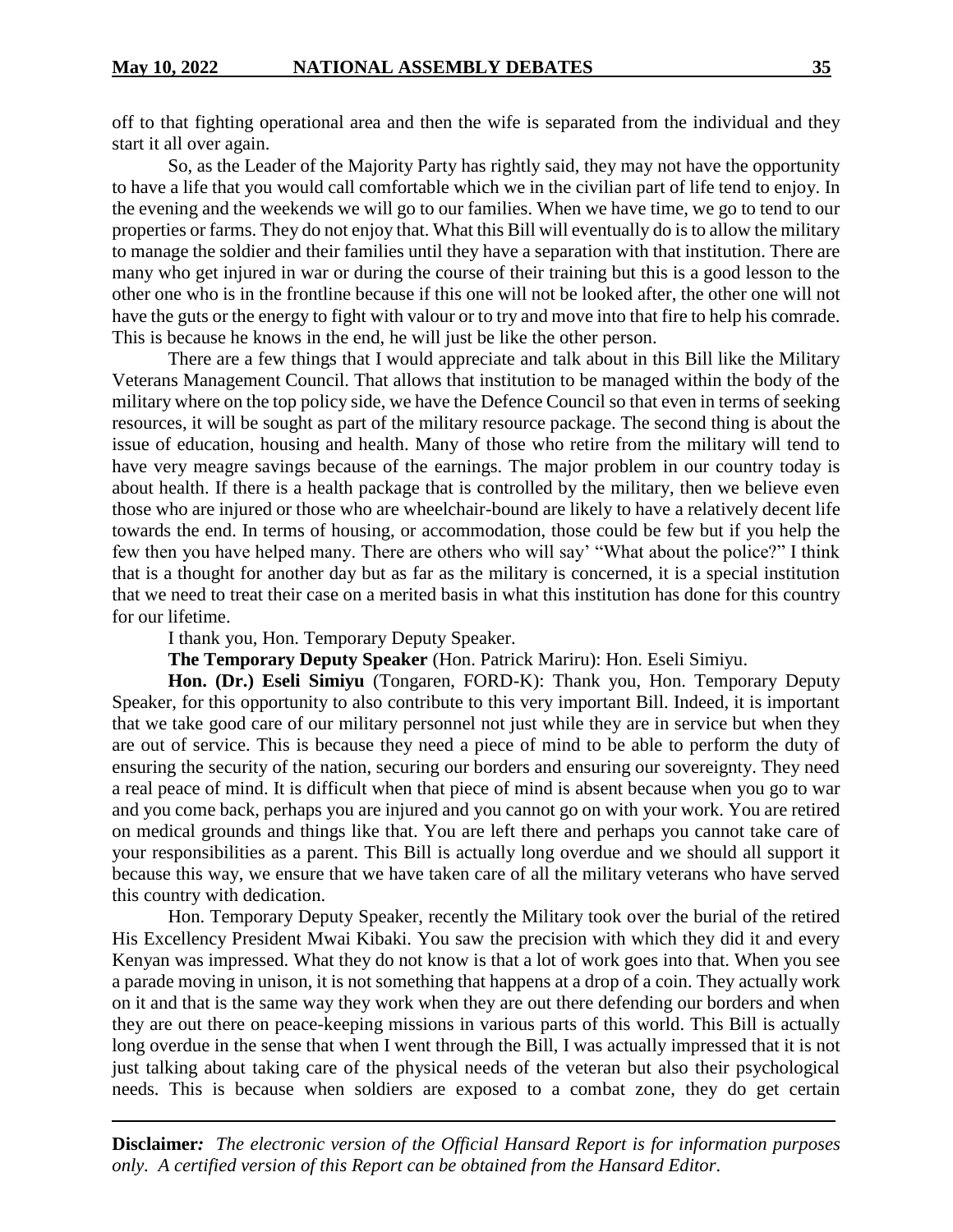psychological stresses which need to be handled. I am glad that this Bill actually addresses that issue such that these veterans will also have access to good psychological care so that they can be rehabilitated to be able to mainstream them back into the society and also the fact that the families will be taken care of like their medicals, education and things like that.

In a nutshell, I fully support this Bill and perhaps this should be the beginning so that in future we can beef it up and ensure that we actually give them more benefits than what the Bill has actually foreseen. We need to beef it up eventually to put in more benefits for the veterans. It is unfortunate that in this country when you look at the survival of these uniformed service people, even the police service apart from the military, once they leave the service you actually find that many of them end up leading a miserable life. Out there when I meet some of the ex-soldiers in the villages who have retired, they are actually very good people and they can be of very good service to the community but then sometimes they lack the basics of being mainstreamed back into the society. This Bill actually takes care of that. I fully support and pray that the House passes it as fast as possible so that it is not overtaken by the short period that we have left. This House will have delivered something good for the military by the time we end this last sitting of the House. Thank you, Hon. Temporary Deputy Speaker.

**The Temporary Deputy Speaker** (Hon. Patrick Mariru): Hon. Kiarie, do not be nomadic.

**Hon. John Kiarie** (Dagoretti South, JP): Hon. Temporary Deputy Speaker, I am very swift also. I am honoured to be contributing to this very important Bill. Allow me to start by commending the Leader of the Majority Party for being able to bring this and present it before the end of the life of the 12<sup>th</sup> Parliament. As Hon. (Dr.) Eseli has said, I pray that we shall pass this before the end of this 12<sup>th</sup> Parliament. I also want to single out the Chief of Staff of the KDF, General Kibochi, for the work that has gone to build this to this level and to present it to this House. I pray that it shall be a fitting honour to General Kibochi as another feather in his cap in his very illustrious career in the Military. Whenever the picture of our military is painted, a very rosy picture is presented. We are presented with a picture of a military that has been able to secure our borders and a military that has been able to maintain law and order in volatile zones in this continent and even beyond. We are also told about the role that this Military has played in securing the sovereignty of our country. However, behind this very rosy picture, there is a story of a big trail of bodies—I want to use that figuratively— of men who have served very committedly in this military who end up suffering when they are out of service. So, in that very sense, I believe that this country is in order to bequeath a Bill that checks into the welfare of these military officers when they are in service and beyond. We know the contribution of the military, even beyond affairs of war and peace keeping.

Hon. Temporary Deputy Speaker, I will take an example of the discipline that you understand very well called strategy. Whether it is being drawn for political science needs or as a marketing strategy in the field of the arts or sciences, it is borrowed from the military. It has made contribution beyond securing volatile areas in the area of research. In the places where the military is well developed, for example in a jurisdiction like the United States of America (USA), it contributes heavily into the research that goes into anything that you can imagine, for example medicine, technology in construction and beyond. So, the military is a unit of society that contributes beyond its core duty. I support this Bill because it seeks to improve and secure the welfare of the military veterans.

I stand here to celebrate that there is a need to secure these veterans. This Bill offers an opportunity for this country to offer some good health benefits to them. As *Daktari* has said, it gives an opportunity to secure their health not only for their physical bodies but also in mental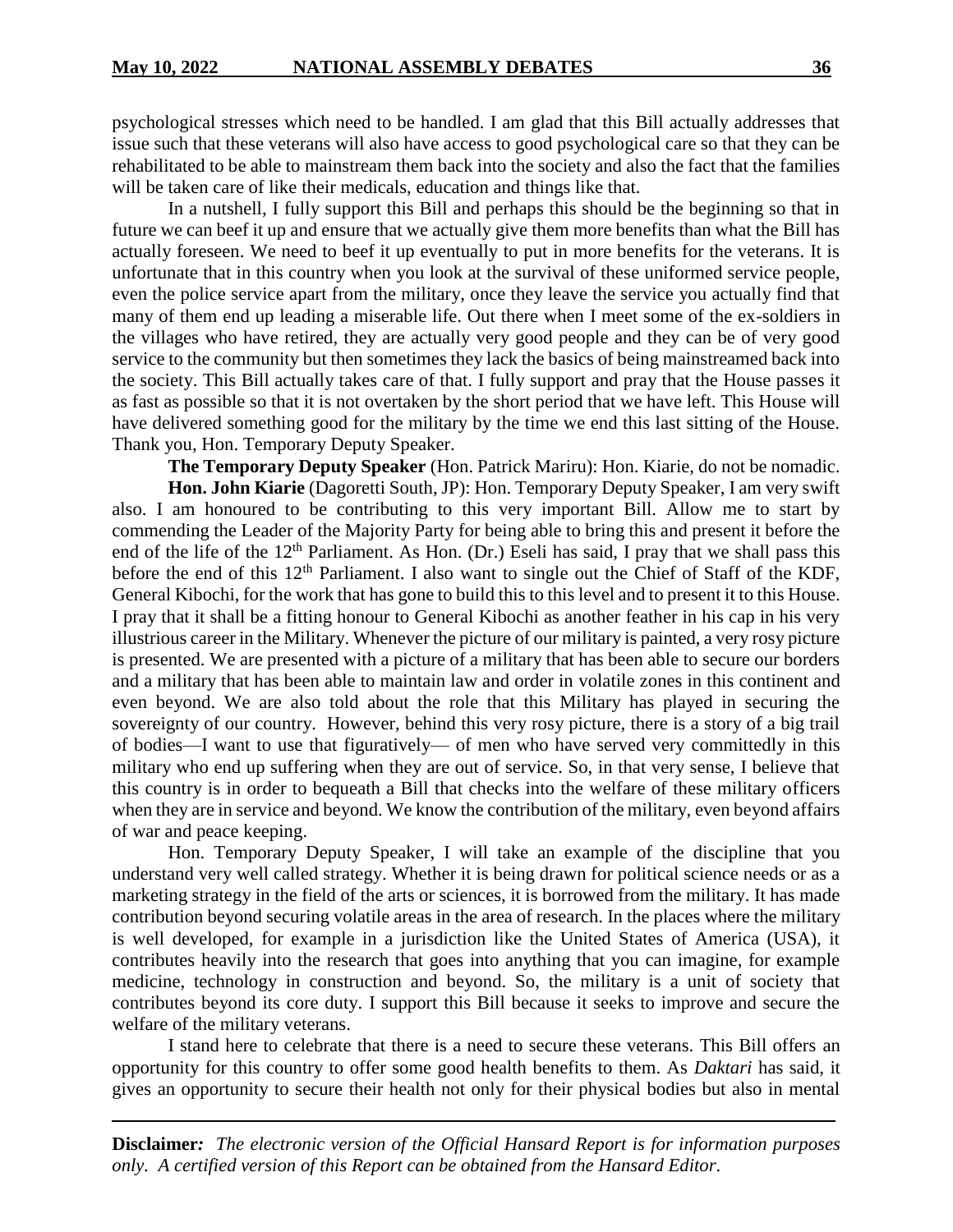health. I celebrate that this Bill seeks to ensure that people who leave service will have meaningful engagement after it. I also celebrate that this Bill identifies the dependents of the people in service and realises that they will be depending on them, even beyond their service.

It is a good idea that we put in this new body called the Military Council. This is one of the big things why I am celebrating in this Bill. I hope that it shall be tasked with the duty of formulating policies that will secure all the things that I have said in my foregoing contribution. I celebrate the idea of having a Kenya Defence Forces (KDF) retirement home as it has been stipulated in this Bill.

Without taking much time, I want to make a contribution on an amendment that will be important in this Bill. I will bring it in the Committee of the whole House. I hope that I shall get the assistance of people who understand this field, so that we can celebrate veterans beyond the military boundaries. The military in Kenya has instituted ways of decorating service men who serve with honour and dignity. However, it only lives within the boundaries of the military camps and barracks. We, as civilians out here, do not celebrate our military. There is an amendment that I shall bring to this Bill. As we are building the new hall of fame at the Uhuru Gardens, we can celebrate the military beyond the boundaries of the barracks. The civilians can recognise some of the veterans who have served in this country in an exceptional way.

I want to single out the case of General Mahmoud. In the military circles, he is understood as a man who changed the course of history in this country on that fateful day of 1<sup>st</sup> August 1982. However, beyond the military recognition that he got, very little is said outside here in the civilians' circles. I believe that in the Committee of the whole House, I shall formulate an amendment that will identify heroes who go beyond the call of duty and serve beyond what is required of them in service, so that they can celebrated when we put up these heroes' hall of fame at Uhuru Gardens.

In totality, this is a magnificent Bill which I support. Thank you very much, Hon. Temporary Deputy Speaker.

**The Temporary Deputy Speaker** (Hon. Patrick Mariru): Hon. Memusi, Member for Kajiado Central.

**Hon. Memusi ole Kanchory** (Kajiado Central, ODM): Thank you very much, Hon. Temporary Deputy Speaker. Let me join my colleagues by supporting this Military Veterans Bill. This House has passed very important legislations for this country. However, this one stands out. It seeks to celebrate those who have served this country. We have a tradition of celebrating those who have done well for this country only when they are no more.

I rise to support this Bill. Let me state the following. We can all contribute and state the many sacrifices and achievements that our military has made. However, I will look at the small things that this Bill seeks to bring. There are small things that are really important in retirement. My colleagues have talked about medical care. When one retires, he really needs it. Medical care is one of the things that is in this Bill. We also have a small thing like free parking which my Chair stated here. These are small things that really go a long way. We have a card that military officers show when they retire. This is a very small thing that matter in retirement.

I have served in the Departmental Committee on Defence and Foreign Relations for two terms now. I served in the 11<sup>th</sup> Parliament. I am still serving in this Parliament. I have had a close interaction with our military. When people say that we are going to militarise institutions in this country as a criticism, if it is possible, let us do that in all our institutions. These people show exemplary performance in every task that they are given. For example, my Chair talked about Kenya Meat Commission (KMC) which is an institution that had gone to the dogs. It was dead. However, when it was handed over to the military, they revamped it. It is now serving us. I come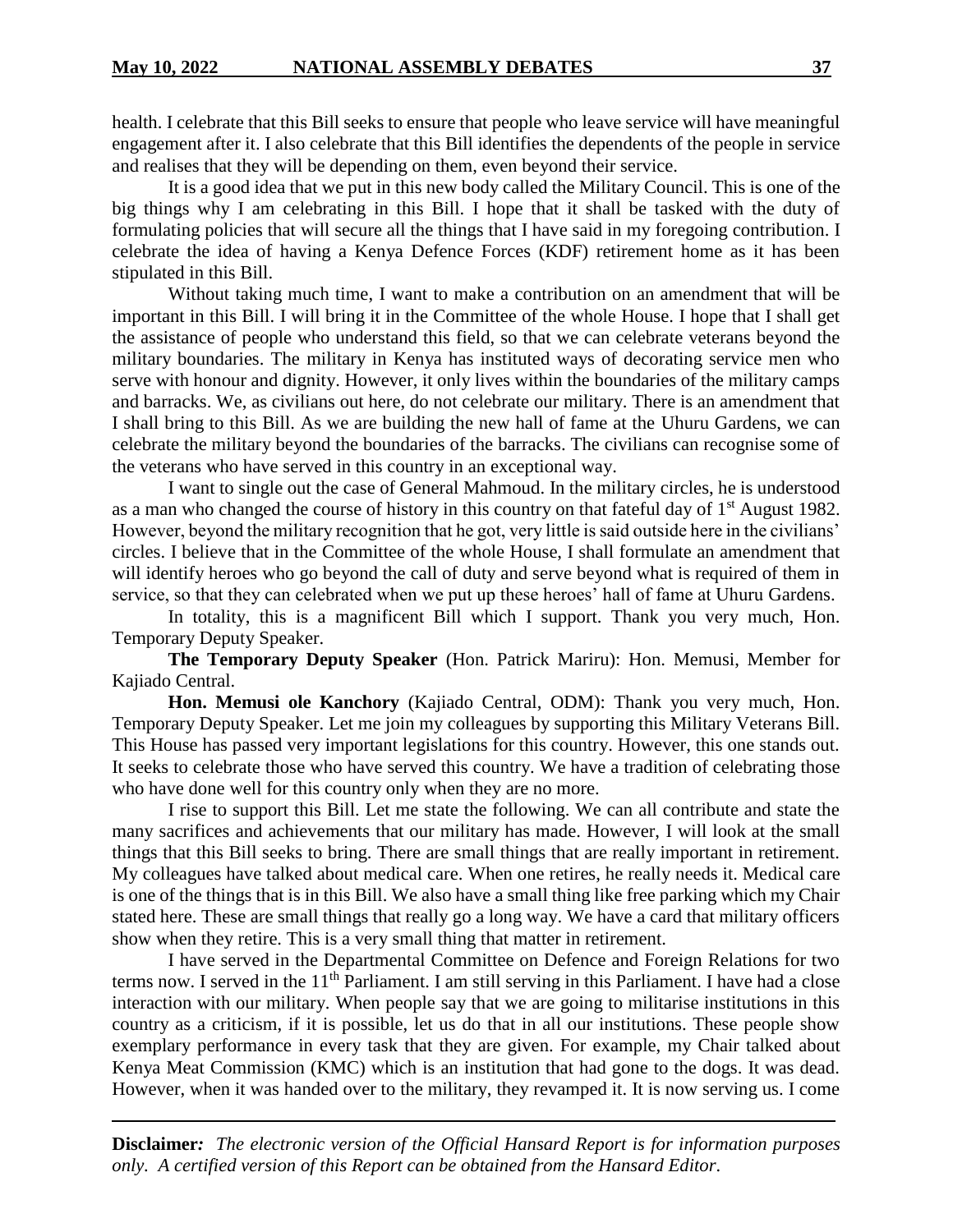from a pastoralist community. I know that this is an institution that will uplift the livelihoods of our people. When young people join the military, it starts as a job. However, when they get into it, they realise that this is not just a job. When most of us are seeking for jobs, the things that we think of are comfort and financial gain. However, you forget about these things in the military. You forget about your comfort and remuneration that will make your life better. It ends up being a sacrifice.

There is a lot we can say about our Military and the sacrifice they make. I stand to support. I thank the Leader of the Majority Party for bringing this Bill. As a Committee, we went through it. We also thank our Military for the valuable contribution they made when we were looking at this Bill.

With those few comments, I support. Thank you.

**The Temporary Deputy Speaker** (Hon. Patrick Mariru): There being no interest to speak on this, Hon. Leader of the Majority Party, you may reply.

**Hon. Amos Kimunya** (Kipipiri, JP): Thank you, Hon. Temporary Deputy Speaker. Again, I am a very excited person today because even as Hon. Ali Rasso was making his contribution, he reminded me of my own connections to the military. He talked of a ship that was destroyed in 1942 and I know that on  $12<sup>th</sup>$  February 1944, a ship sailed from Mombasa to Maldives on the way to Colombo, Sri Lanka. This ship was carrying 1,511 passengers on board including about 1,000 Africans who had just been taken from the Kings African Rifles. The ship was called the Khedive Ismail. This ship was torpedoed by the Japanese at 2.30 p.m. I am quoting those details because they were written by my father who was one of the 207 survivors out of the 1,511 who were on that ship. He proceeded to fight in Burma and India and later came back. If he would not have survived, I would not be here or I would be here in a different form. Courtesy of my mother, we probably would have moved on to somewhere else. There he was and she waited for him to come back from the war and got married after the war and started a family. There are several stories he used to tell us about service in the army. He passed on in 2011; God rest his soul in peace. My respect for people in the military started from that point. When I was told to move this Bill by the people in the forces and also those who had been calling, they were like they would get this Bill passed before we go on recess. I am so glad today we are at a point we have moved it and I am not reply. I hope by next week or the week thereafter, we should have this Bill finally processed and on its way to His Excellency, the President for assent so that the  $12<sup>th</sup>$  Parliament can give this group of Kenyans the protection they need and motivation to serve this country knowing that even when they retire their country will take care of them as much as they have taken care of the country.

I thank the Members who contributed and special thanks to the Committee for the time they put into this.

With those remarks, I beg to reply.

**The Temporary Deputy Speaker** (Hon. Patrick Mariru): We shall also not put the Question on that. We shall do that at a subsequent time.

*(Putting of the Question deferred)*

Let us proceed to the next Order.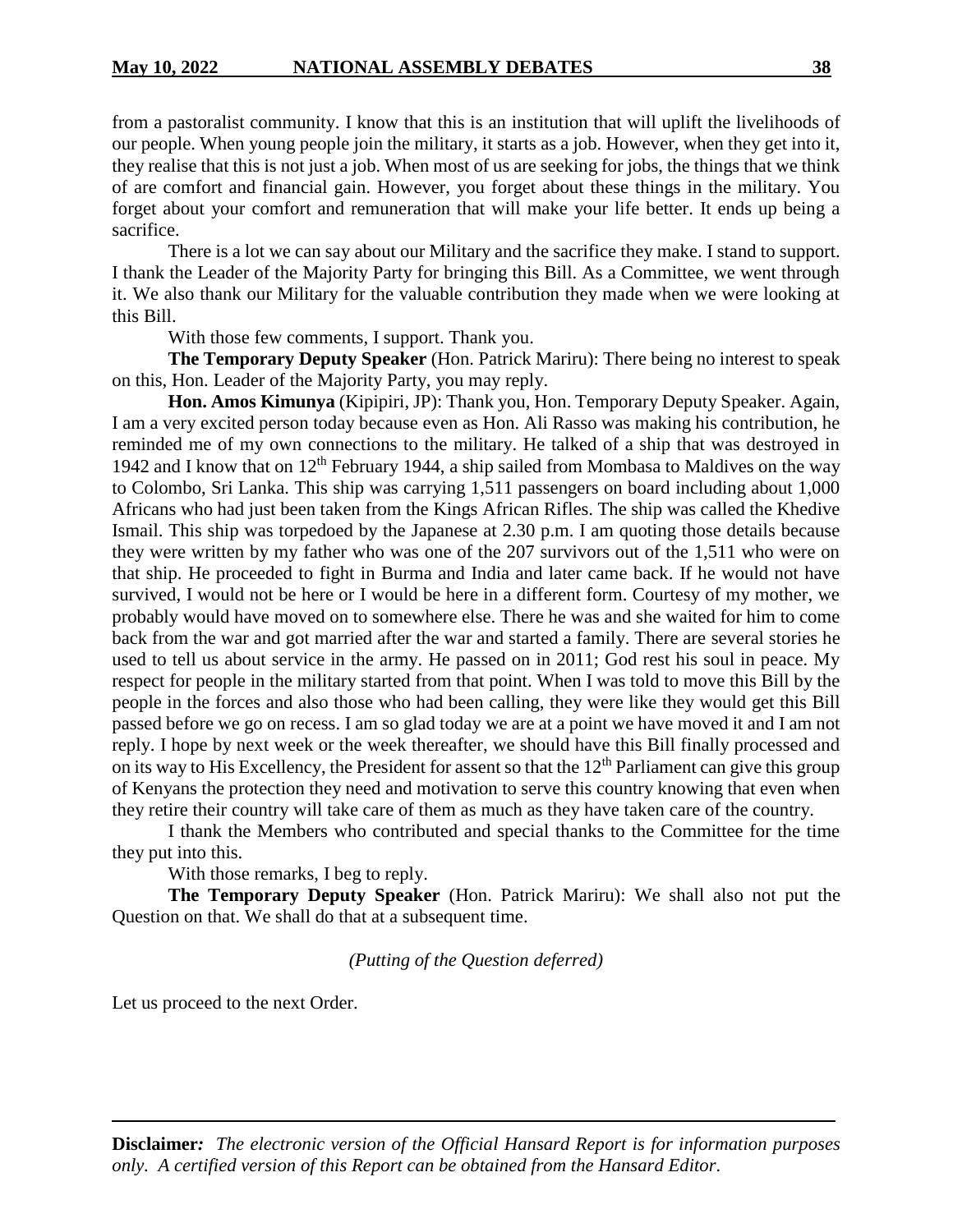### **BILLS**

#### *Second Readings*

## THE PROMPT PAYMENT BILL (SENATE BILL NO.16 OF 2021)

**The Temporary Deputy Speaker** (Hon. Patrick Mariru): Hon. Members, I have a note from the Chair of the Departmental Committee on Finance and National Planning. I am told they are working on the Finance Bill so we shall defer that particular agenda.

## *(Bill deferred)*

Next Order.

#### THE STARTUP BILL (SENATE BILL NO.1 OF 2021)

**The Temporary Deputy Speaker** (Hon. Patrick Mariru): The Chairperson of the Departmental Committee on Communication, Information and Innovation. Member for Embu, are you the Chair?

**Hon. (Ms.) Jane Njiru** (Embu CWR, JP): Thank you, Hon. Temporary Deputy Speaker. I stand to request for postponement of the Second Reading because this Startup Bill is a Senate Bill. It was published on the 9<sup>th</sup> February 2021 and passed by the Senate on the 3<sup>rd</sup> of December 2021.

The principal objective of the Bill is to provide a framework for entrepreneurship and tap the talents in Kenya and also on the capital.

**The Temporary Deputy Speaker** (Hon. Patrick Mariru): Are you moving or you are seeking deferment? I heard you say that you are seeking deferment.

**Hon. (Ms.) Jane Njiru** (Embu CWR, JP): I am requesting for deferment. I just wanted to explain why we are requesting for deferment.

**The Temporary Deputy Speaker** (Hon. Patrick Mariru): For record. Proceed.

**Hon. (Ms.) Jane Njiru** (Embu CWR, JP): We had considered the Bill as a Committee but there were issues that came up. After we did public participation, we got comments from the National Gender and Equality Commission and we have not been able to process them. We are considering that. If you allow us more time, we shall conclude and table our Report on the same.

Thank you, Hon. Temporary Deputy Speaker.

**The Temporary Deputy Speaker** (Hon. Patrick Mariru): Fair enough. That agenda is deferred.

*(Bill deferred)*

Next Order.

THE MUNG BEANS BILL (SENATE BILL NO.9 OF 2020)

**The Temporary Deputy Speaker** (Hon. Patrick Mariru): The Chairperson of the Departmental Committee on Agriculture and Livestock. Leader of the Majority Party, you seem to have a word. Okay, you do not. The Chair is not here and he has not said where he is. So, we shall defer that agenda.

*(Bill deferred)*